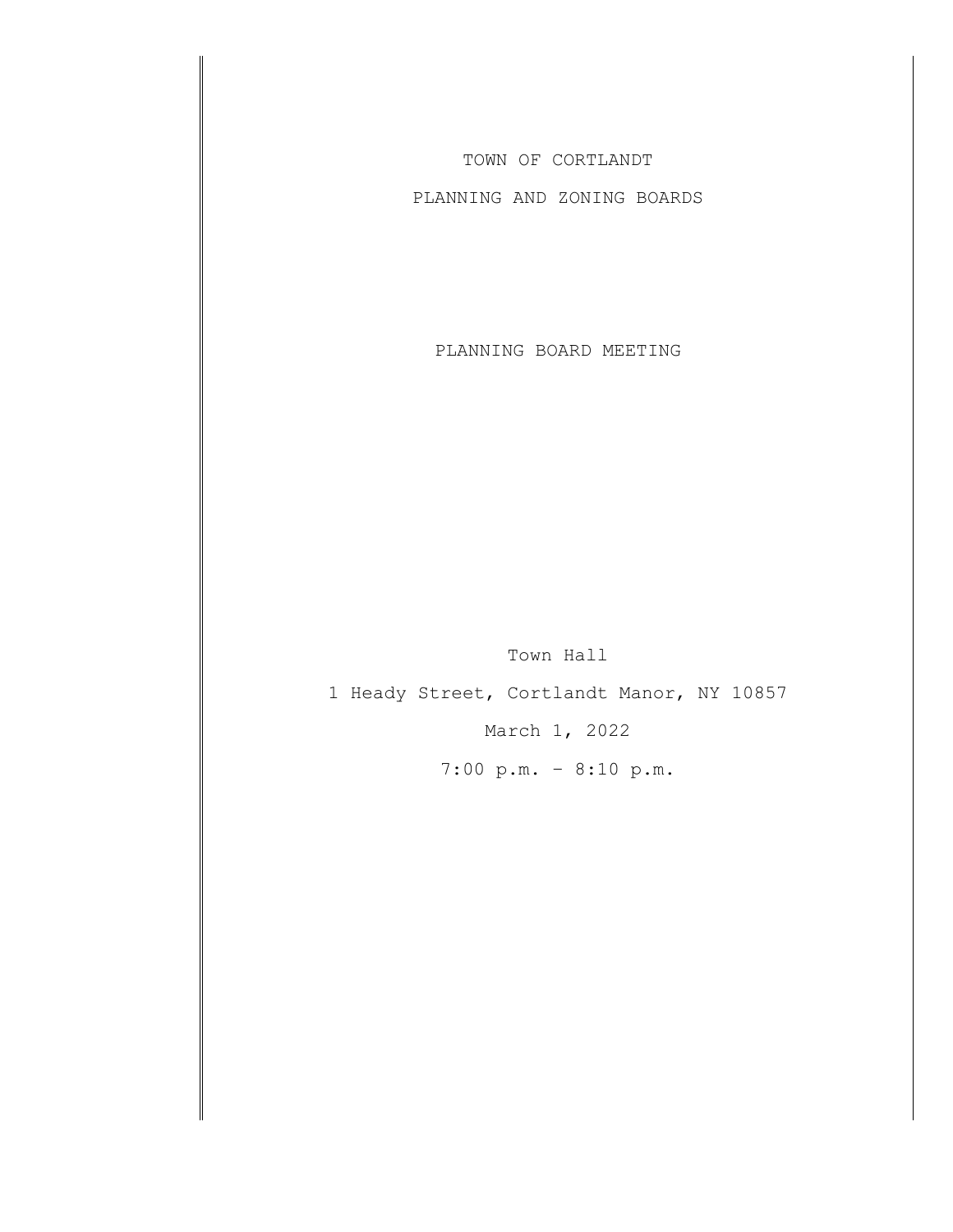March 1, 2022

MEMBERS PRESENT:

Thomas Bianchi, Vice-Chair

George Kimmerling, Member

Jeff Rothfeder, Member

Steven Kessler, Member

Suzanne Decker, Member

Robert Foley, Member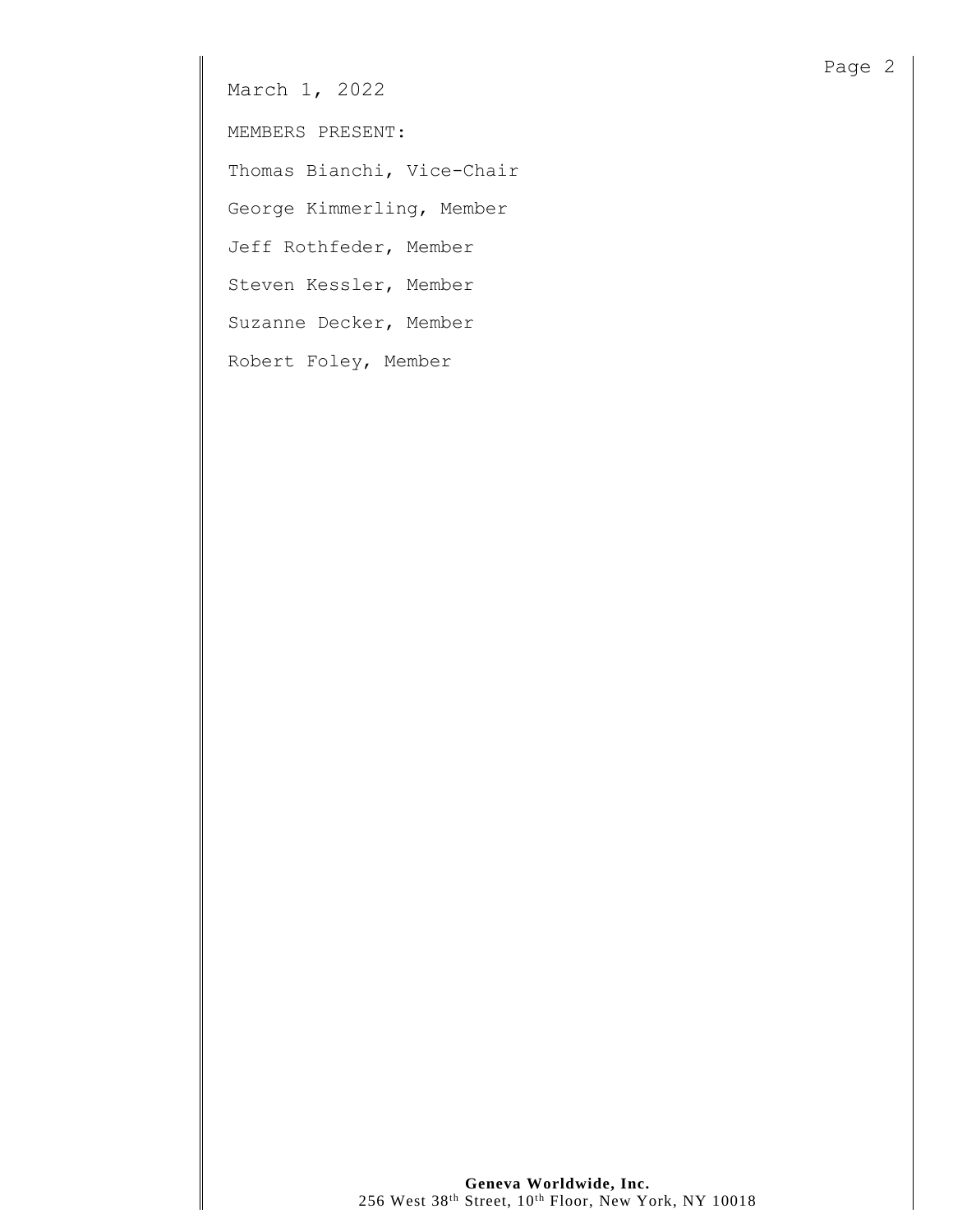|                | Page 3                                            |
|----------------|---------------------------------------------------|
| $\mathbf 1$    | March 1, 2022                                     |
| $\mathbf{2}$   | (The board meeting commenced at 7:00 p.m.)        |
| $\mathfrak{Z}$ | MR. THOMAS BIANCHI: Welcome to the                |
| 4              | March 1, 2022, town of Cortlandt planning board   |
| 5              | meeting. Please rise for the pledge.              |
| 6              | MULTIPLE: I pledge allegiance to the              |
| 7              | flag of the United States of America and to the   |
| $\,8\,$        | Republic for which it stands, one nation under    |
| $\mathsf 9$    | God, indivisible, with liberty and justice for    |
| 10             | all.                                              |
| 11             | MR. BIANCHI: Before we get to the roll            |
| 12             | call, I just want to mention that there are some  |
| 13             | people that are attending via Zoom tonight. And   |
| 14             | we ask that since there are no public hearings    |
| 15             | tonight, and I'll mention the two that are going  |
| 16             | to be adjourned, but since there are no public    |
| 17             | hearings tonight, we're not taking any public     |
| 18             | comments, so we ask that those attending via Zoom |
| 19             | not raise their hands. And roll call.             |
| 20             | MR. CHRIS KEHOE: Mr. Kimmerling?                  |
| 21             | MR. GEORGE KIMMERLING: Here.                      |
| 22             | MR. KEHOE: Mr. Rothfeder?                         |
| 23             | MR. JEFFREY ROTHFEDER: Here.                      |
| 24             | MR. KEHOE: Mr. Kessler?                           |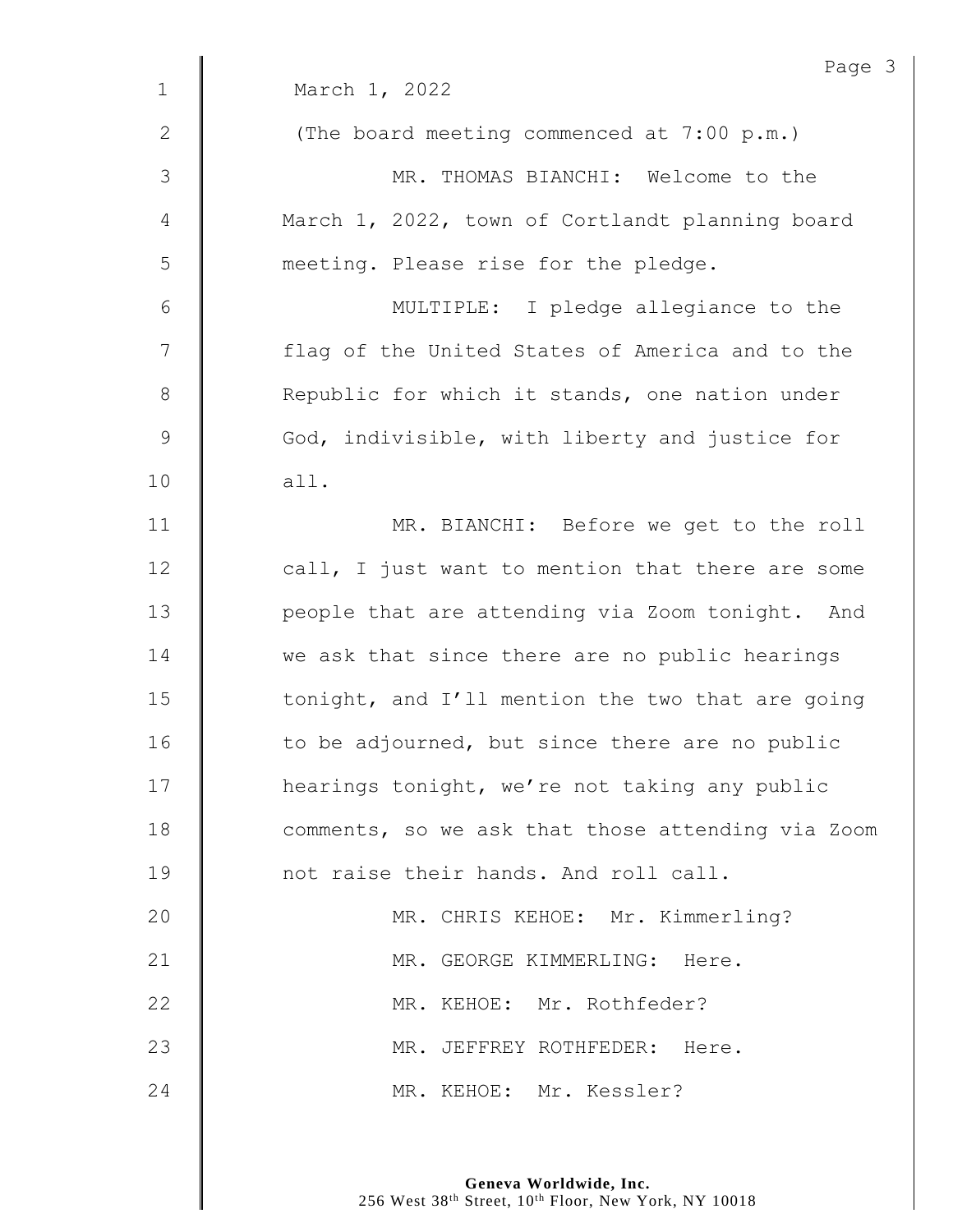| $\mathbf 1$    | Page 4<br>March 1, 2022                           |
|----------------|---------------------------------------------------|
|                |                                                   |
| $\mathbf{2}$   | MR. STEVEN KESSLER: Here.                         |
| 3              | MR. KEHOE: Mr. Bianchi?                           |
| $\overline{4}$ | MR. BIANCHI: Here.                                |
| 5              | MR. KEHOE: Ms. Decker?                            |
| $6\,$          | MS. SUZANNE DECKER: Here.                         |
| 7              | MR. KEHOE: Mr. Foley?                             |
| $8\,$          | MR. ROBERT FOLEY: Here.                           |
| $\mathcal{G}$  | MR. KEHOE: Ms. Taylor noted as absent.            |
| 10             | MR. BIANCHI: Okay, changes to the                 |
| 11             | agenda. There are two changes tonight. The first  |
| 12             | one is PB 2010, 2020-10, excuse me, regarding     |
| 13             | Cortlandt CSG and the community solar power       |
| 14             | system. That case will be adjourned to the April  |
| 15             | meeting per the applicant's request, and also, PB |
| 16             | 1-16, which is Pomona Development, also at the    |
| 17             | applicant's request, that hearing will be         |
| 18             | adjourned to the April meeting. So, we will not   |
| 19             | be discussing those applications tonight. Can I   |
| 20             | have a motion to adopt the minutes of the         |
| 21             | February 1 meeting?                               |
| 22             | MR. ROTHFEDER: So, moved.                         |
| 23             | MR. BIANCHI: Second?                              |
| 24             | MR. KIMMERLING: Second.                           |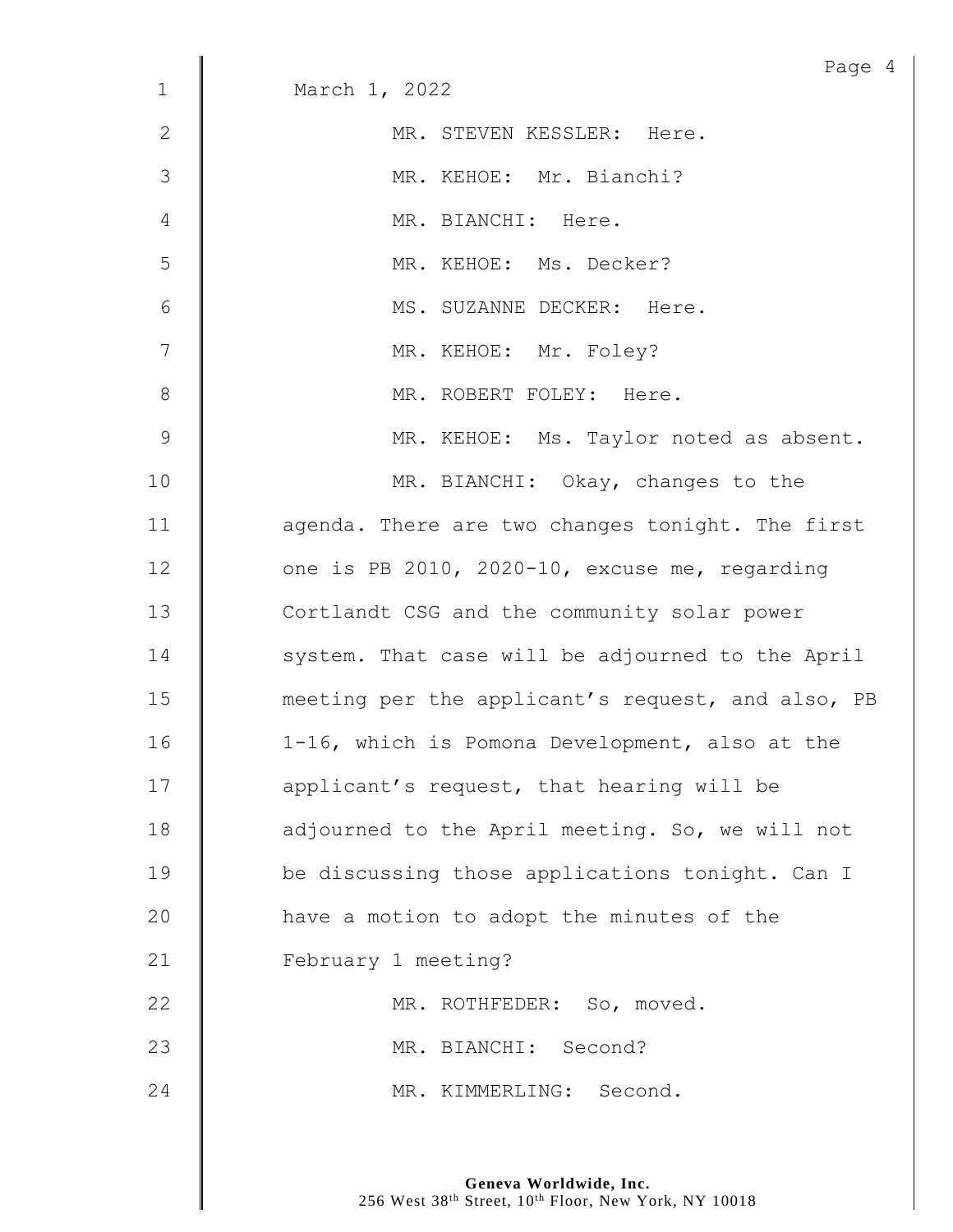|              | Page 5                                          |
|--------------|-------------------------------------------------|
| $\mathbf 1$  | March 1, 2022                                   |
| $\mathbf{2}$ | MR. FOLEY: Second.                              |
| 3            | MR. BIANCHI: Thank you. On the                  |
| 4            | question, all in favor?                         |
| 5            | MULTIPLE: Aye.                                  |
| 6            | MR. BIANCHI: All opposed? Okay. I think         |
| 7            | I've covered all the fun stuff. First, next on  |
| $8\,$        | the agenda I should say, is correspondence. PB  |
| 9            | 2019-14, a letter dated February 11, 2022, from |
| 10           | James Annicchiarico requesting the first and    |
| 11           | second one year time extensions of conditional  |
| 12           | site approval for 2 Bayview, LLC. Bob, you want |
| 13           | to take that?                                   |
| 14           | MR. FOLEY: I make a motion we approve           |
| 15           | resolution number 3-22.                         |
| 16           | MR. BIANCHI: Thank you. Do I have a             |
| 17           | second?                                         |
| 18           | MR. ROTHFEDER: Second.                          |
| 19           | MR. KIMMERLING: Second.                         |
| 20           | MR. BIANCHI: Okay. On the question, all         |
| 21           | in favor?                                       |
| 22           | MULTIPLE: Aye.                                  |
| 23           | MR. BIANCHI: All opposed? Thank you.            |
| 24           | Next, we move to resolutions. The only case we  |
|              |                                                 |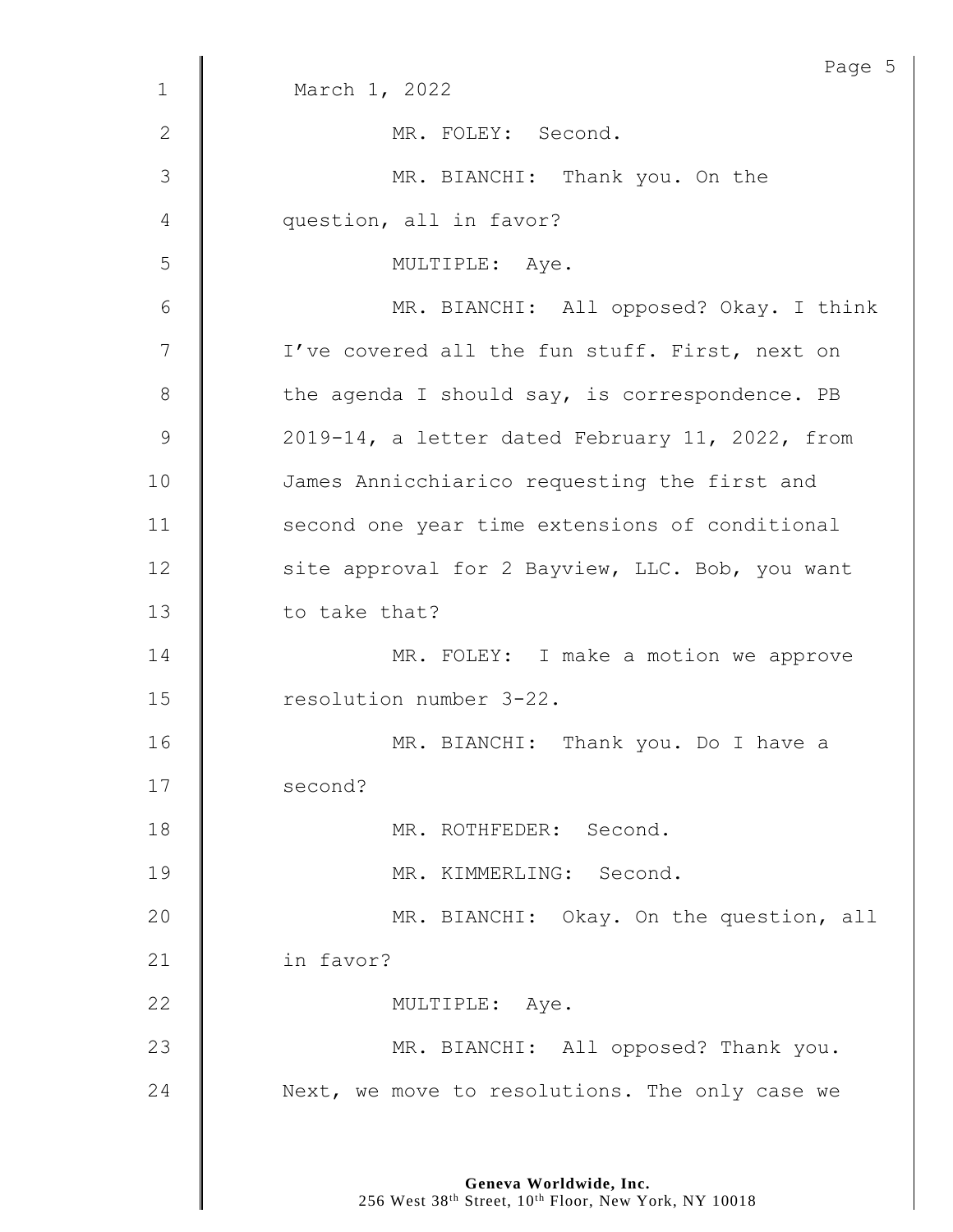|              | Page 6                                            |
|--------------|---------------------------------------------------|
| $\mathbf{1}$ | March 1, 2022                                     |
| $\mathbf{2}$ | have under resolutions is 2020-6, application of  |
| 3            | Palisades Enterprises, LLC for site plan          |
| 4            | approval, a special permit and for tree removal   |
| 5            | and steep slope permits for a proposed 2,940      |
| 6            | square foot gas station and convenience store     |
| 7            | with six fuel pumps on approximately 1.7-acre     |
| $8\,$        | parcel of property, located at 2058 East Main     |
| 9            | Street, Cortlandt Boulevard. Drawings latest      |
| 10           | revised December 20, 2021. John, would you like   |
| 11           | to say a few words?                               |
| 12           | MR. JOHN CANNING: Sure, good evening.             |
| 13           | Thank you, good evening, Mr. Vice-Chairman --     |
| 14           | MR. BIANCHI: Good evening.                        |
| 15           | MR. CANNING: -- members of the board.             |
| 16           | We did have an opportunity to review the draft    |
| 17           | resolution. My client is comfortable and grateful |
| 18           | for the work that you've put into it. But there   |
| 19           | was one item, resolution condition number 16,     |
| 20           | which addressed the hours of operation. My client |
| 21           | indicates that today deliveries occur during the  |
| 22           | day, but occasionally, when there's a bad storm,  |
| 23           | or when there are supply chain issues, sometimes, |
| 24           | he has to take an overnight delivery. And he was  |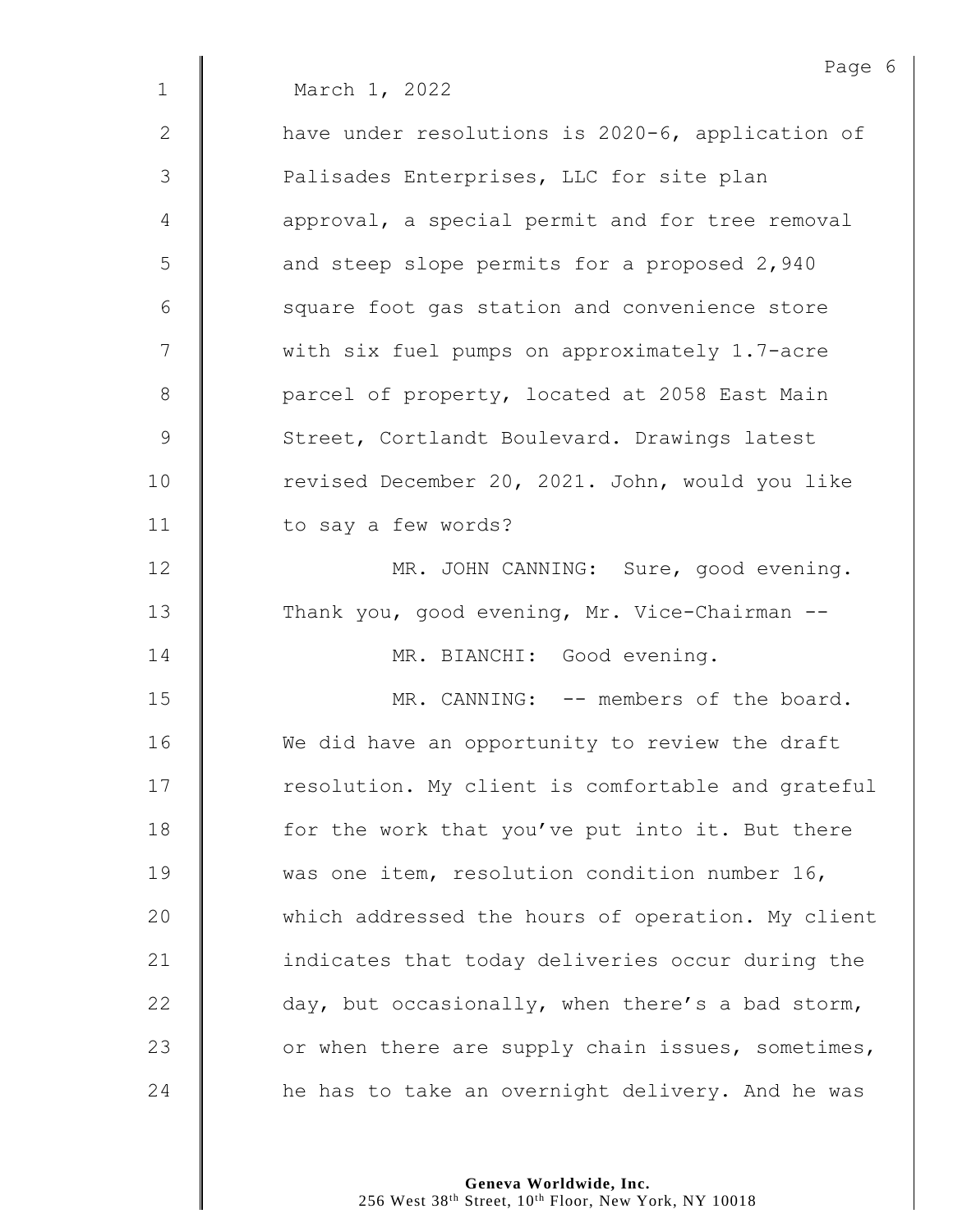|              | Page 7                                            |
|--------------|---------------------------------------------------|
| $\mathbf{1}$ | March 1, 2022                                     |
| $\mathbf{2}$ | wondering if the board would consider inserting   |
| 3            | the following four words before that resolution,  |
| 4            | except under exigent circumstances.               |
| 5            | MR. BIANCHI: Okay. What item, what                |
| 6            | condition number is that?                         |
| 7            | MR. CANNING: Sixteen.                             |
| $8\,$        | MR. BIANCHI: Sixteen?                             |
| 9            | MR. CANNING: So basically, it says                |
| 10           | there will be no deliveries from, I'm going to    |
| 11           | say 11:00 p.m. to 6:00 a.m., I'm not sure of the  |
| 12           | actual hours. And he would like you to consider   |
| 13           | modifying that to say except under exigent        |
| 14           | circumstances.                                    |
| 15           | MR. FOLEY: I was going to, Mr.                    |
| 16           | Chairman, I was going to bring that up, I didn't  |
| 17           | know what you were going to say, when I read the, |
| 18           | all the conditions, 23 of them. I wondered, being |
| 19           | that this is a gas station with the tanker trucks |
| 20           | coming in or at least one, I thought maybe it     |
| 21           | would be safer and more efficient if deliveries   |
| 22           | were allowed after 11:00 p.m. when there's hardly |
| 23           | anyone there, hopefully. I just wondered about    |
| 24           | that condition. And now you're bringing something |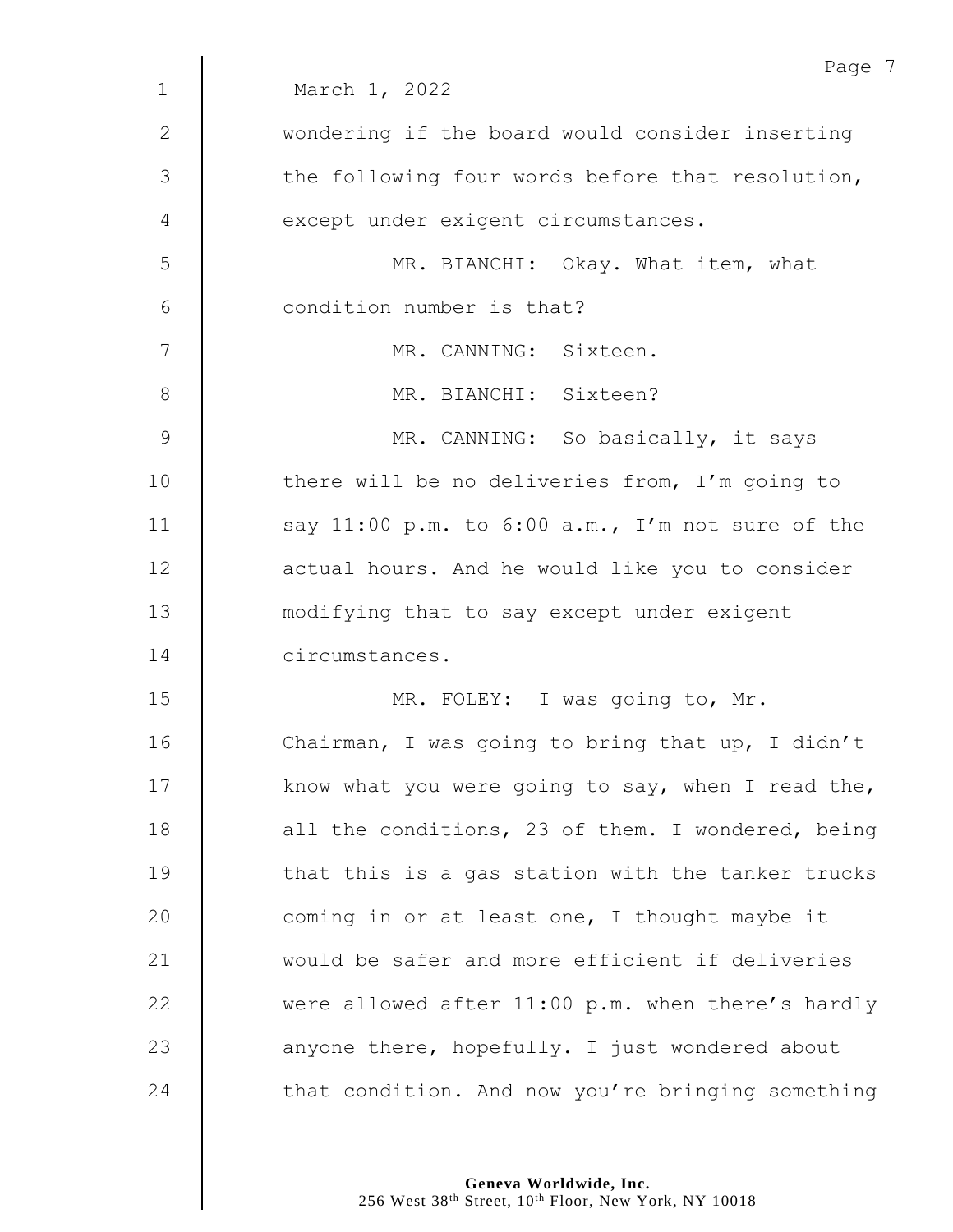|              | Page 8                                            |
|--------------|---------------------------------------------------|
| $\mathbf 1$  | March 1, 2022                                     |
| $\mathbf{2}$ | else, which is also worthy.                       |
| 3            | MR. CANNING: My client has no objection           |
| 4            | to that. I would understand. And typically, you   |
| 5            | would do that so there would be no noise for the  |
| $\epsilon$   | neighbors and things like that. And he's          |
| 7            | comfortable with that. He just would like you to  |
| $8\,$        | consider allowing him to make deliveries          |
| $\mathsf 9$  | overnight if he had to because there was a storm  |
| 10           | coming and he didn't want to run out of fuel and  |
| 11           | then have people looking for fuel.                |
| 12           | MR. FOLEY: I just, I thought, I've seen           |
| 13           | deliveries, even at that existing gas station and |
| 14           | when it's after, beyond 11:00 or midnight, it     |
| 15           | seems much safer when there's no other cars in    |
| 16           | and out. And that was my thought and you've added |
| 17           | to it, so I have no problem with it.              |
| 18           | MR. CANNING: If the board would like to           |
| 19           | strike the condition entirely, obviously, we'd    |
| 20           | have no objection to that.                        |
| 21           | MR. BIANCHI: I -- any other comments              |
| 22           | from board members on how they feel about that? I |
| 23           | think adding under exigent circumstances makes    |
| 24           | sense.                                            |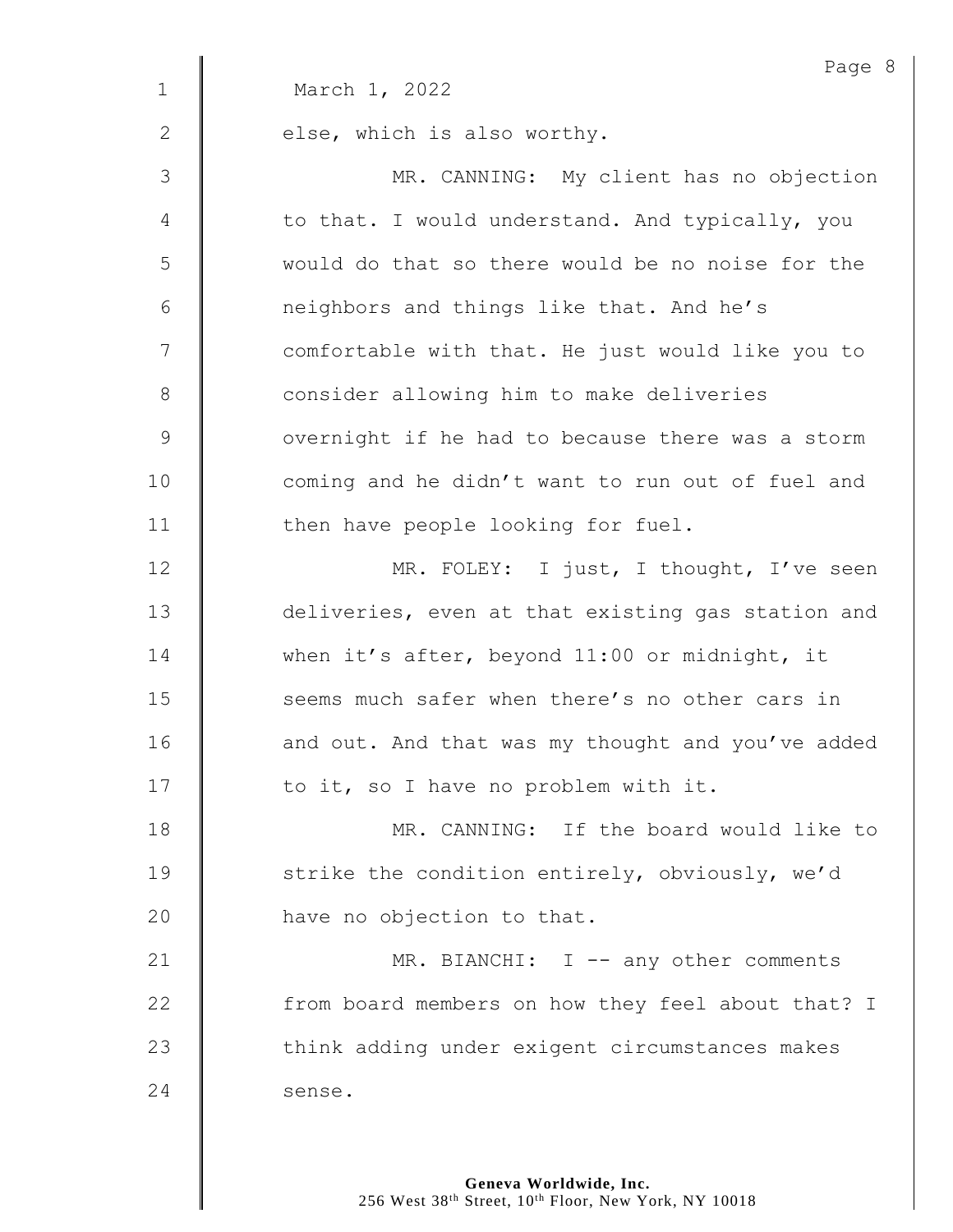|                 | Page 9                                            |
|-----------------|---------------------------------------------------|
| $\mathbf 1$     | March 1, 2022                                     |
| $\mathbf{2}$    | MR. ROTHFEDER: Yeah, I think that's               |
| 3               | fine.                                             |
| 4               | MR. KESSLER: I think as John suggested,           |
| 5               | yeah.                                             |
| $6\phantom{1}6$ | MR. CANNING: Thank you.                           |
| 7               | MR. KEHOE: That's fine.                           |
| 8               | MR. KESSLER: Okay.                                |
| 9               | MR. BIANCHI: Okay.                                |
| 10              | MR. KESSLER: So, Mr. Chairman, I move             |
| 11              | that we adopt Resolution 4-22 with the additional |
| 12              | language suggested by the applicant's             |
| 13              | representative.                                   |
| 14              | MR. BIANCHI: Thank you. Second?                   |
| 15              | MR. ROTHFEDER: Second.                            |
| 16              | MR. BIANCHI: Okay. We have a second. On           |
| 17              | the question?                                     |
| 18              | MR. FOLEY: Yeah, on the question, I'm             |
| 19              | glad to see condition 23 in there, 22 I guess it  |
| 20              | is, on the historical, and Chris would, in other  |
| 21              | words, when and if they come up with something to |
| 22              | signify the historical significance of the old    |
| 23              | schoolhouse, not the Popeye's, it would go        |
| 24              | through the town Historic Advisory Board?         |
|                 |                                                   |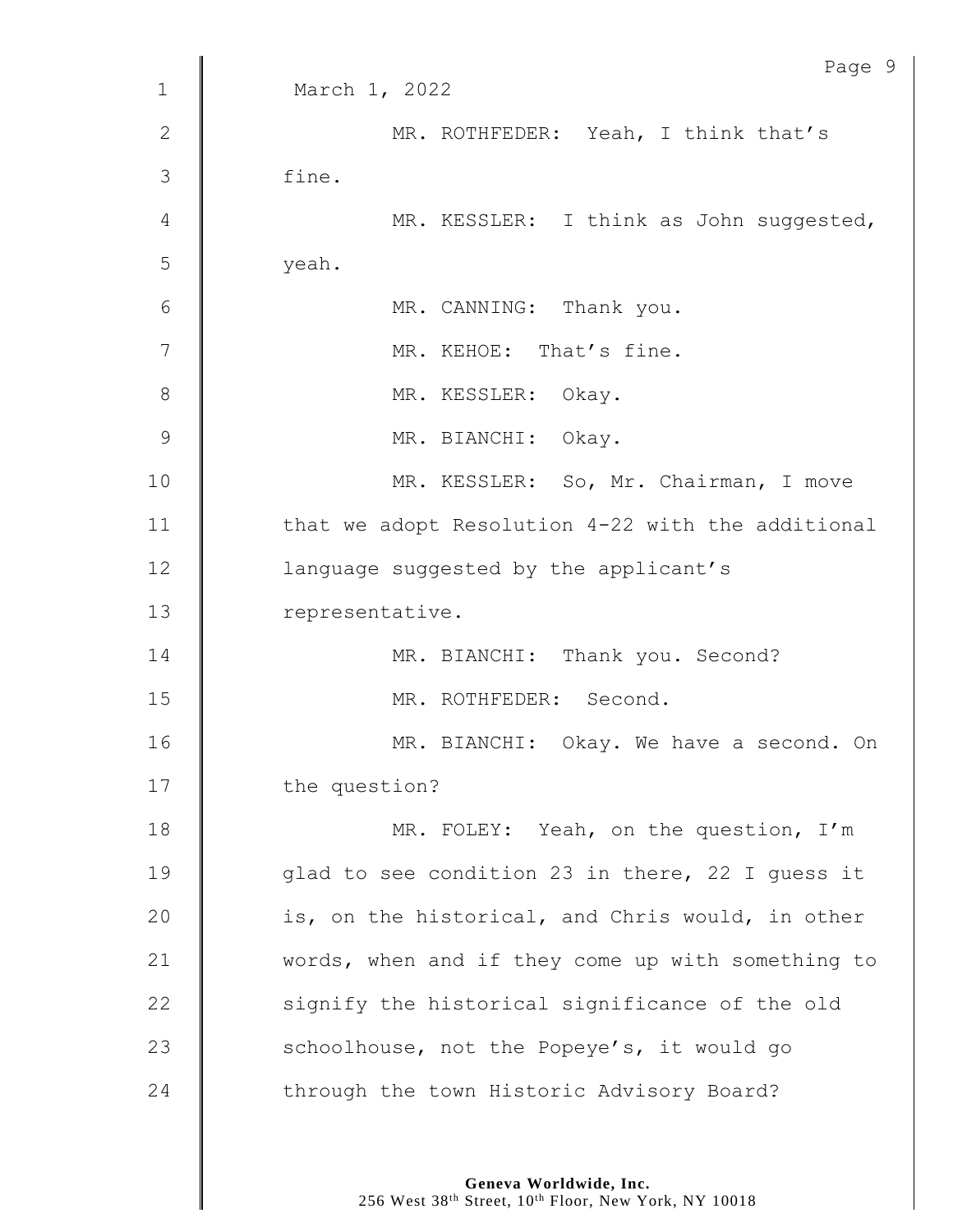|              | Page 10                                         |
|--------------|-------------------------------------------------|
| $\mathbf 1$  | March 1, 2022                                   |
| $\mathbf{2}$ | MR. KEHOE: Correct.                             |
| 3            | MR. FOLEY: And they, suppose they don't         |
| 4            | agree, then what happens?                       |
| 5            | MR. KEHOE: It would come back to you.           |
| 6            | MR. FOLEY: Okay. Alright. Again, I'm            |
| 7            | going to be still voting no on this for reasons |
| $\,8\,$      | I've stated before. I think it could have been  |
| $\mathsf 9$  | better. I appreciate all the work you've done,  |
| 10           | John, and the board.                            |
| 11           | MR. BIANCHI: Okay. If there are no              |
| 12           | other comments, I think we're on the question.  |
| 13           | All in favor?                                   |
| 14           | MULTIPLE: Aye.                                  |
| 15           | MR. BIANCHI: All opposed?                       |
| 16           | MR. FOLEY: No.                                  |
| 17           | MR. BIANCHI: Poll the board.                    |
| 18           | MR. KEHOE: Mr. Kimmerling?                      |
| 19           | MR. KIMMERLING: Aye.                            |
| 20           | MR. KEHOE: Mr. Rothfeder?                       |
| 21           | MR. ROTHFEDER: Aye.                             |
| 22           | MR. KEHOE: Mr. Kessler?                         |
| 23           | MR. KESSLER: Aye.                               |
| 24           | MR. KEHOE: Mr. Bianchi?                         |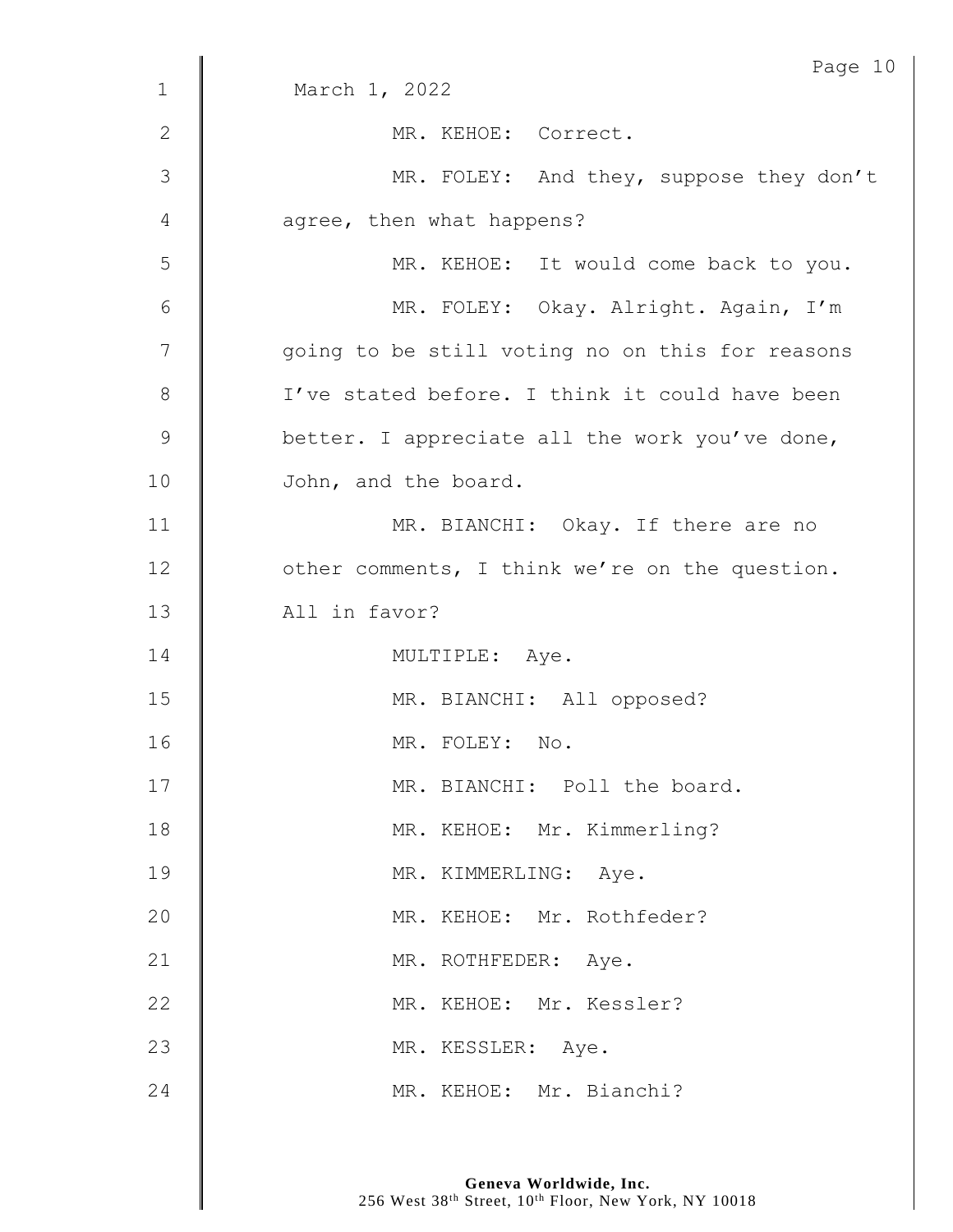|                | Page 11                                           |
|----------------|---------------------------------------------------|
| $\mathbf 1$    | March 1, 2022                                     |
| $\mathbf{2}$   | MR. BIANCHI: Aye.                                 |
| 3              | MR. KEHOE: Ms. Decker?                            |
| 4              | MS. DECKER: Aye.                                  |
| 5              | MR. KEHOE: Mr. Foley.                             |
| 6              | MR. FOLEY: No.                                    |
| $\overline{7}$ | MR. KEHOE: Motion carries, five to one.           |
| $8\,$          | MR. CANNING: I would like to thank the            |
| $\mathsf 9$    | entire board and I look forward to seeing you     |
| 10             | again on the next application.                    |
| 11             | MR. BIANCHI: Okay.                                |
| 12             | MR. CANNING: Thank you. Good night.               |
| 13             | MR. BIANCHI: Good night. Okay. We're              |
| 14             | going to move to new business. As I mentioned,    |
| 15             | we're skipping the two cases that are going to be |
| 16             | adjourned to April. Under new business, PB 2020-  |
| 17             | 22-3, application of James Connolly for           |
| 18             | preliminary and final subdivision approval for    |
| 19             | two-lot major subdivision of approximately 1.49   |
| 20             | acre parcel of property, located at 49 Dutch      |
| 21             | Street, drawings dated February 14, 2022. Good    |
| 22             | evening.                                          |
| 23             | MR. KEITH STAUDOHAR: Good evening,                |
| 24             | Keith Staudohar of Cronin Engineering, here to    |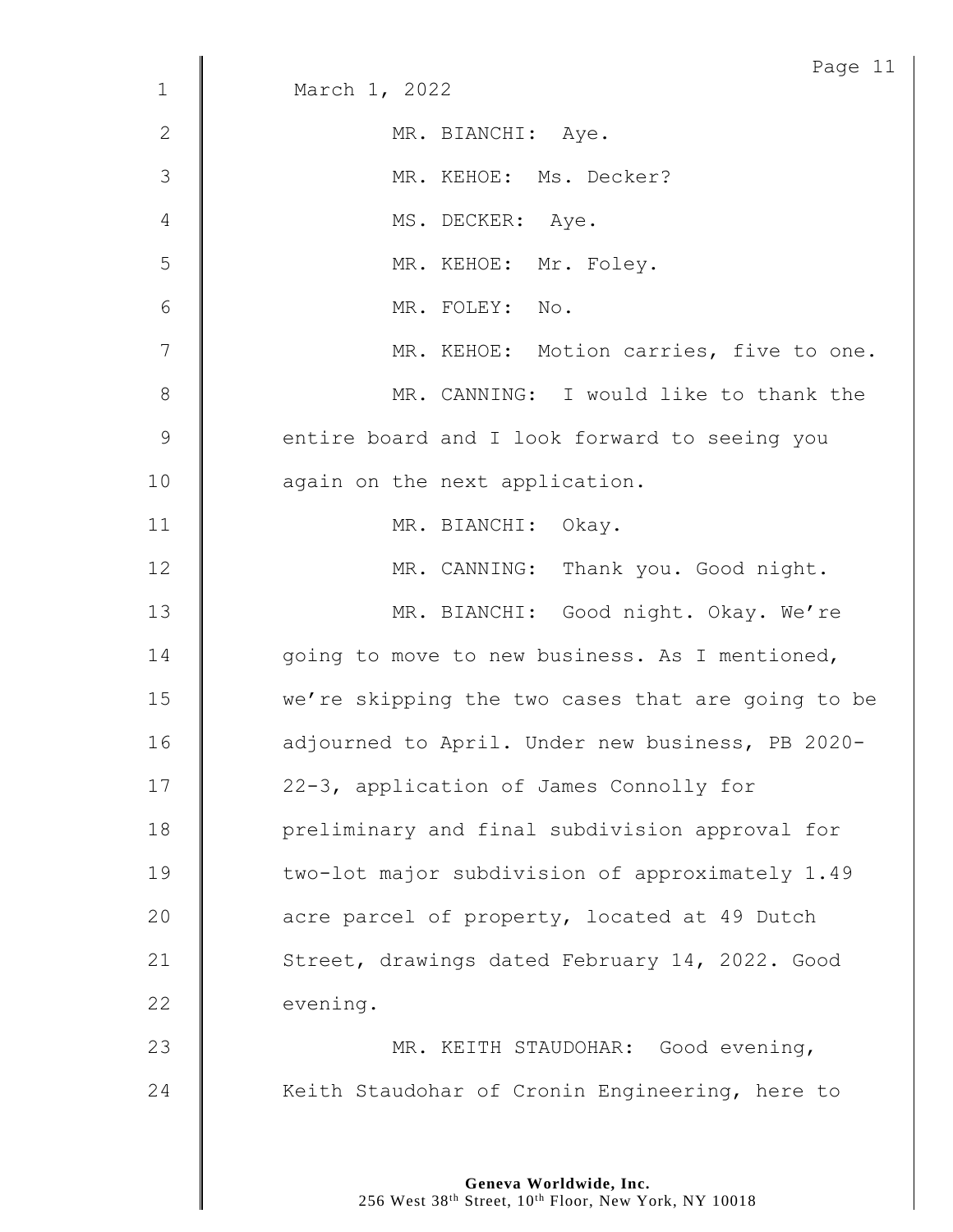1 March 1, 2022 2 | represent the applicant, Connolly, their property 3 | at 49 Dutch Street. This is a simple, two-lot 4 | split, with the creation of one new building lot. 5 | The existing house and driveway will remain as  $6 \parallel$  is. We've already been out there with the health 7 | department to do our testing for the soils for 8 | the septic for the new lot and the expansion area 9 | for the existing lot. The new lot will access 10 | onto Sycamore Court, which is formerly known as 11 | Radzavilla [phonetic] Road. The applicant has  $12$  | right onto that private road. It's currently 13 Serving I think three houses at the end that were 14 **built maybe ten or 15 years ago. The lot is flat.** 15 There's only two trees to be removed for this. 16 | There's no wetlands, no steep slopes. We are 17 | proposing to plant at least six trees to replace 18  $\parallel$  the two that we're taking down. Other than that, 19 **it's** fairly straightforward. The existing lot is 20 | 1.49 acres in total. After the split, they'll 21  $\parallel$  each be just over 30,000 square foot per lot. So, 22 | I'd be glad to answer any questions you may have 23  $\parallel$  at this time.

24 | MR. BIANCHI: Keith, could you describe

Page 12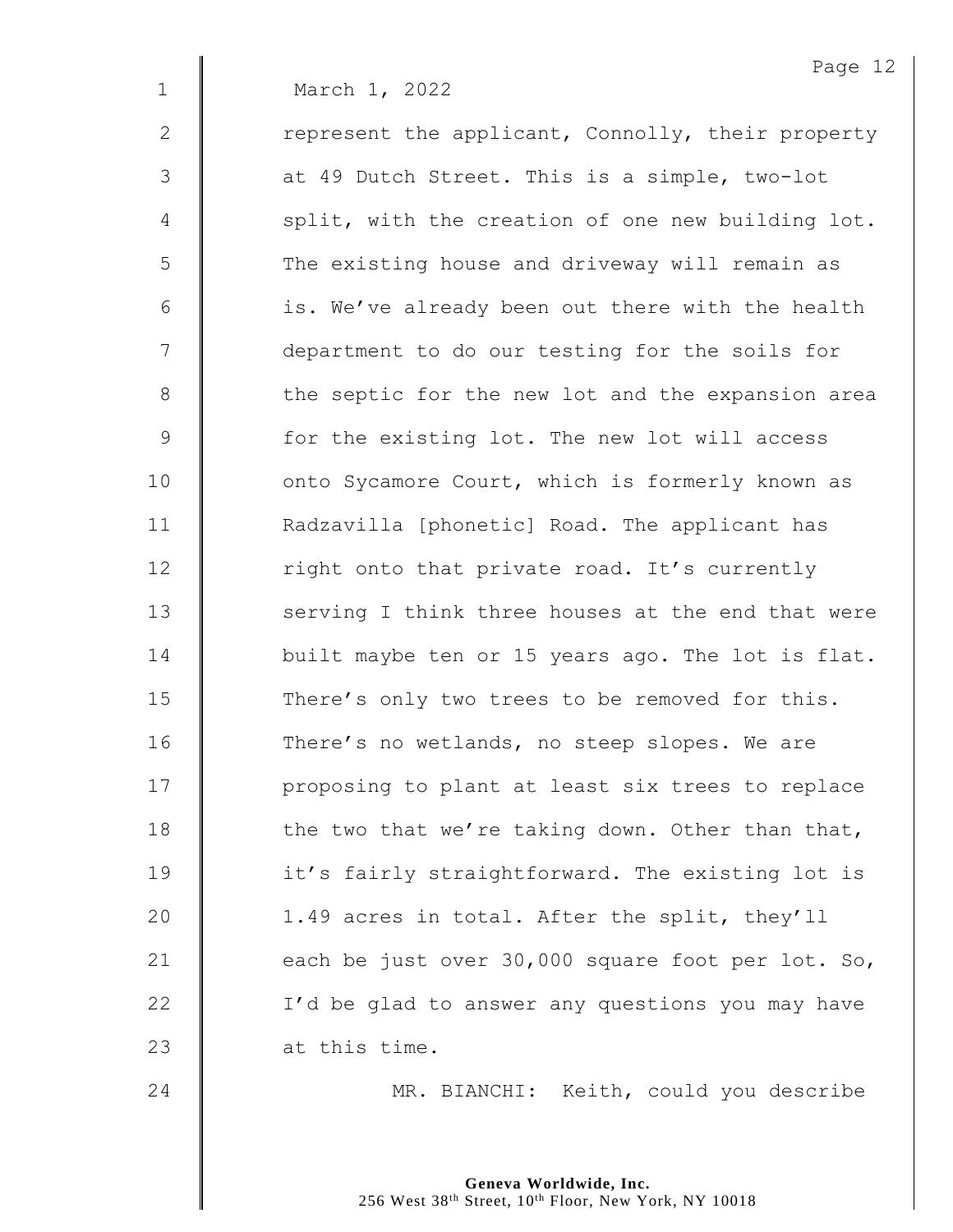|              | Page 13                                           |
|--------------|---------------------------------------------------|
| $\mathbf 1$  | March 1, 2022                                     |
| $\mathbf{2}$ | what the before and after was? I had trouble.     |
| 3            | That dotted line, that rectangle, is that the     |
| 4            | area that's changing? Or what's the before and    |
| 5            | after site lines.                                 |
| 6            | MR. STAUDOHAR: Are you looking for the            |
| 7            | existing lot boundary?                            |
| 8            | MR. BIANCHI: The existing and what                |
| $\mathsf 9$  | you're proposing.                                 |
| 10           | MR. STAUDOHAR: Alright. Chris, right              |
| 11           | there, so you see that kind of an L-shaped?       |
| 12           | MR. BIANCHI: Okay.                                |
| 13           | MR. STAUDOHAR: That's the entire lot              |
| 14           | there. There's an existing house in the northern  |
| 15           | corner of it. And then the split will, Chris, if  |
| 16           | you can move to the next page. There, see, you'll |
| 17           | see that line of trees there. That's the new lot  |
| 18           | line right there, Chris. Thank you.               |
| 19           | MR. BIANCHI: I see it. Okay. And reason           |
| 20           | again, like you're requesting this?               |
| 21           | MR. STAUDOHAR: The subdivision?                   |
| 22           | MR. BIANCHI: Yeah.                                |
| 23           | MR. STAUDOHAR: Uh, the applicant would            |
| 24           | like -- this is a family kind of compound. So,    |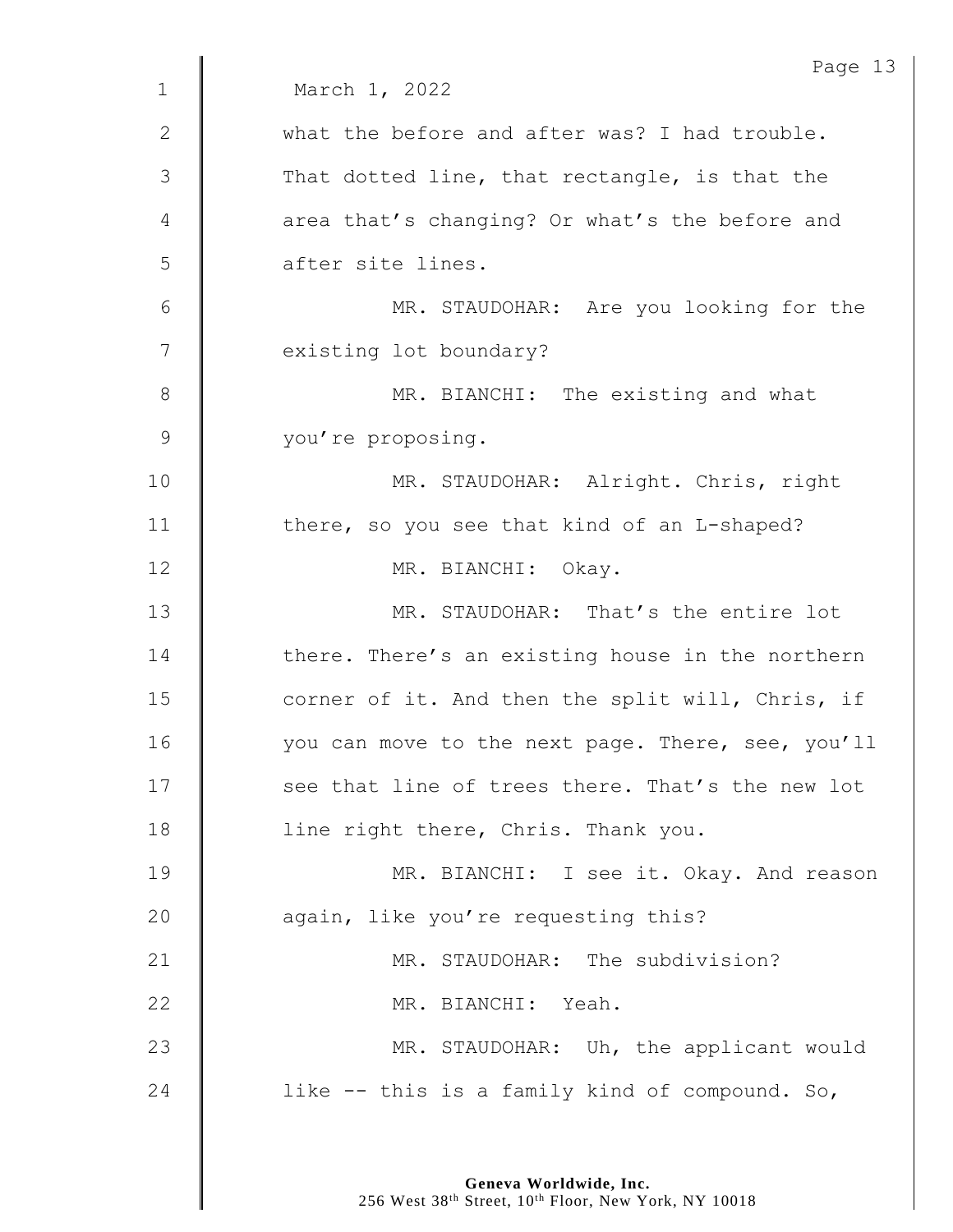|              | Page 14                                           |
|--------------|---------------------------------------------------|
| $\mathbf 1$  | March 1, 2022                                     |
| $\mathbf{2}$ | they're looking to split this off so the son can  |
| 3            | build his house and live there next to the        |
| 4            | parents and the other family members.             |
| 5            | MR. BIANCHI: Okay.                                |
| 6            | MR. KEHOE: There's an existing easement           |
| 7            | there that will provide access to the house in    |
| $8\,$        | the back?                                         |
| $\mathsf 9$  | MR. STAUDOHAR: The existing house                 |
| 10           | already has that easement and uses that paved     |
| 11           | driveway for the two houses, three houses         |
| 12           | actually. This is not going to access that. So,   |
| 13           | this is going to come out onto Sycamore Court.    |
| 14           | MR. FOLEY: But Keith, your site                   |
| 15           | pictures, photos that you submitted, I don't know |
| 16           | if you can put them up there, but the top right   |
| 17           | one, the house, the house in question, I mean is  |
| 18           | straight through the field there, you faintly see |
| 19           | a house? Existing house?                          |
| 20           | MR. STAUDOHAR: That would be, I don't             |
| 21           | know if I have the photos with me. I could come   |
| 22           | up there. Oh, here it is. So, which one are you   |
| 23           | looking at?                                       |
| 24           | MR. BIANCHI: Well, either the top right           |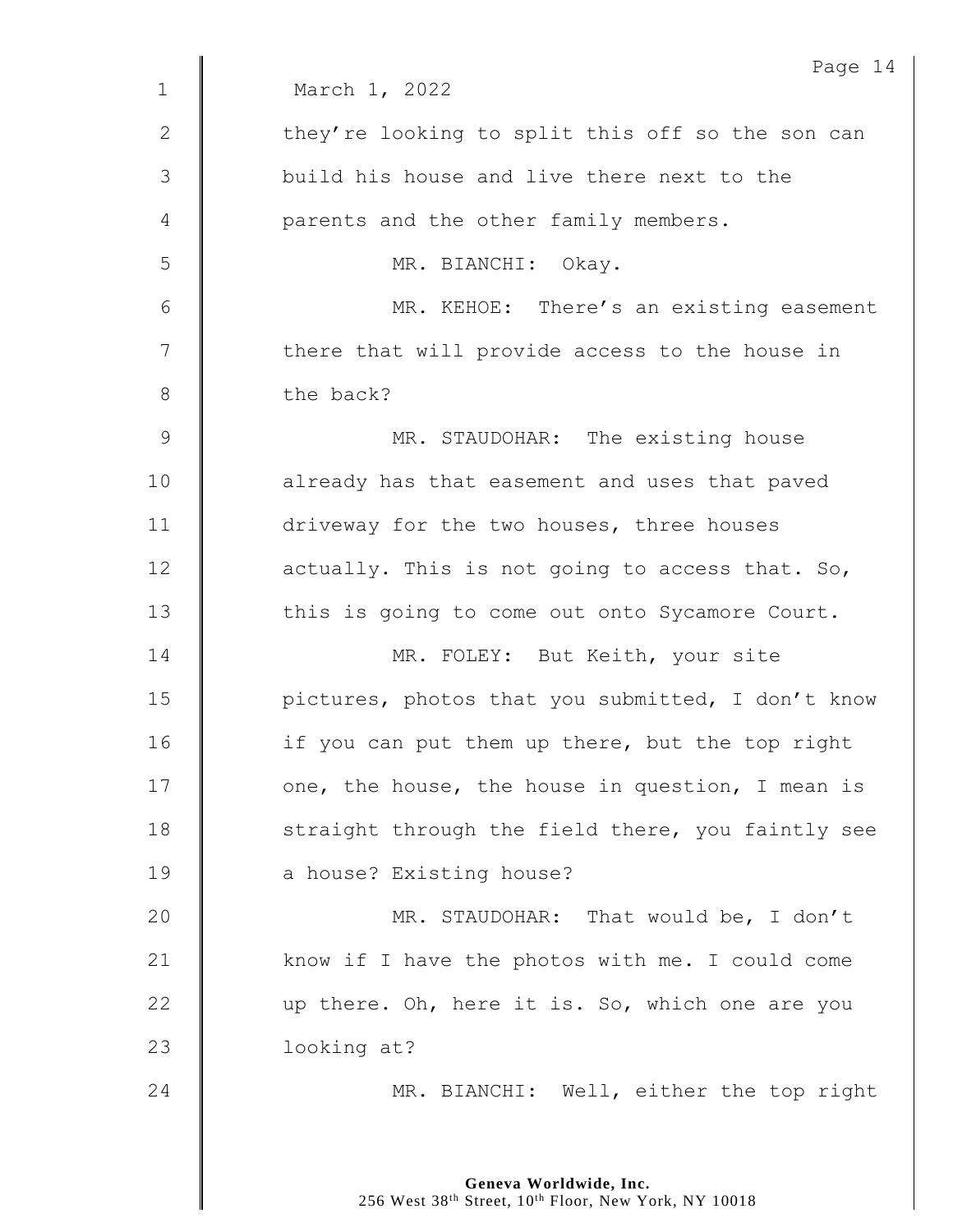|              | Page 15                                          |
|--------------|--------------------------------------------------|
| $\mathbf{1}$ | March 1, 2022                                    |
| $\mathbf{2}$ | or the bottom left.                              |
| 3            | MR. KESSLER: The, the first set of               |
| 4            | pictures on the --                               |
| 5            | MR. FOLEY: The ones -- two of the four           |
| 6            | pictures that actually show a house.             |
| 7            | MR. STAUDOHAR: Alright. The one, the             |
| 8            | house with kind of the reddish roof?             |
| 9            | MR. FOLEY: I can't even -- I just see a          |
| 10           | white frame.                                     |
| 11           | MR. STAUDOHAR: Yes. So that's the                |
| 12           | existing house back in the corner.               |
| 13           | MR. FOLEY: So that's the, in relation            |
| 14           | to the plan, okay, alright. It's, I know we site |
| 15           | visited a number of years ago, and I was just    |
| 16           | trying to recollect.                             |
| 17           | MR. STAUDOHAR: Yeah, so those pictures           |
| 18           | are taken from more towards Sycamore Court       |
| 19           | looking north, northeast.                        |
| 20           | MR. FOLEY: Alright. I do have another            |
| 21           | question. Again, it may simply be, it's on your, |
| 22           | on the long, on the short, the short EAF,        |
| 23           | reference wetland, on question 13, part one, EAF |
| 24           | mapper summary report. When it says here, I know |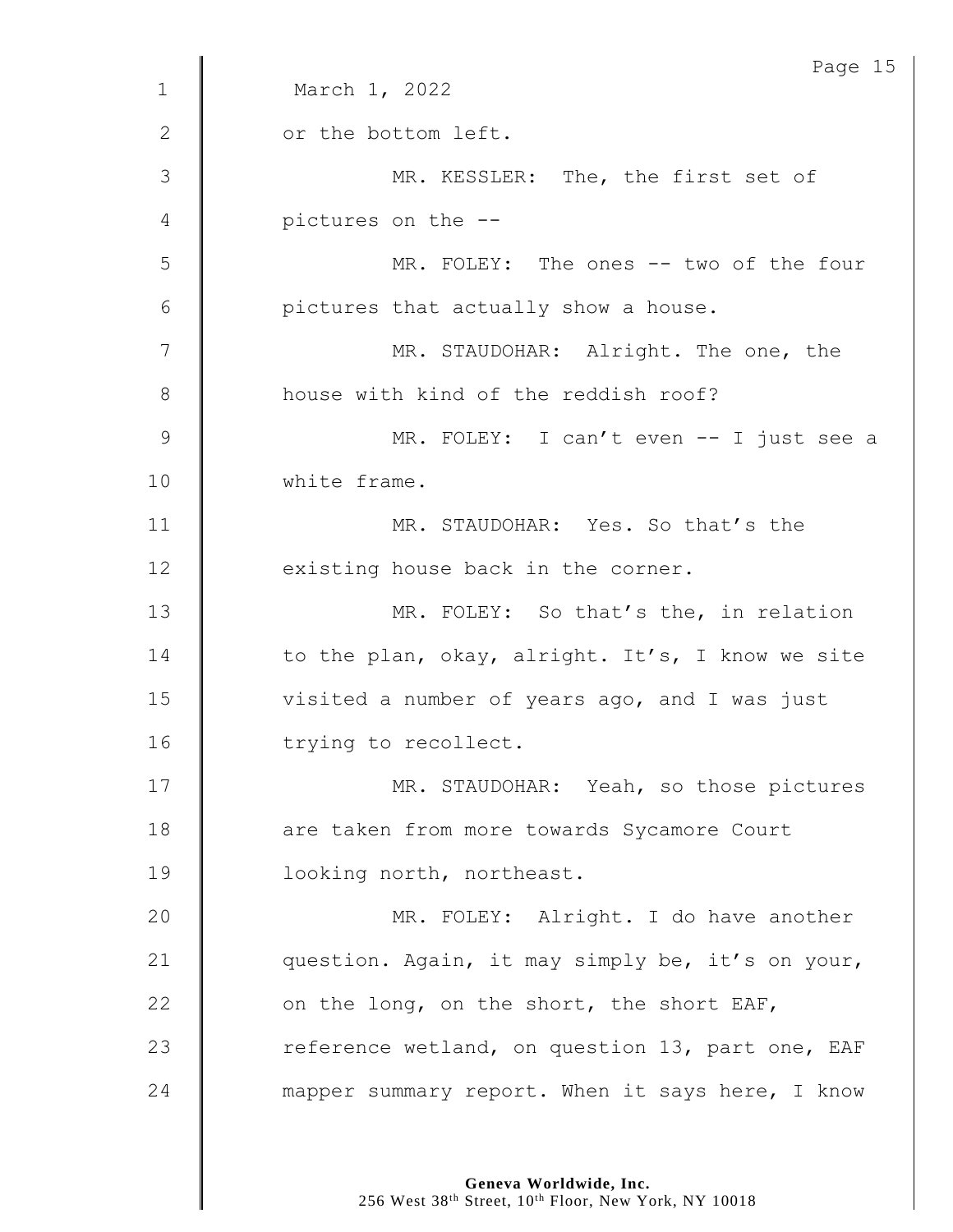|              | Page 16                                           |
|--------------|---------------------------------------------------|
| $\mathbf{1}$ | March 1, 2022                                     |
| $\mathbf{2}$ | we get these all the time and maybe I never       |
| 3            | noticed with other, the digital mapping of all    |
| 4            | information of local and federal wetlands and     |
| 5            | water [unintelligible] [00:12:37] is known to be  |
| 6            | incomplete. Is that standard Chris? It's on the   |
| 7            | page, next to the last page --                    |
| 8            | MR. KEHOE: Is that their language or              |
| 9            | the applicant's language?                         |
| 10           | MR. FOLEY: No.                                    |
| 11           | MR. KEHOE: It's the state's language?             |
| 12           | MR. FOLEY: I don't know, it's answered            |
| 13           | as yes, and I don't know whether it's Keith's     |
| 14           | answer or --                                      |
| 15           | MR. KEHOE: Well, you're going to refer            |
| 16           | this back, we'll take a look at the EAF. There    |
| 17           | are definitely no state or federally regulated    |
| 18           | wetlands there, and I don't believe there are any |
| 19           | town regulated wetlands.                          |
| 20           | MR. STAUDOHAR: No.                                |
| 21           | MR. FOLEY: The word incomplete may be             |
| 22           | misleading.                                       |
| 23           | MR. STAUDOHAR: Well, the EAF mapper is,           |
| 24           | shows things that could be near, on or like       |
|              |                                                   |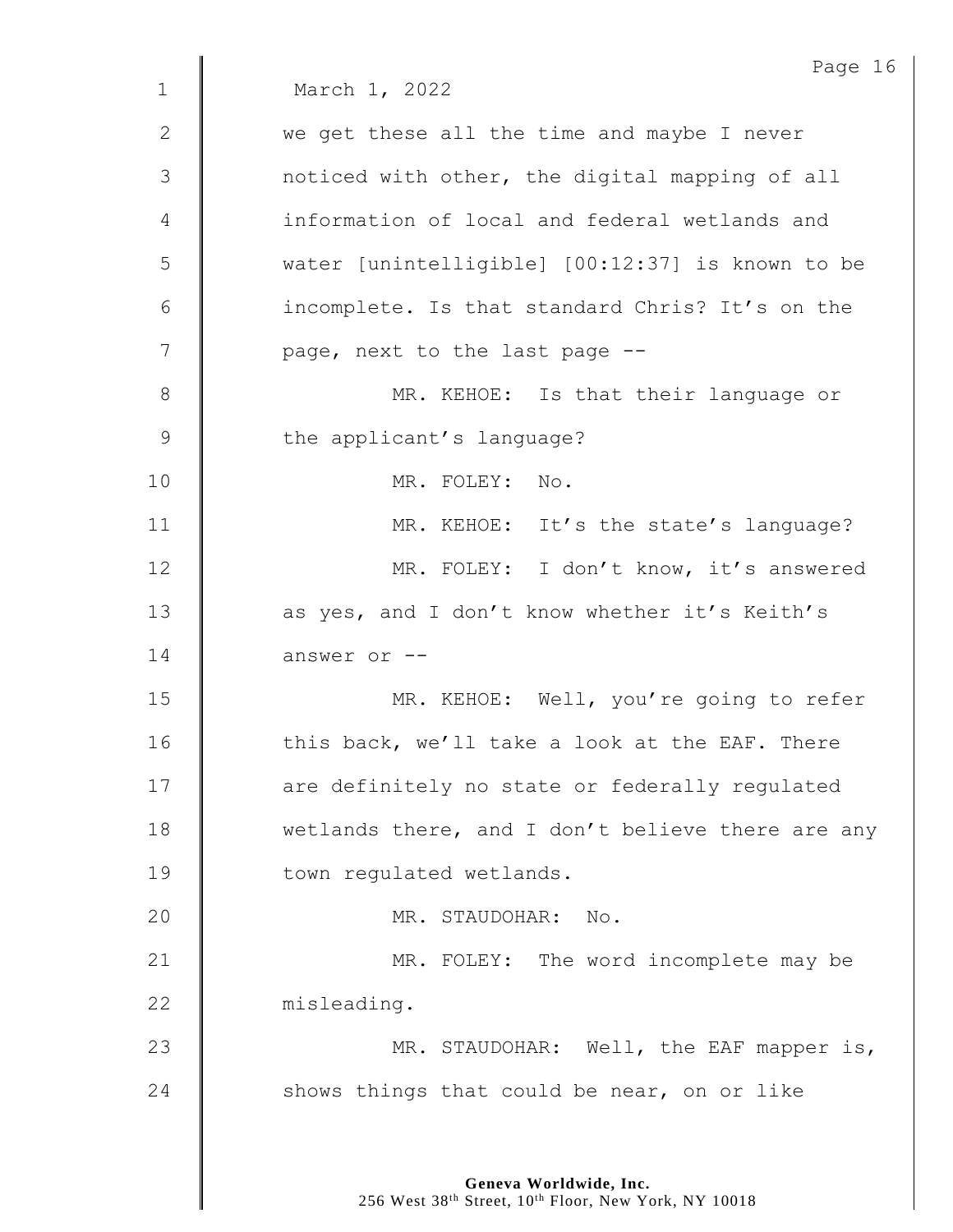|                | Page 17                                           |
|----------------|---------------------------------------------------|
| $\mathbf{1}$   | March 1, 2022                                     |
| $\mathbf{2}$   | within a mile of the site.                        |
| 3              | MR. FOLEY: Yeah.                                  |
| 4              | MR. STAUDOHAR: So, for like historic              |
| 5              | things, you know, or endangered species.          |
| 6              | MR. FOLEY: The word incomplete is used,           |
| $\overline{7}$ | is normally used as opposed to not known.         |
| 8              | MR. KEHOE: Yeah, it's used differently            |
| 9              | in that.                                          |
| 10             | MR. FOLEY: Okay. Alright. Okay. That's            |
| 11             | what caught my attention. Otherwise, I'm okay.    |
| 12             | MR. ROTHFEDER: And the two trees you're           |
| 13             | removing, one is a pine? And the other one is a   |
| 14             | pine too, or?                                     |
| 15             | MR. STAUDOHAR: I don't recall.                    |
| 16             | MR. ROTHFEDER: Okay. If you can get               |
| 17             | that to us. It's just not named on here. One says |
| 18             | pine and the other says tree.                     |
| 19             | MR. STAUDOHAR: Yeah, that's the                   |
| 20             | surveyor's description. So, uh --                 |
| 21             | MR. ROTHFEDER: Okay. You can get that             |
| 22             | for us, but the only thing I'm going to ask as we |
| 23             | get into it, that the six trees be a little bit   |
| 24             | larger in caliper than, than the ones you're      |
|                |                                                   |

**Geneva Worldwide, Inc.**

256 West 38th Street, 10th Floor, New York, NY 10018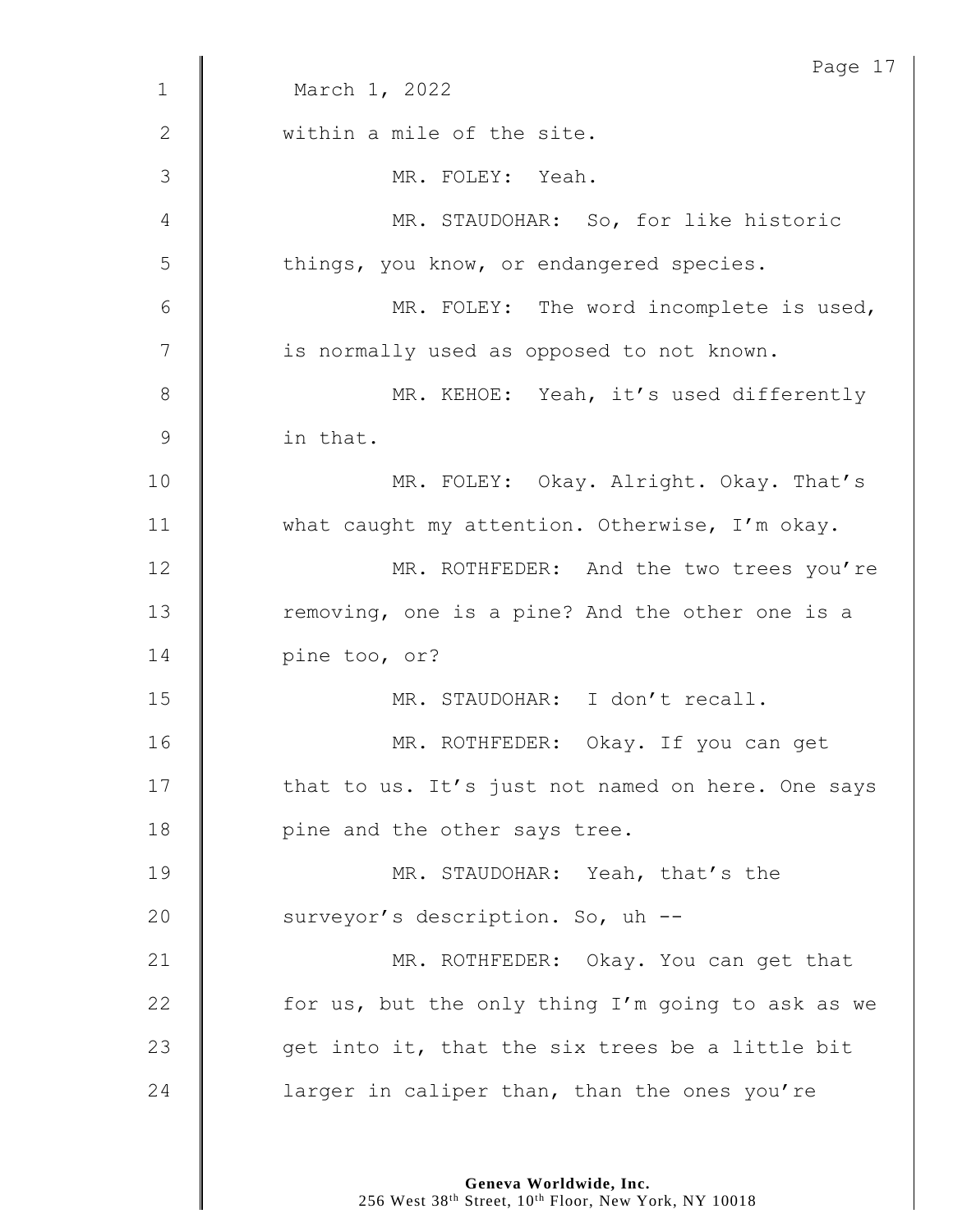|               | Page 18                                           |
|---------------|---------------------------------------------------|
| $\mathbf{1}$  | March 1, 2022                                     |
| 2             | planting, like three-and-a-half inch to four.     |
| $\mathcal{S}$ | MR. STAUDOHAR: I thought I had three              |
| 4             | inch, did I not?                                  |
| 5             | MR. ROTHFEDER: You had them at three.             |
| 6             | MR. STAUDOHAR: Oh, you wanted three-              |
| 7             | and-a-half?                                       |
| 8             | MR. ROTHFEDER: Yeah. Because I assume             |
| $\mathsf 9$   | what's coming down are mature trees.              |
| 10            | MR. STAUDOHAR: Well, the, we'll, we'll            |
| 11            | check on that.                                    |
| 12            | MR. ROTHFEDER: Okay. Alright. Thanks.             |
| 13            | MR. KEHOE: And the applicant is                   |
| 14            | requesting both preliminary and final approval.   |
| 15            | You're referring it back for a review memo, but   |
| 16            | when it gets back to you for your hearings, if it |
| 17            | ever gets that far, and you get to the approval   |
| 18            | stage, you'll be granting it final approval as    |
| 19            | well as preliminary approval.                     |
| 20            | MR. FOLEY: And the reason I brought up            |
| 21            | the wetland thing is just that. And that's why    |
| 22            | maybe I asked about the location of the existing  |
| 23            | house. As long as there's no property that could  |
| 24            | be impacted if there is a negative wetland        |
|               |                                                   |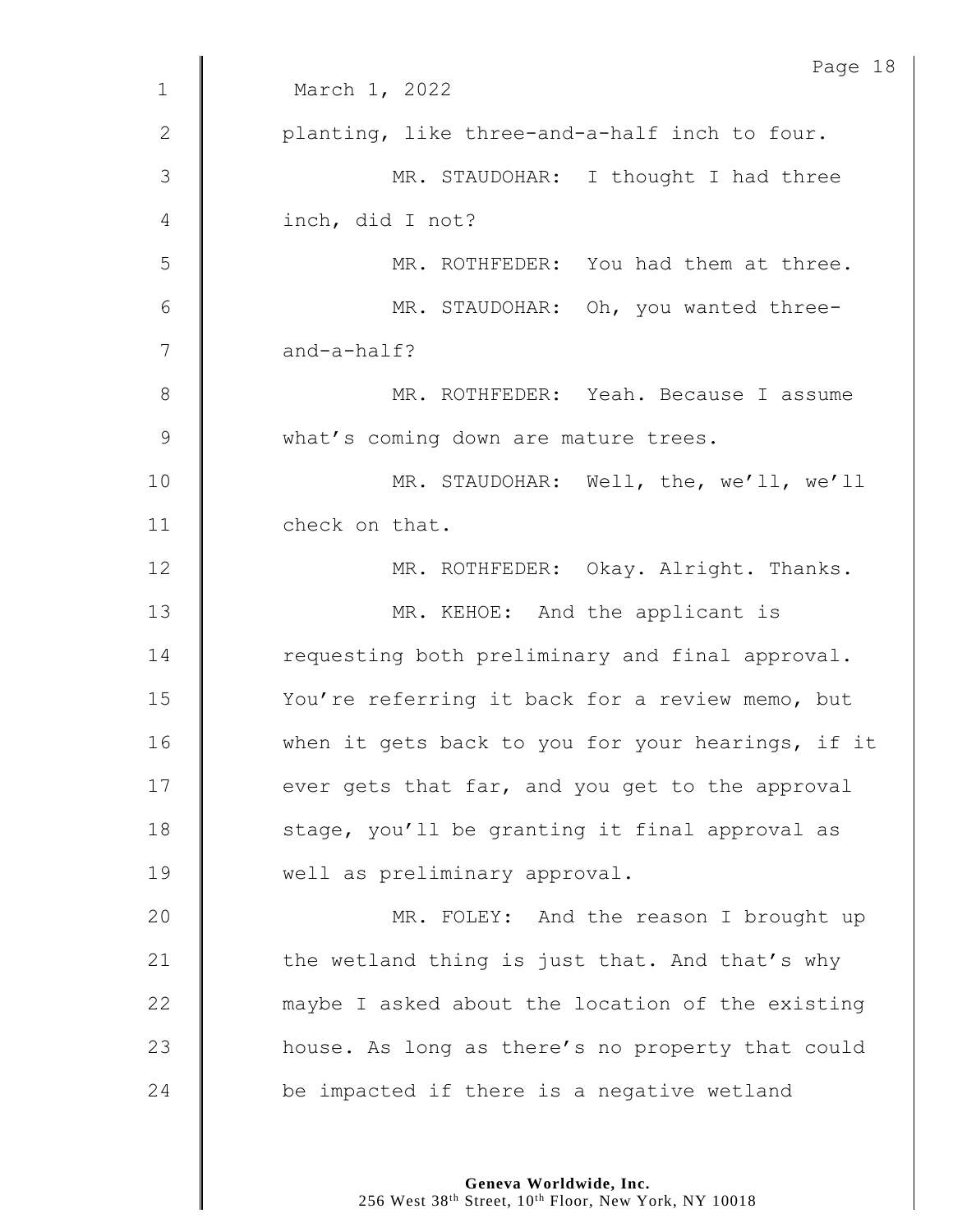|              | Page 19                                          |
|--------------|--------------------------------------------------|
| $\mathbf{1}$ | March 1, 2022                                    |
| $\mathbf{2}$ | impact, barring any problems.                    |
| 3            | MR. STAUDOHAR: Yeah, I think we're               |
| 4            | pretty clear from wetlands up there.             |
| 5            | MR. FOLEY: Alright.                              |
| 6            | MR. BIANCHI: So, the access is from              |
| 7            | McManus Road to that easement area?              |
| $8\,$        | MR. STAUDOHAR: That's the existing               |
| 9            | access for the existing residence.               |
| 10           | MR. BIANCHI: Well, what the --                   |
| 11           | MR. STAUDOHAR: That will remain. Our             |
| 12           | new access comes off of Sycamore.                |
| 13           | MR. KEHOE: Which used to be Radzavilla,          |
| 14           | which is down at the bottom of the picture.      |
| 15           | MR. BIANCHI: Oh, I see. Okay. So, it's           |
| 16           | coming right off Radzavilla.                     |
| 17           | MR. KEHOE: And that road was improved            |
| 18           | Radzavilla.                                      |
| 19           | MR. STAUDOHAR: Yes. It was approved              |
| 20           | improved I think 22 feet wide, plus or minus and |
| 21           | there's a water main going up there to serve the |
| 22           | sort of recently constructed houses.             |
| 23           | MR. FOLEY: Oh, since we were at the              |
| 24           | site visit?                                      |
|              |                                                  |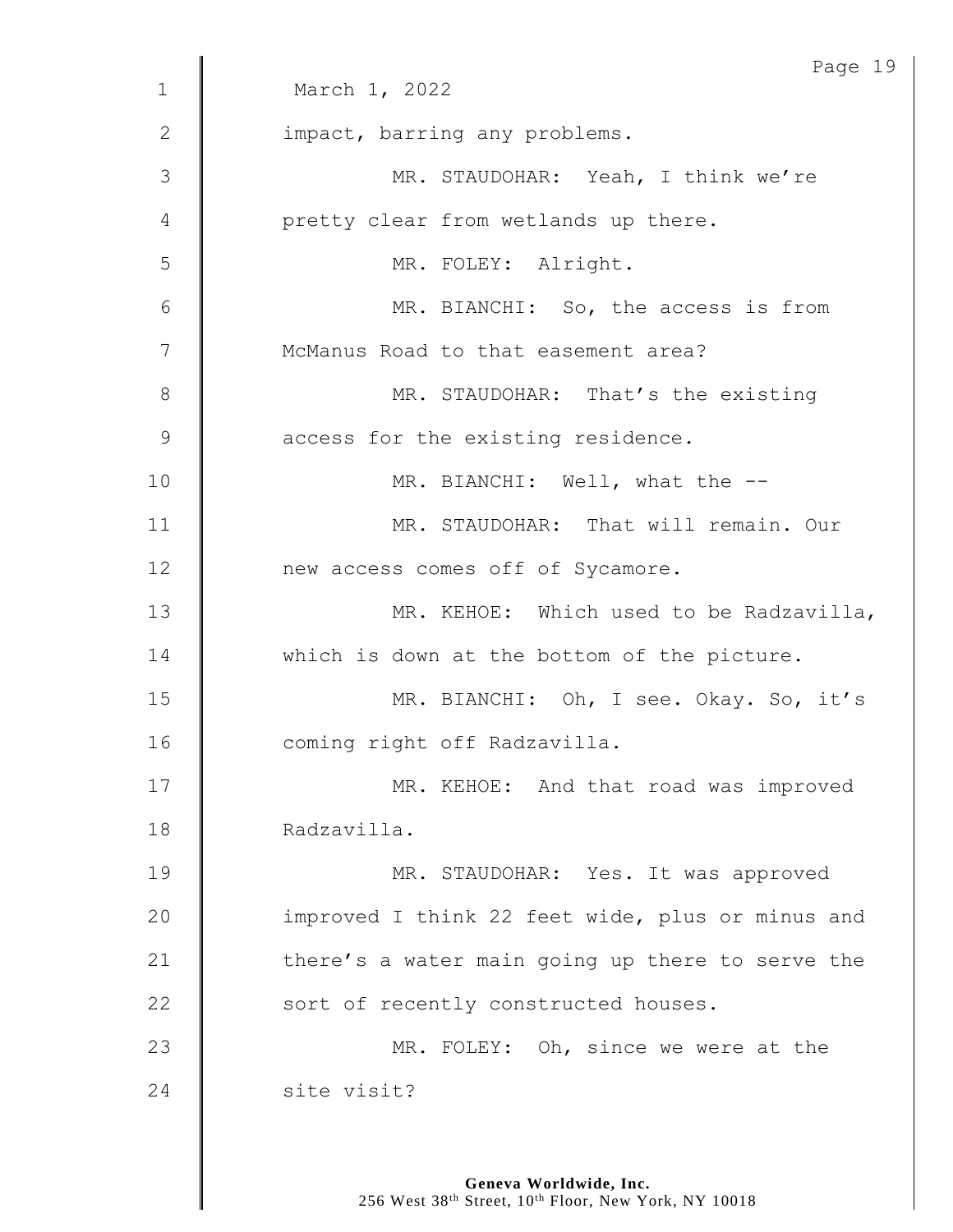|              | Page 20                                           |
|--------------|---------------------------------------------------|
| $\mathbf 1$  | March 1, 2022                                     |
| $\mathbf{2}$ | MR. STAUDOHAR: Yes.                               |
| 3            | MR. FOLEY: Alright.                               |
| 4            | MR. BIANCHI: Okay. We're going to be              |
| 5            | referring this back. If there's no other          |
| 6            | comments, Jeff?                                   |
| 7            | MR. KIMMERLING: Yeah. I'd like to move            |
| 8            | that we $-$                                       |
| 9            | MR. BIANCHI: George, I'm sorry.                   |
| 10           | MR. KIMMERLING: I'd like to move that             |
| 11           | we refer this back to staff for a memo.           |
| 12           | MR. ROTHFEDER: Second.                            |
| 13           | MR. BIANCHI: Okay. On the question, all           |
| 14           | in favor?                                         |
| 15           | MULTIPLE: Aye.                                    |
| 16           | MR. BIANCHI: All opposed? Thank you.              |
| 17           | MR. STAUDOHAR: Thank you, have a good             |
| 18           | evening.                                          |
| 19           | MR. BIANCHI: Our next item under new              |
| 20           | business is PB 2022-4, application of Gurdjieff,  |
| 21           | I hope I said that right, Foundation of New York  |
| 22           | for property of the Danish Home for the Aged for  |
| 23           | site plan approval and a special permit for a     |
| 24           | non-school curriculum program use of the property |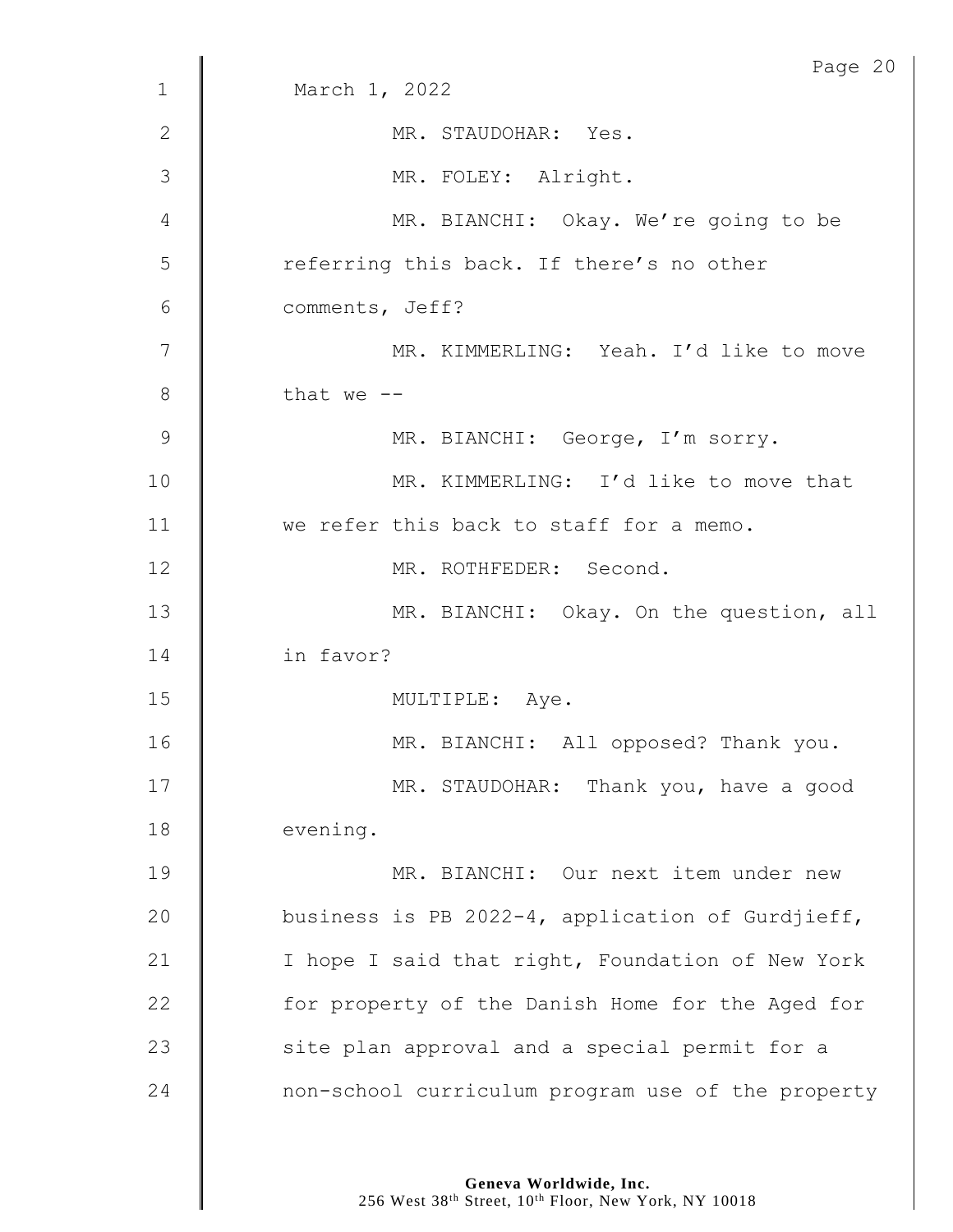|                 | Page 21                                           |
|-----------------|---------------------------------------------------|
| $\mathbf{1}$    | March 1, 2022                                     |
| $\mathbf{2}$    | located at 1065 Quaker Bridge Road East, survey   |
| 3               | dated February 11, 2022. Good evening.            |
| 4               | MR. MATT STEINBERG: Good evening. Good            |
| 5               | evening, Mr. Chairman, members of the board,      |
| $6\phantom{1}6$ | thank you very much. My name is Matt Steinberg.   |
| 7               | I'm an associate with DTS Provident. We're        |
| $8\,$           | planners and engineers and landscape architects,  |
| $\mathsf 9$     | here on behalf of the Gurdjieff Foundation. I'm   |
| 10              | actually joined by Tom Manning and Joe Giannola,  |
| 11              | members of the foundation.                        |
| 12              | We recently submitted an application              |
| 13              | package to the board. It included an application  |
| 14              | form, an application narrative that describes the |
| 15              | proposed project, a full environmental assessment |
| 16              | form, a site access traffic and parking summary   |
| 17              | and the existing conditions survey that you       |
| 18              | mentioned.                                        |
| 19              | The property is located on the north              |
| 20              | side of Quaker Bridge Road East, near the         |
| 21              | intersection of Quaker Bridge Road. The property  |
| 22              | is approximately 48 acres, as shown on the aerial |
| 23              | photograph. It's located in the R-80 district. We |
| 24              | have applied for a site plan, special permit      |
|                 |                                                   |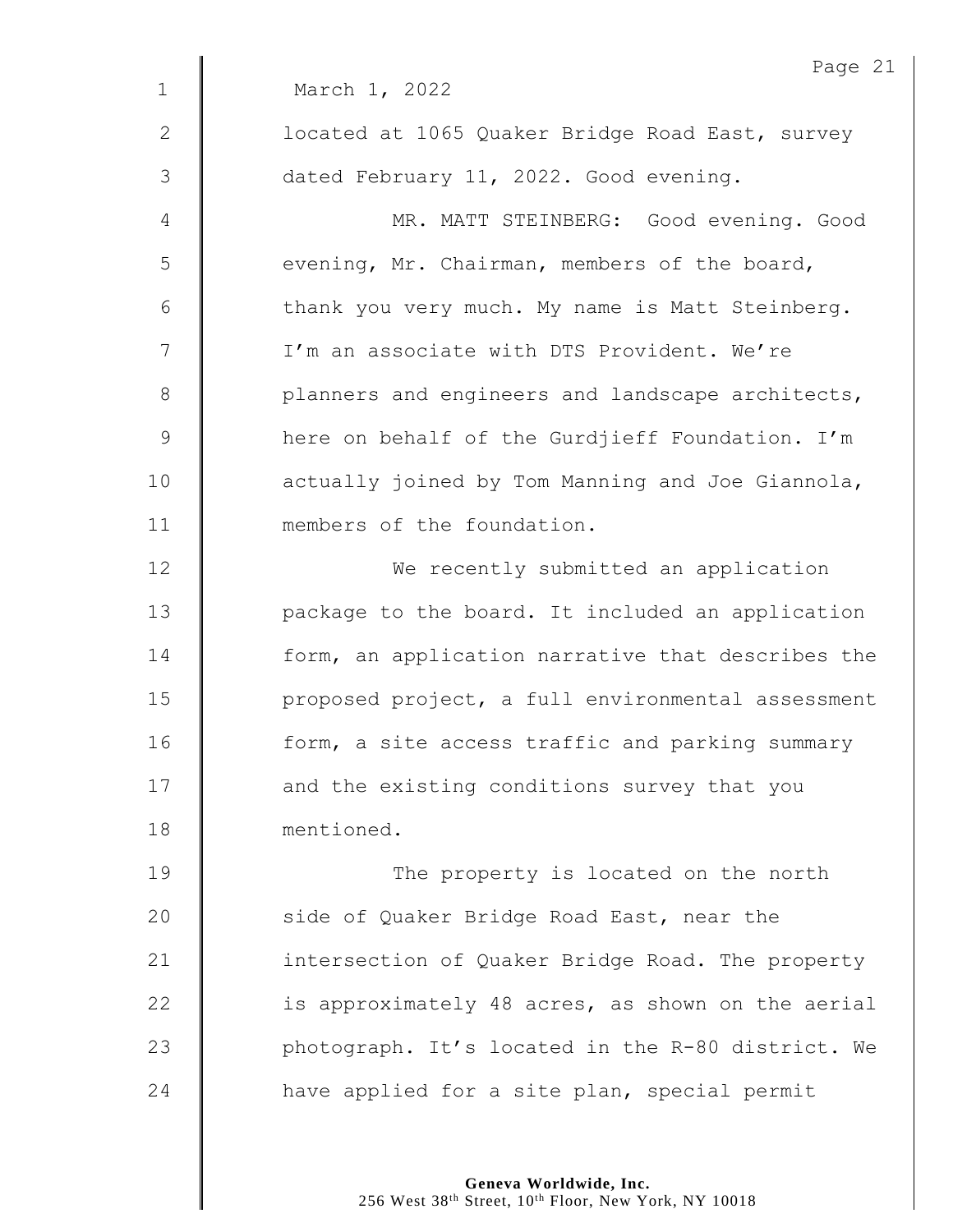|              | Page 22                                           |
|--------------|---------------------------------------------------|
| $\mathbf{1}$ | March 1, 2022                                     |
| $\mathbf{2}$ | approval for a non-school curriculum program use, |
| 3            | which is permitted as a special permit us in the  |
| 4            | R-80 district.                                    |
| 5            | The existing driveway extends                     |
| 6            | approximately .4 miles into the site, with the    |
| 7            | main building on the property about a quarter     |
| 8            | mile in from the entry. The side is, is adjacent  |
| $\mathsf 9$  | to Lakewood Estate property on the east, the old  |
| 10           | Croton Trail Aqueduct Trailway on the, on the     |
| 11           | west, single family residence properties on the   |
| 12           | south and Quaker Bridge Road East and on the      |
| 13           | north by Con Edison property, which includes      |
| 14           | existing electric transmission lines.             |
| 15           | Approximately two-thirds of the site is           |
| 16           | wooded. It's predominantly wooded on the western  |
| 17           | and southern portion of the site. On the          |
| 18           | northeast portion of the site is the existing     |
| 19           | main building, along with an existing garage, an  |
| 20           | existing barn, and some additional outbuildings.  |
| 21           | There's also some sloping lawn areas, existing    |
| 22           | parking and drives in that portion of the site.   |
| 23           | The property was previously the Danish Home, as   |
| 24           | was mentioned. It was a assisted living facility  |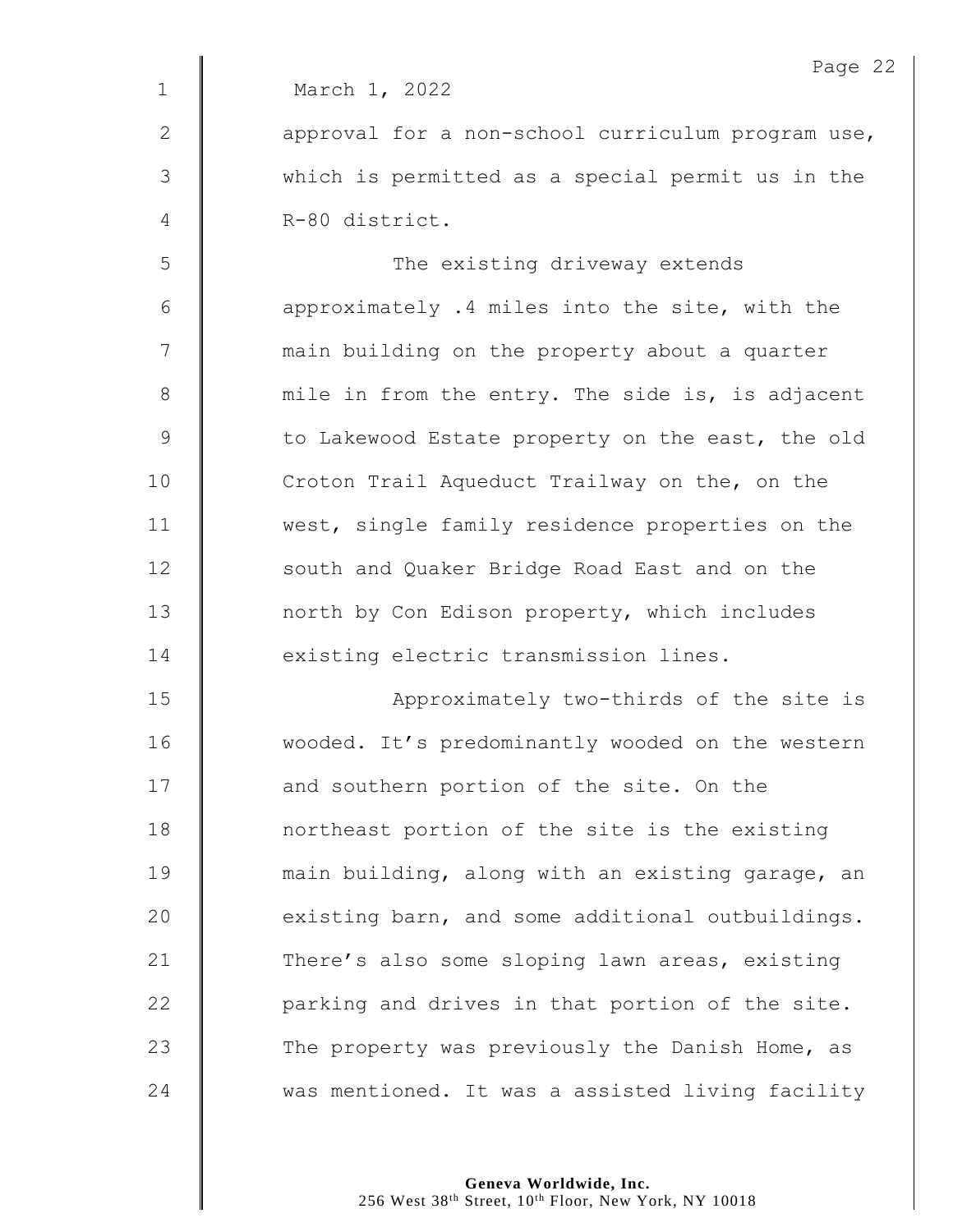|               | Page 23                                           |
|---------------|---------------------------------------------------|
| $\mathbf 1$   | March 1, 2022                                     |
| 2             | that could accommodate up to 20 residents. It was |
| 3             | in operation from 1954 until 2020.                |
| 4             | The foundation doesn't, does not propose          |
| 5             | to increase the existing floor area or the        |
| 6             | impervious surface on the property. Instead, they |
| 7             | wish to maintain the existing Danish Home         |
| $8\,$         | building and grounds for their use, for their     |
| $\mathcal{G}$ | members to meet and to have their program space.  |
| 10            | Their programs are proposed throughout the year.  |
| 11            | They would be generally on weekends, about ten to |
| 12            | 15 weekends over the year. These extend from      |
| 13            | Friday to Sunday. During the summer, they would   |
| 14            | have some week long programs. Those would be      |
| 15            | about six to seven of those programs through the  |
| 16            | year, uh, through the summer. Those generally are |
| 17            | Saturday to Saturday or Sunday to Sunday. There   |
| 18            | would be occasional day activities, which are     |
| 19            | 9:00 a.m. to about 5:00 p.m. and the occasional   |
| 20            | meetings in the evening. Their activities range   |
| 21            | from about 20 of their members to 100 members,    |
| 22            | with no more proposed then 75 to stay overnight,  |
| 23            | to be accommodated overnight. No staff are        |
| 24            | proposed on the site with the exception of        |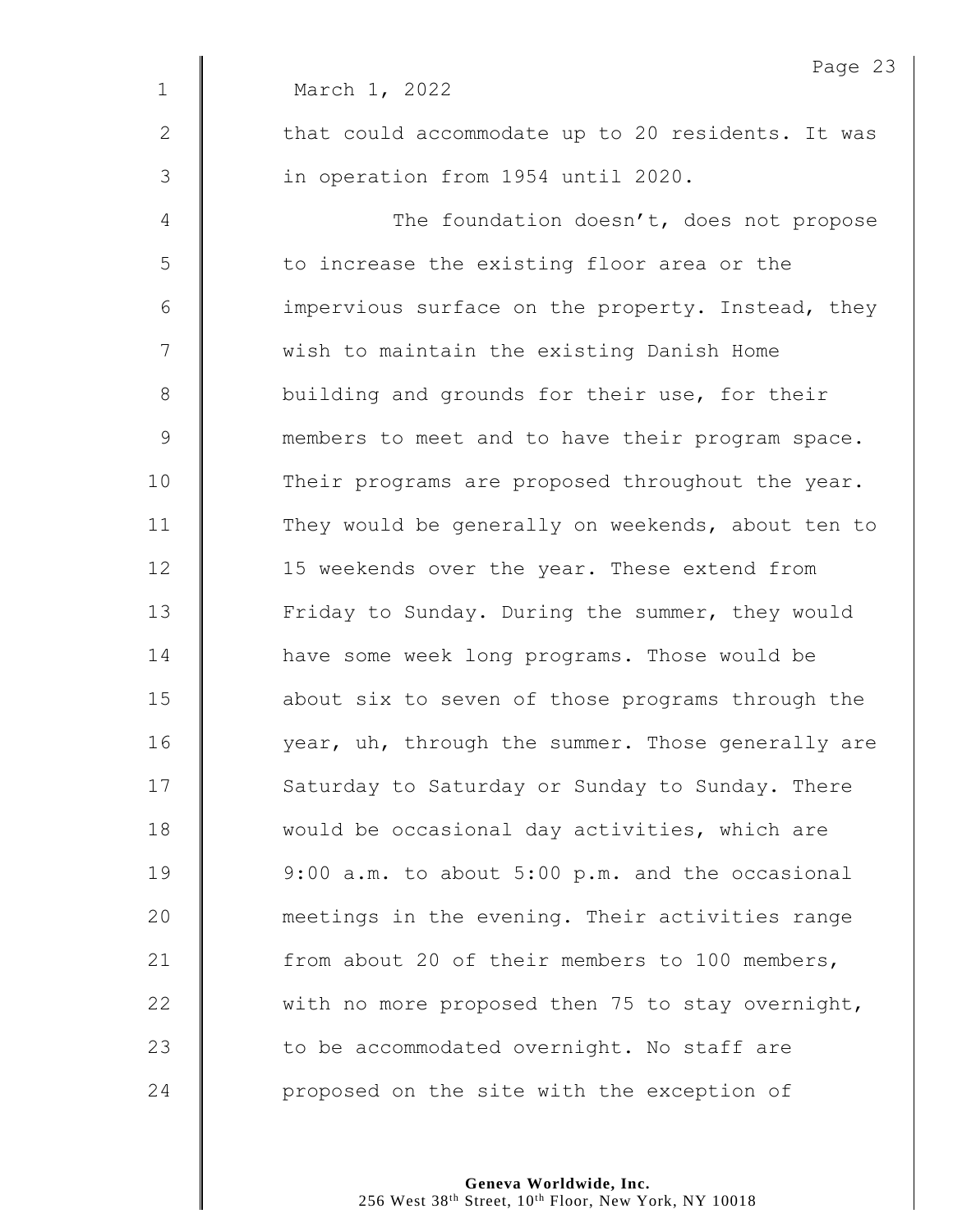|               | Page 24                                           |
|---------------|---------------------------------------------------|
| $\mathbf 1$   | March 1, 2022                                     |
| 2             | potentially a caretaker for the property.         |
| 3             | The members themselves, when they arrive          |
| 4             | for their programs, they take care of their own   |
| 5             | cooking, housekeeping and general maintenance of  |
| 6             | the property while they're there for their        |
| 7             | program and workshops. Otherwise, you know, for   |
| 8             | other activity or other maintenance, they would   |
| $\mathcal{G}$ | use local, local contractors.                     |
| 10            | We'd be happy to answer any questions if          |
| 11            | you have, otherwise, we'd b e happy to prepare    |
| 12            | responses to comments you have or based on your   |
| 13            | professional staff's comments.                    |
| 14            | MR. BIANCHI: So, what are the site plan           |
| 15            | changes? Are there any?                           |
| 16            | MR. STEINBERG: There are no proposed              |
| 17            | site plan changes at this time now.               |
| 18            | MR. BIANCHI: Internally or externally?            |
| 19            | MR. STEINBERG: Well, internally,                  |
| 20            | they'll, the, the foundation will have to work    |
| 21            | with the code enforcement and building inspector  |
| 22            | for any changes in order to accommodate their     |
| 23            | members for what they propose to use. Obviously,  |
| 24            | it's not, it is no longer going to be an assisted |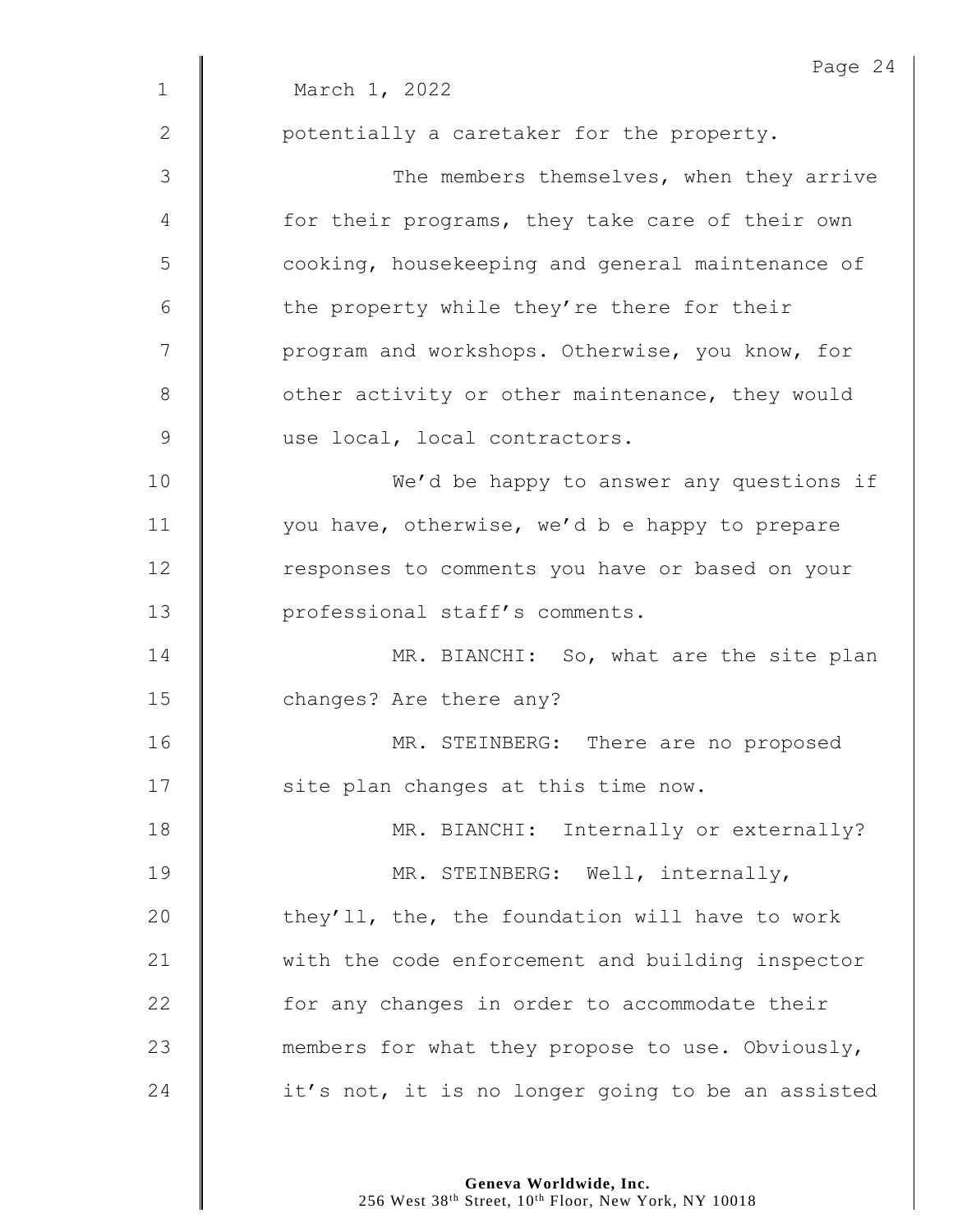|                | Page 25                                           |
|----------------|---------------------------------------------------|
| $\mathbf 1$    | March 1, 2022                                     |
| 2              | living nursing home, so they'll have to work on   |
| $\mathfrak{Z}$ | if there's any changes that are needed in order   |
| 4              | to accommodate their members. There are no        |
| 5              | proposed exterior improvements.                   |
| 6              | MR. FOLEY: So, no exterior structural             |
| 7              | changes or anything?                              |
| 8              | MR. STEINBERG: Right. Unless --                   |
| $\mathcal{G}$  | MR. FOLEY: To the old home? Okay.                 |
| 10             | MR. STEINBERG: None anticipated, you              |
| 11             | know, no additions.                               |
| 12             | MR. BIANCHI: I'm a little -- I guess              |
| 13             | I'm not clear on the non-school curriculum. I     |
| 14             | know you provided a narrative, which was very     |
| 15             | helpful.                                          |
| 16             | MR. STEINBERG: Mm-hmm.                            |
| 17             | MR. BIANCHI: But maybe for the benefit            |
| 18             | of the record and for the public, maybe you can   |
| 19             | describe that, what that really means, non-school |
| 20             | curriculum, where you will be holding these,      |
| 21             | these events during weekends, or possibly longer  |
| 22             | periodically.                                     |
| 23             | MR. STEINBERG: So that definition,                |
| 24             | there is no definition for that use in the zoning |
|                |                                                   |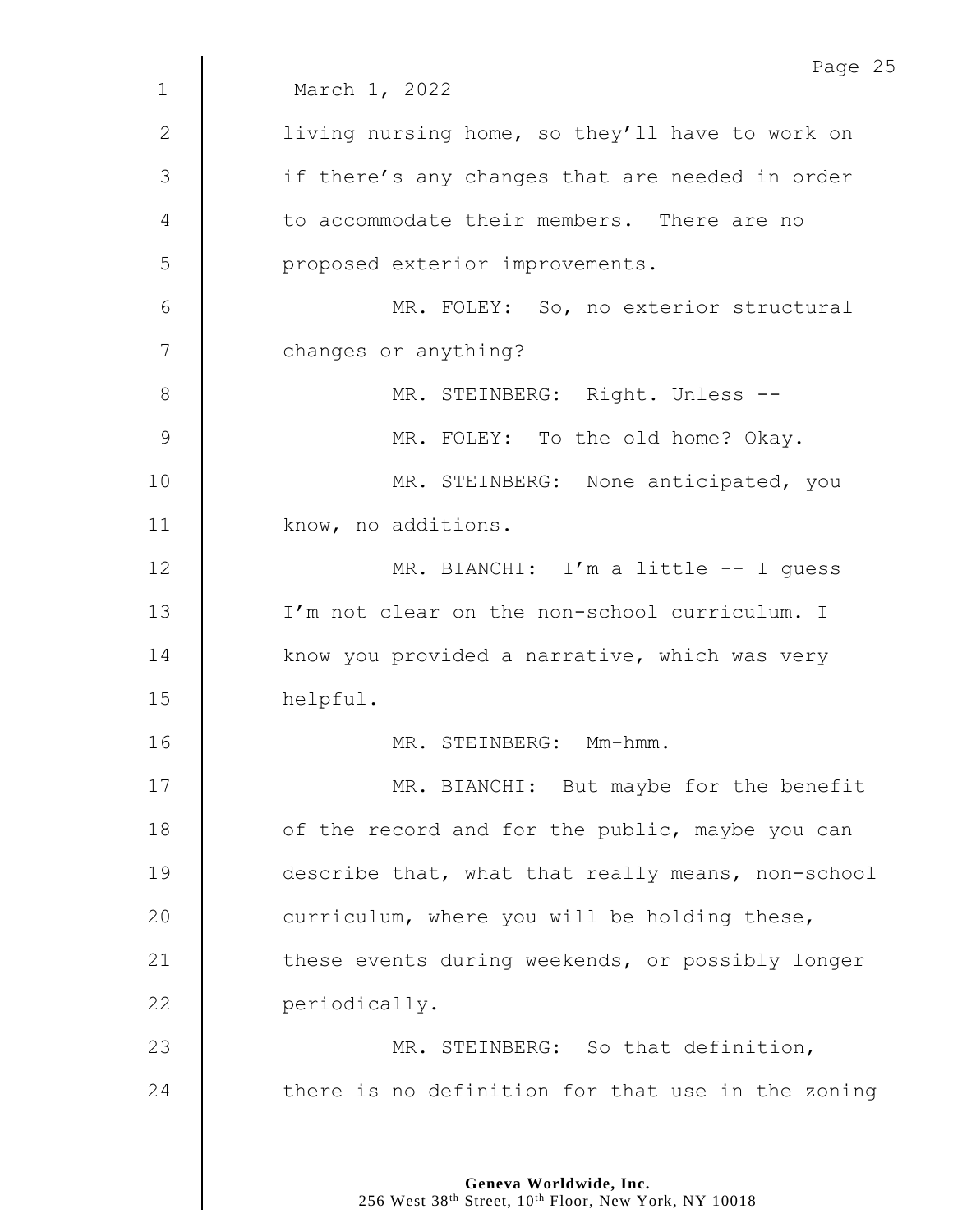Page 26 1 March 1, 2022 2  $\parallel$  code. But for the purposed of the foundation,  $3 \parallel$  they would be using the space for, they have 4 **wave meetings, they have readings, they do arts and**  $5 \parallel$  crafts, they do, you know, different movements  $6 \parallel$  and exercises, so those are the kinds of things  $7 \parallel$  they would be doing, fellowship with each other, 8 those kinds of activities during their stay. 9 | MR. BIANCHI: And you mentioned that 10 | there'll be and out of 20 people, or you said 11 **between** 20 and 100 participants and currently, 12 | the home housed 24 you said? 13 | MR. STEINBERG: It was up to 24. I think 14 it was 22 to 23. 15 | MR. BIANCHI: That's a big jump from 24 16 | to 100, at the worst case I guess maybe. Can it 17 **accommodate,** I guess my question is can it, can 18 **it accommodate that kind of participation?** 19 | MR. STEINBERG: Right. So, they believe  $20$   $\parallel$  that it can. You know, the, the Danish Home used 21  $\parallel$  these, the rooms that they had for single 22 **CO** occupancy for the residents. The foundation 23  $\parallel$  believes that, you know, they could use these 24  $\parallel$  rooms, since they're not, they won't be living

> **Geneva Worldwide, Inc.** 256 West 38<sup>th</sup> Street, 10<sup>th</sup> Floor, New York, NY 10018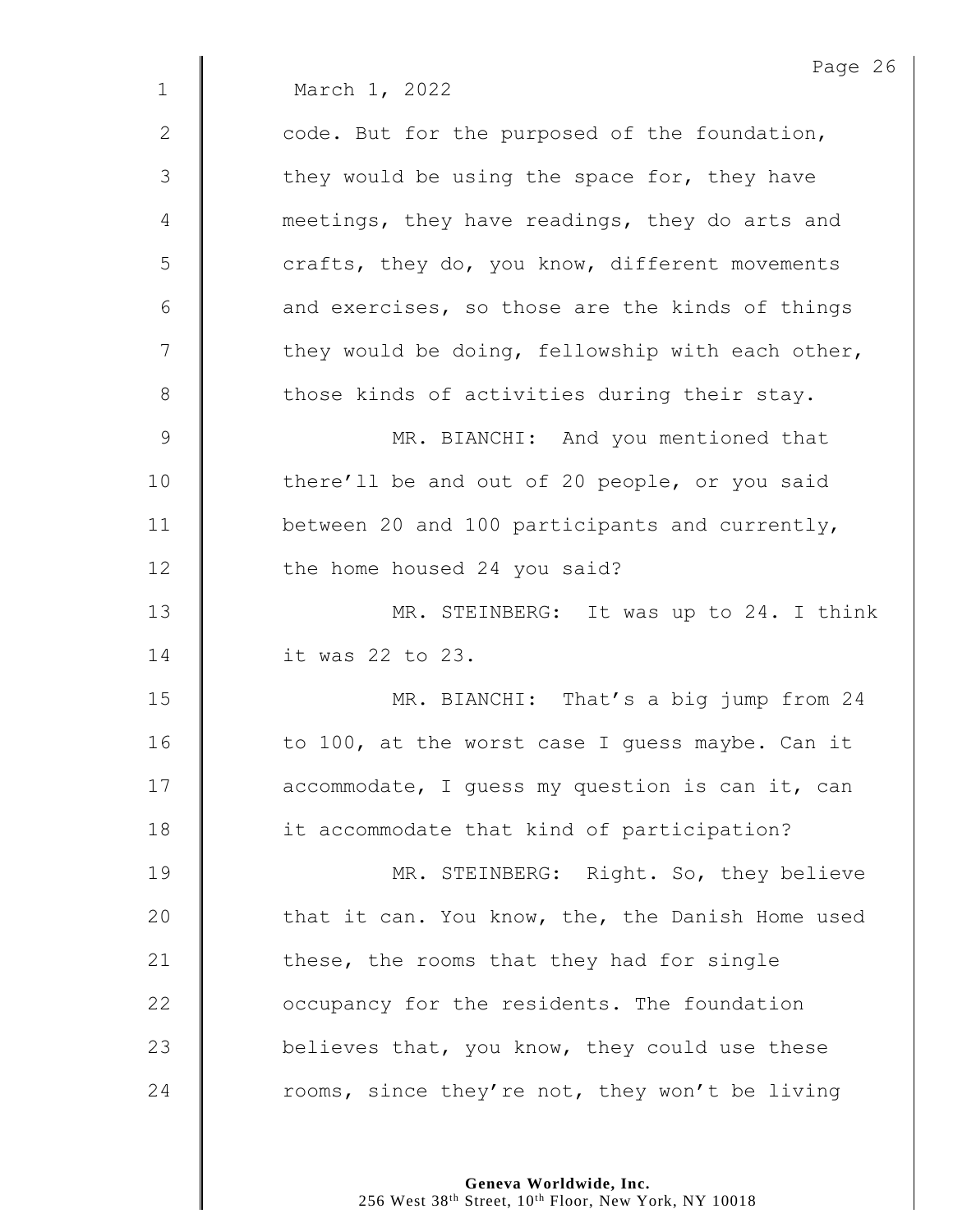|              | Page 27                                           |
|--------------|---------------------------------------------------|
| $\mathbf 1$  | March 1, 2022                                     |
| $\mathbf{2}$ | there, they'll be coming for these programs, so   |
| 3            | they'll be staying overnight and then having      |
| 4            | their programs during the day, that they would be |
| 5            | able to use some of the rooms for, you know,      |
| 6            | double occupancy, the folks would bring their     |
| 7            | own, their own bedding, things like that.         |
| $8\,$        | MR. BIANCHI: But you're saying up to 75           |
| 9            | people.                                           |
| 10           | MR. STEINBERG: To remain overnight at             |
| 11           | the max, that's what they believe, yes. So, there |
| 12           | are 24 bedrooms that were for residents. And then |
| 13           | there are a number of, they were staff apartments |
| 14           | on the upper level with multiple rooms, so the    |
| 15           | foundation believes those are the rooms that they |
| 16           | were, that they plan to use. Obviously, some of   |
| 17           | this will be subject to code enforcement and      |
| 18           | they'll have to work with the building inspector  |
| 19           | to make sure that all those space can             |
| 20           | accommodate.                                      |
| 21           | MR. KEHOE: This should sound -- this              |
| 22           | should sound familiar to you all.                 |
| 23           | MR. BIANCHI: Yes, indeed.                         |
| 24           | MR. KEHOE: Yes. It's going to be very             |
|              |                                                   |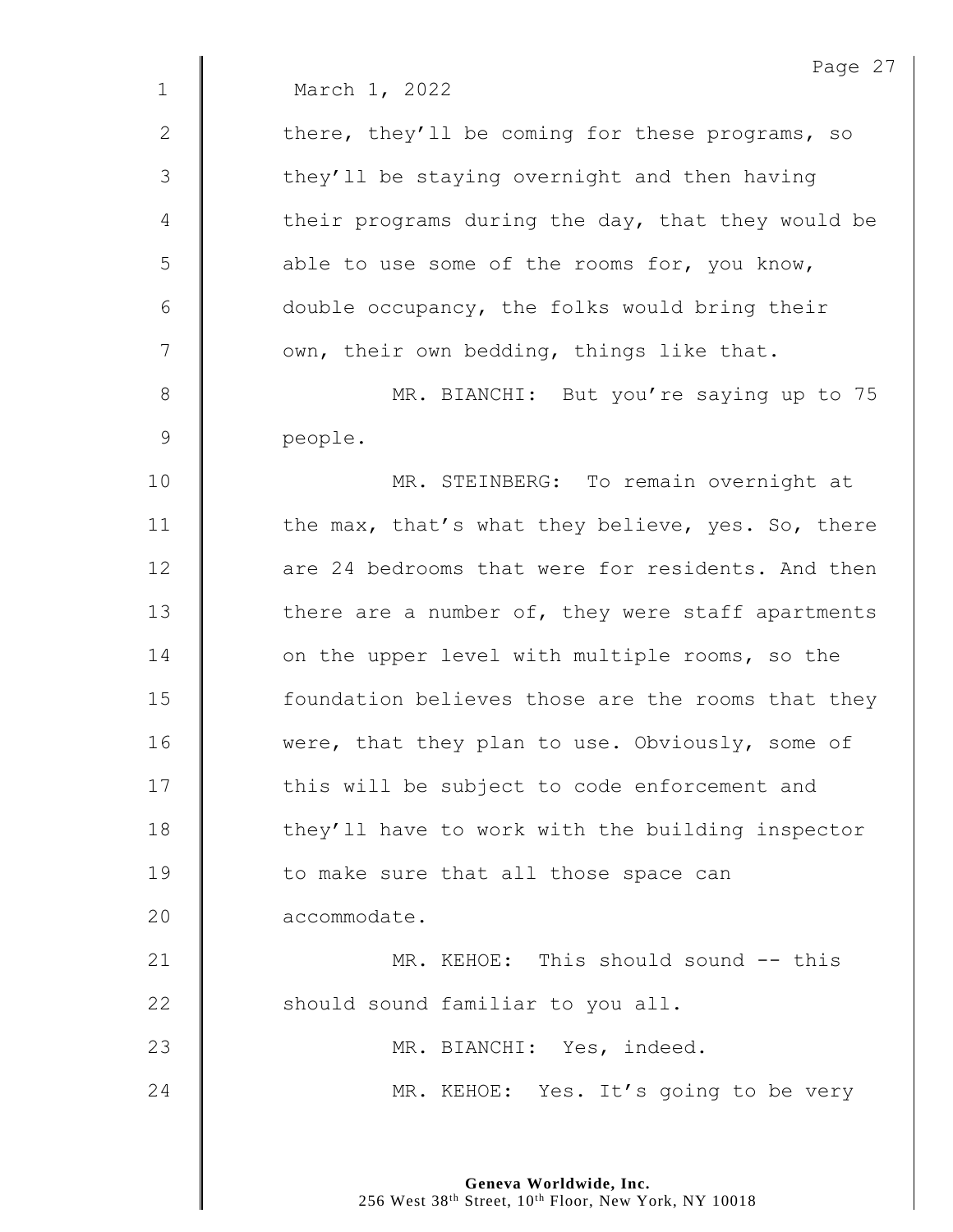|                | Page 28                                           |
|----------------|---------------------------------------------------|
| $\mathbf{1}$   | March 1, 2022                                     |
| $\mathbf{2}$   | similar circumstances. A lot of what you're       |
| $\mathfrak{Z}$ | talking about is interior renovation to the       |
| 4              | building, which is governed by the code           |
| 5              | enforcement office.                               |
| 6              | MR. STEINBERG: Correct.                           |
| 7              | MR. KIMMERLING: And just in terms of              |
| $\,8\,$        | cooking, participants will make their own food?   |
| $\mathcal{G}$  | MR. STEINBERG: Right.                             |
| 10             | MR. KIMMERLING: There's no cafeteria,             |
| 11             | there's no dining hall?                           |
| 12             | MR. STEINBERG: So, the -- because of              |
| 13             | the, because of the way the nursing home was set  |
| 14             | up, there is a -- almost like a small commercial  |
| 15             | kitchen that was used, and then there are dining  |
| 16             | spaces, they had two rooms for dining and then    |
| 17             | there's a couple other open rooms that they would |
| 18             | use for their dining purposes. So, the residents, |
| 19             | you know, they would select, they would just      |
| 20             | figure out who -- not the residents, I'm sorry,   |
| 21             | the foundation members, whichever ones are        |
| 22             | selected for that particular workshop or program  |
| 23             | that are doing the cooking, they would select the |
| 24             | meals, they would cook the meals, rotate.         |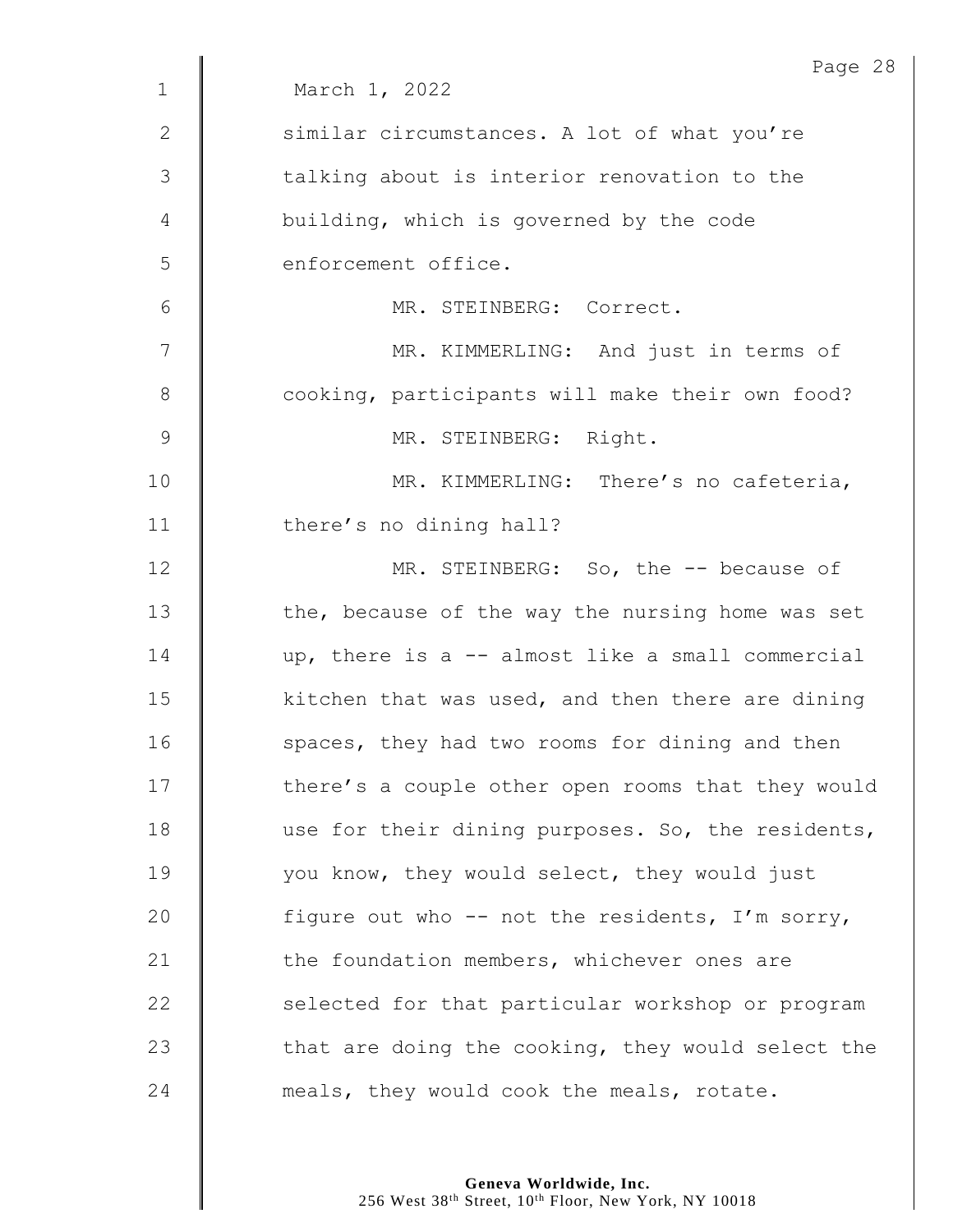|                | Page 29                                           |
|----------------|---------------------------------------------------|
| $\mathbf{1}$   | March 1, 2022                                     |
| $\mathbf{2}$   | MR. KIMMERLING: Oh, in that commercial            |
| 3              | kitchen?                                          |
| $\overline{4}$ | MR. STEINBERG: Yes. They would use --             |
| 5              | there's a kitchen.                                |
| 6              | MR. KIMMERLING: There are not kitchens            |
| 7              | in these apartments?                              |
| $\,8\,$        | MR. STEINBERG: No, no, no. There's not.           |
| $\mathcal{G}$  | They're more, I guess you can almost call them    |
| 10             | efficiencies. You know, they've got a sink and    |
| 11             | stuff. But no, they would plan to use the --      |
| 12             | MR. KIMMERLING: I see.                            |
| 13             | MR. STEINBERG: -- the main kitchen.               |
| 14             | MR. KIMMERLING: Alright. And you said             |
| 15             | the parking needs to accommodate something like   |
| 16             | up to 500 people?                                 |
| 17             | MR. STEINBERG: So, the Danish Home had,           |
| 18             | had some special events. They were able to        |
| 19             | accommodate numerous cars. They were up to, you   |
| 20             | know, 500 people, 250 cars for some of the        |
| 21             | events. And they used some of the fields and some |
| 22             | of the parking areas, but they were able to keep  |
| 23             | the cars off of the driveways and that would be   |
| 24             | the intention of the foundation. Obviously, all   |
|                |                                                   |

Page 29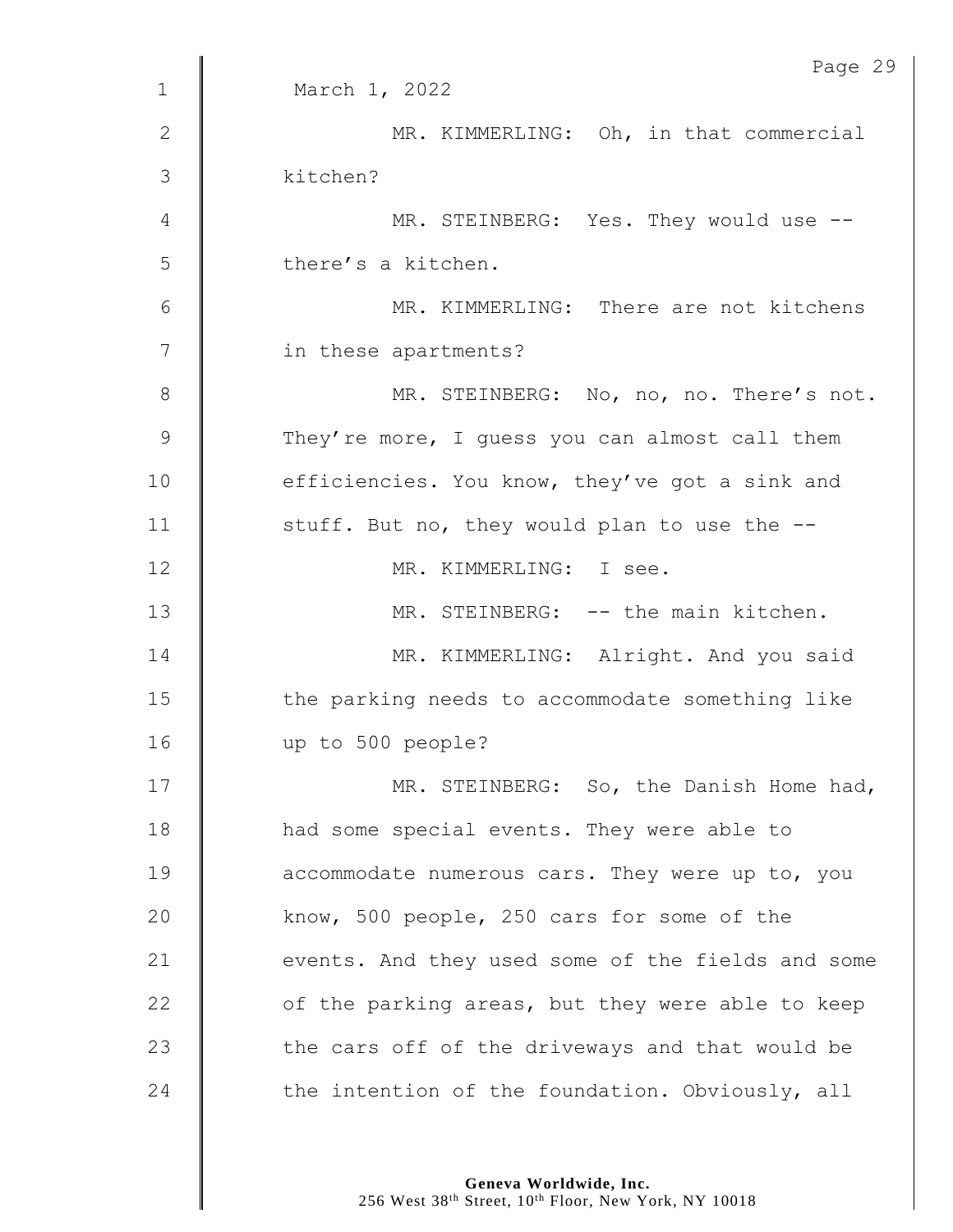|              | Page 30                                           |
|--------------|---------------------------------------------------|
| $\mathbf{1}$ | March 1, 2022                                     |
| $\mathbf{2}$ | driveways would have to stay clear.               |
| 3            | MR. KIMMERLING: And so when you have a            |
| 4            | calendar like this, say there are a number of     |
| 5            | programs that start on a Friday and end on a      |
| 6            | Sunday, or start on a Saturday and end on a       |
| 7            | Saturday, you have a lot of people coming at      |
| 8            | once, right, because the programs kind of start   |
| 9            | at 3:00 on a Friday, like if you went to Omega    |
| 10           | Institute, for example, or if, you, right. And    |
| 11           | so, wondering about that intense traffic flow at  |
| 12           | the beginning of a program if all programs start  |
| 13           | at the same time, how would you --                |
| 14           | MR. STEINBERG: So --                              |
| 15           | MR. KIMMERLING: -- would you make sure            |
| 16           | that folks are not queuing and they're being able |
| 17           | to get processed and get into their rooms and all |
| 18           | that.                                             |
| 19           | MR. STEINBERG: Sure, right. And we can,           |
| 20           | we can have the foundation help describe that a   |
| 21           | little further --                                 |
| 22           | MR. KIMMERLING: Okay.                             |
| 23           | MR. STEINBERG: -- for you, but it is              |
| 24           | our understanding in speaking with the            |
|              |                                                   |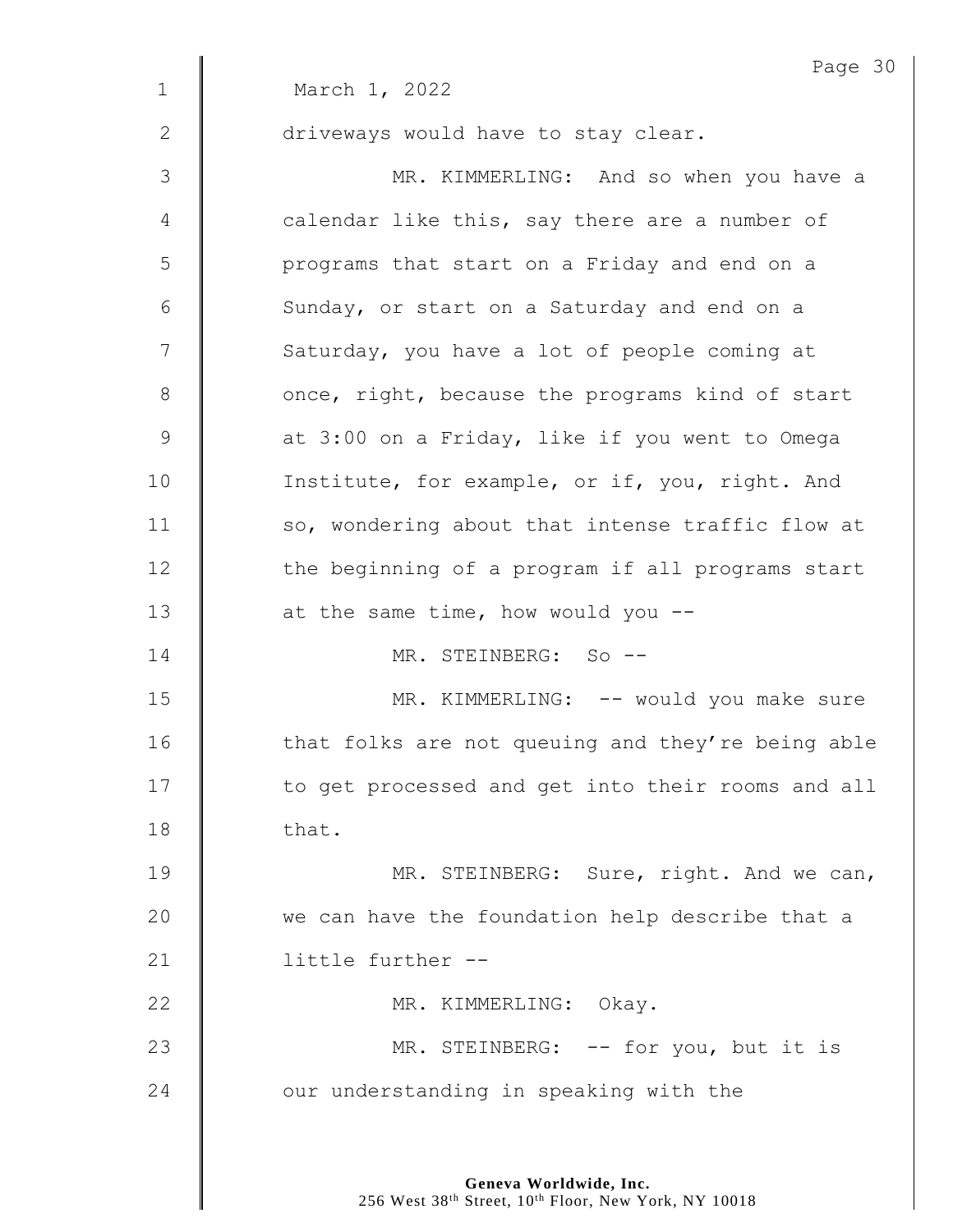|               | Page 31                                           |
|---------------|---------------------------------------------------|
| $\mathbf 1$   | March 1, 2022                                     |
| $\mathbf{2}$  | foundation, that, you know, that first night is   |
| 3             | kind of the arrival time.                         |
| 4             | MR. KIMMERLING: Right.                            |
| 5             | MR. STEINBERG: Folks, depending on                |
| 6             | their schedules at home, or their work schedules, |
| 7             | may arrive, you know, sort of staggered just from |
| $8\,$         | the nature of where they're coming from and what  |
| $\mathcal{G}$ | their schedules are and not necessarily all       |
| 10            | concentrated at once. If any of them are coming   |
| 11            | carpool or if they're picking each other up from  |
| 12            | the train station and may come based on those     |
| 13            | schedules. So, the intention is that they would,  |
| 14            | you know, they would all arrive kind of as, as    |
| 15            | their schedule dictates on that first night, they |
| 16            | would, if they arrive, they could have a meal     |
| 17            | together, but they would generally start their    |
| 18            | programs, you know, the following day.            |
| 19            | MR. KIMMERLING: And these are, I think            |
| 20            | you said this but I'm not sure I understood.      |
| 21            | These are, this is only open to people who are    |
| 22            | members or fellows or something? It's not like    |
| 23            | the foundation will publicize like hey, we're     |
| 24            | having this event and people reading this in The  |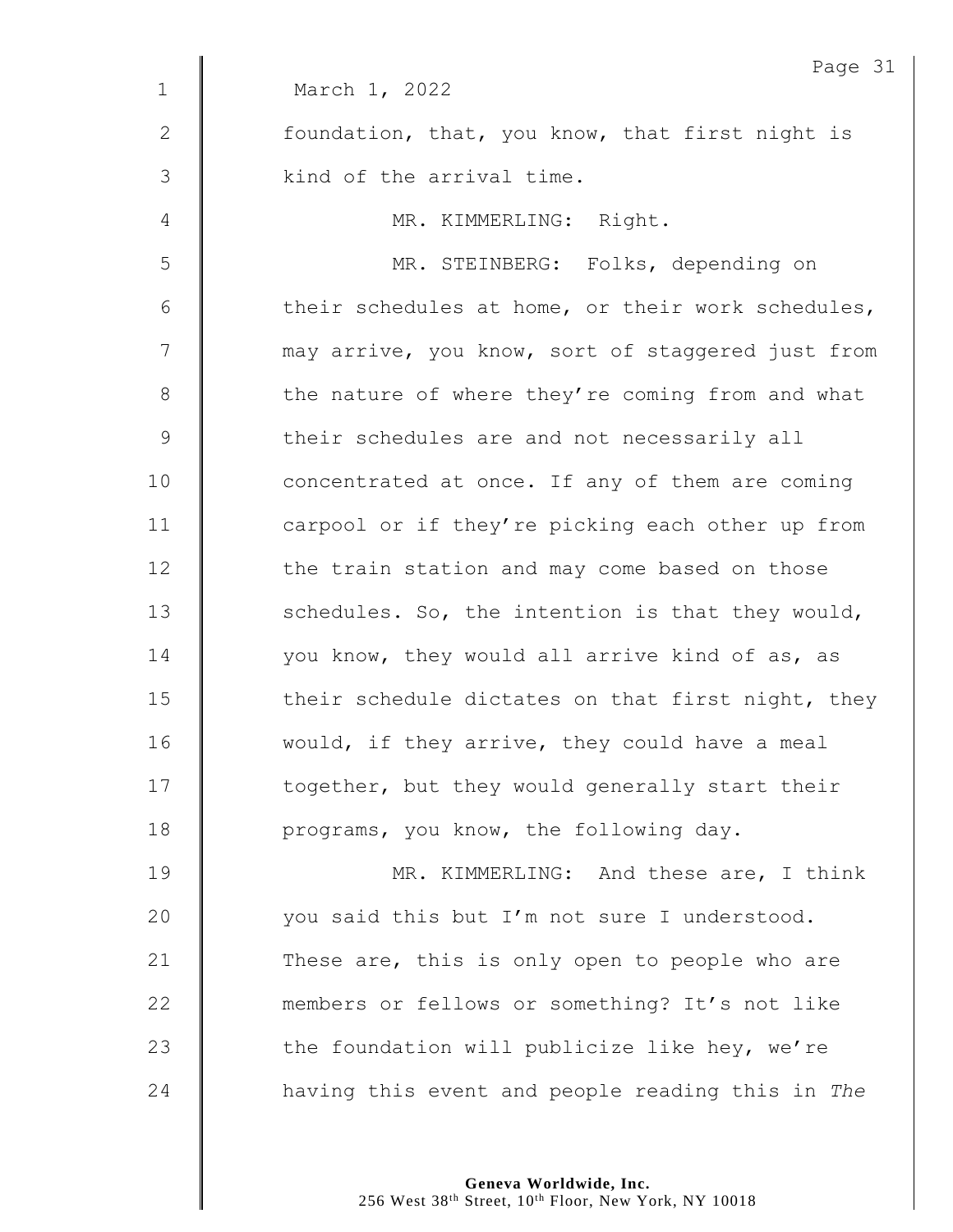|                | Page 32                                           |
|----------------|---------------------------------------------------|
| $\mathbf{1}$   | March 1, 2022                                     |
| 2              | Gazette or wherever, The Village Voice, wherever, |
| $\mathfrak{Z}$ | it probably doesn't exist, can, can just come up  |
| 4              | and join, sign up here, it's open to the public?  |
| 5              | MR. STEINBERG: Sure, and we can, we can           |
| 6              | speak to the foundation more about the specifics, |
| 7              | but I think in general it is from their members   |
| 8              | whether or not there are, you know, events that   |
| $\mathcal{G}$  | the public or open house type things or where     |
| 10             | others are invited to it would be more limited.   |
| 11             | MR. KIMMERLING: Okay. Alright.                    |
| 12             | MR. KESSLER: So, Chris, so staff will             |
| 13             | determine whether the adequate number of sleeping |
| 14             | areas were projected as well as adequate I guess  |
| 15             | facilities, bathrooms and things?                 |
| 16             | MR. KEHOE: Well, once again, it's very            |
| 17             | similar, right. You're going to have to give us   |
| 18             | information on the septic, you know, contact with |
| 19             | the health department, whether it needs to be     |
| 20             | expanded, how you're providing water, all of that |
| 21             | will be done in the review memo. Once again, it's |
| 22             | sort of a slippery slope, but I think it might be |
| 23             | helpful, because I don't really know what the     |
| 24             | inside of that building looks like to give the,   |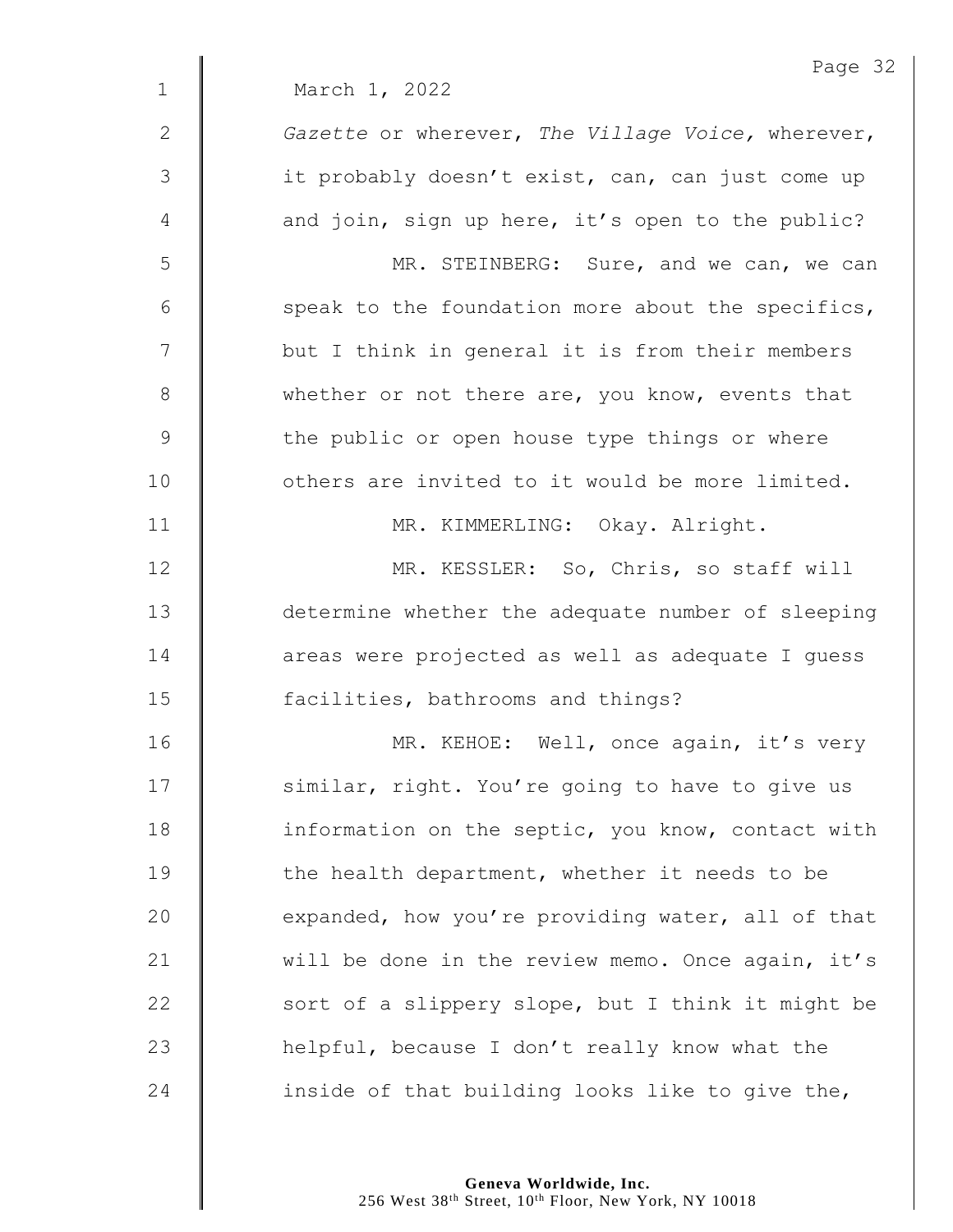|               | Page 33                                           |
|---------------|---------------------------------------------------|
| $\mathbf 1$   | March 1, 2022                                     |
| 2             | the members the idea of what the dining room      |
| 3             | looks like now, you know, we'll get to all of     |
| 4             | that in the review memo, but they have to provide |
| 5             | all of that information to get a better           |
| 6             | understanding. And you have retained a traffic    |
| 7             | consultant, you know, so we'll have to have some  |
| $8\,$         | discussion. Maybe we'll have to retain our own    |
| $\mathcal{G}$ | traffic consultant to go over some of those       |
| 10            | details.                                          |
| 11            | MR. ROTHFEDER: And the parking spaced,            |
| 12            | they've got 30. Is that adequate? Or $-$ -        |
| 13            | MR. KEHOE: Well, I think as Matt said,            |
| 14            | the special permit is not defined in our code.    |
| 15            | It's permitted, there's language in the code      |
| 16            | that, that says the words non-school curriculum   |
| 17            | programming, but unlike other special permits,    |
| 18            | there's not a whole series of dimensional         |
| 19            | regulations including parking, so we'll have to   |
| 20            | determine internally and work with the applicant  |
| 21            | about an appropriate number of parking spaces. MR |
| 22            | MR. MICHAEL CUNNINGHAM: Our consultant            |
| 23            | will likely review the ITE manuals and then       |
| 24            | determine what's appropriate and what's necessary |
|               |                                                   |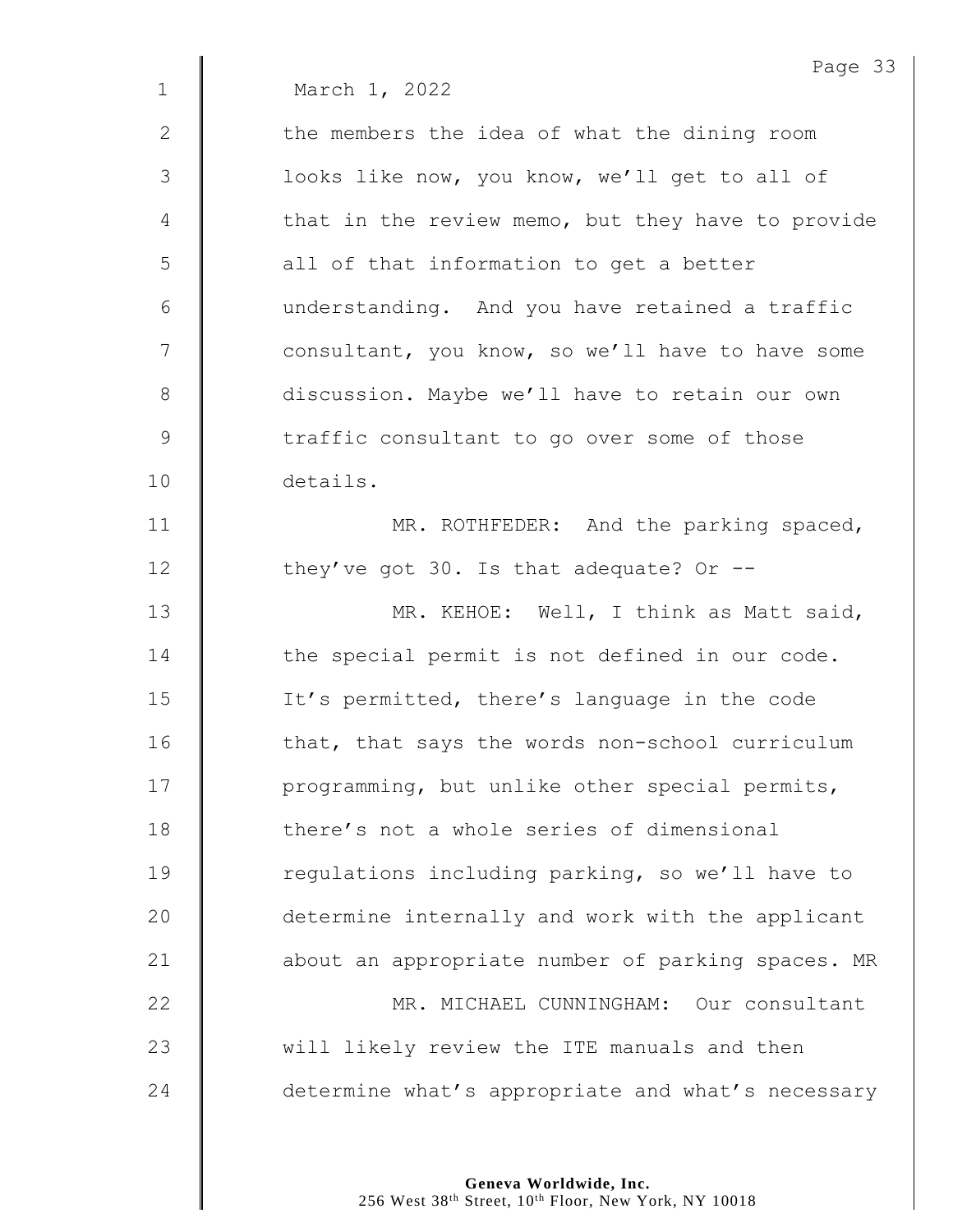|               | Page 34                                              |
|---------------|------------------------------------------------------|
| $\mathbf 1$   | March 1, 2022                                        |
| $\mathbf{2}$  | for the site.                                        |
| $\mathcal{S}$ | MR. ROTHFEDER: Okay.                                 |
| 4             | MR. FOLEY: When we have a traffic                    |
| 5             | consultant, I'm sure they will consider              |
| 6             | activities in that general area the last few         |
| 7             | years with tourists and the dam and all the          |
| $8\,$         | traffic congestion and parking, that would all       |
| $\mathsf 9$   | come into play. And I wondered, I think in your      |
| 10            | narrative, you may or may not have -- when you       |
| 11            | cited the major event that happened there years      |
| 12            | ago, with more than three or 5,000 people, I mean    |
| 13            | this facility would not -- there's no plans of       |
| 14            | anything major like that?                            |
| 15            | MR. KEHOE: I think Bob's referencing so              |
| 16            | many people using the trail and the Croton River?    |
| 17            | MR. FOLEY: Well, that's the current                  |
| 18            | situation. But I'm also looking, I think here,       |
| 19            | under traffic on the, on the $-$ - I don't know what |
| 20            | the, Provident is the traffic guy?                   |
| 21            | MR. KEHOE: Yes.                                      |
| 22            | MR. FOLEY: Yeah, no.                                 |
| 23            | MR. STEINBERG: It's our firm, yeah.                  |
| 24            | MR. FOLEY: It was a major even there a               |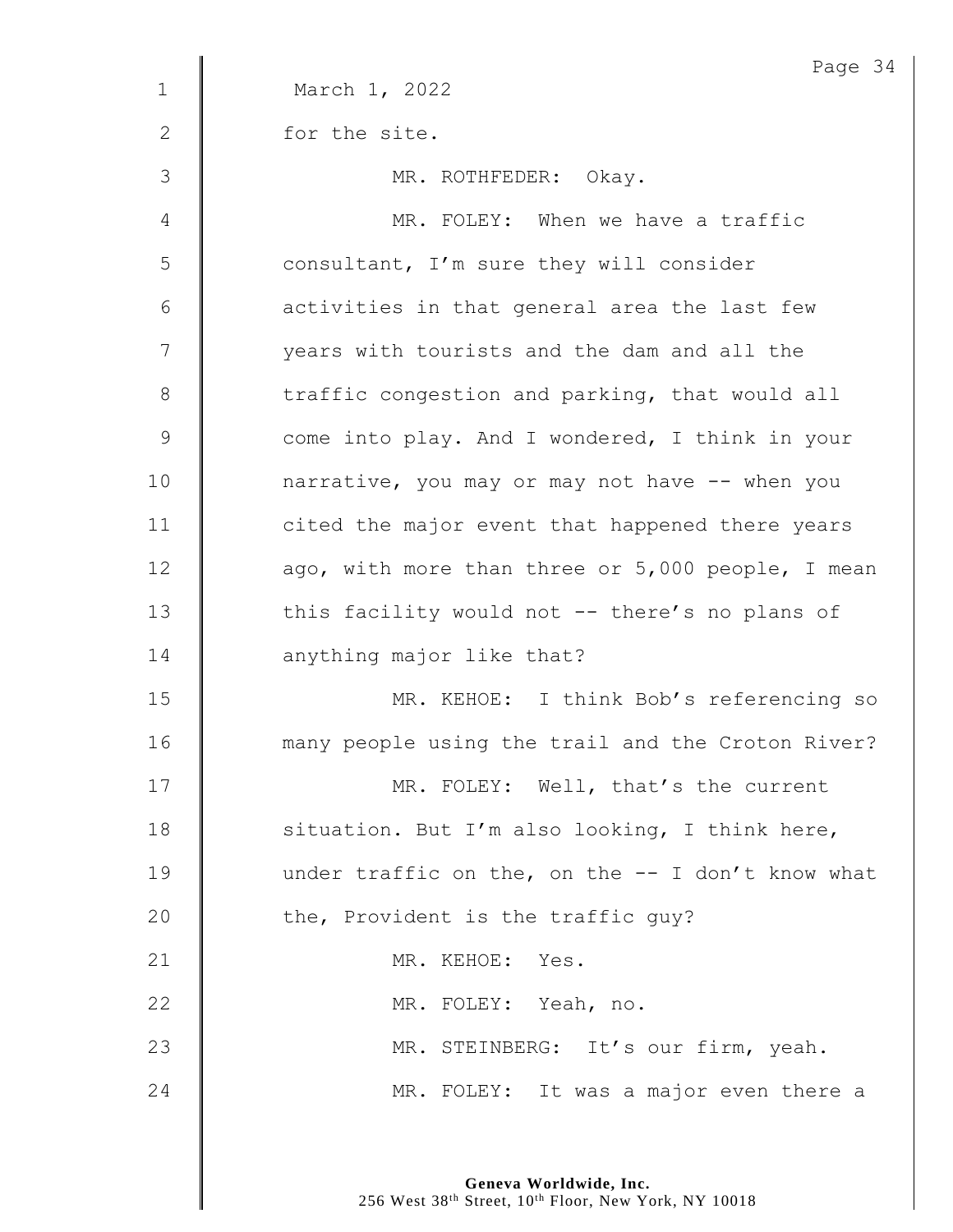|              | Page 35                                           |
|--------------|---------------------------------------------------|
| $\mathbf{1}$ | March 1, 2022                                     |
| 2            | few years ago. I remember it.                     |
| 3            | MR. KEHOE: Well, but I think you said             |
| 4            | 500 people was the maximum number at that major   |
| 5            | Danish Home events, or did you say a higher       |
| 6            | number?                                           |
| 7            | MR. FOLEY: No --                                  |
| $8\,$        | MR. STEINBERG: There was one event, I             |
| 9            | understand that had about 3,000 folks.            |
| 10           | MR. FOLEY: That's not [unintelligible]            |
| 11           | [00:30:26]                                        |
| 12           | MR. STEINBERG: That's not the intention           |
| 13           | for this foundation, no.                          |
| 14           | MR. FOLEY: And the other thing is you             |
| 15           | have to consider if you -- for those that have    |
| 16           | been around there, even trying to cross the dam   |
| 17           | during the peak visiting from the city at times,  |
| 18           | and all the issues they've had on 129 and then    |
| 19           | with two, the Quaker Bridge and Quaker Ridge Road |
| 20           | with parking and everything, I'm sure the traffic |
| 21           | consultant is definitely going to look into that, |
| 22           | I hope. It's seasonal, you know.                  |
| 23           | MR. BIANCHI: That's my concern too,               |
| 24           | that when you talk between 20 and 100, that's     |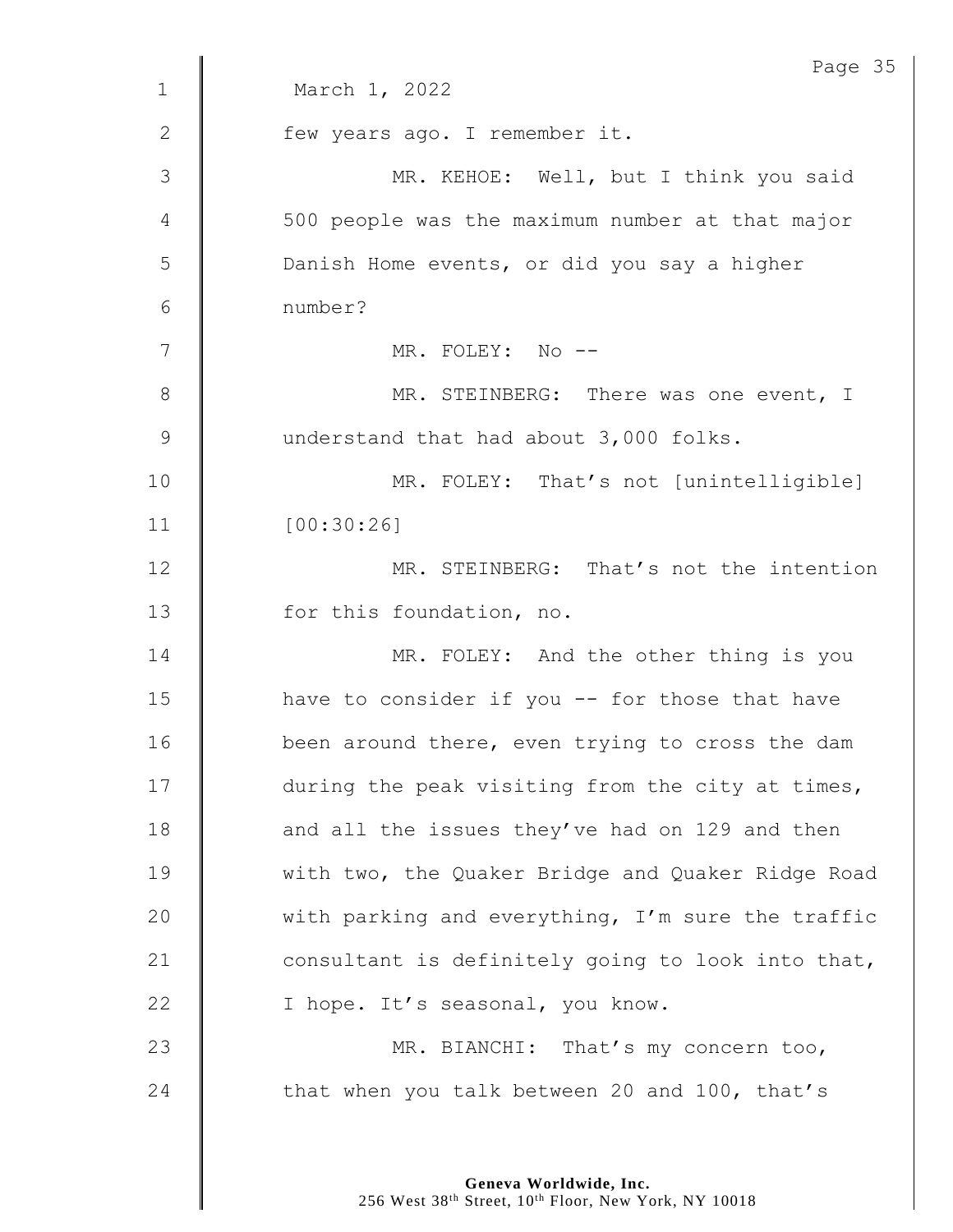| Page 36                                           |
|---------------------------------------------------|
| March 1, 2022                                     |
| very widespread and I'm assuming, and I don't     |
| know how many 100 participant events you have. I  |
| mean, can you quess is it 20 percent, ten         |
| percent, 50 percent?                              |
| MR. STEINBERG: We can, we can try to              |
| define that further for you.                      |
| MR. BIANCHI: Yeah, because I think that           |
| impacts traffic, because you're going to have     |
| services coming in and out of there, and Quaker   |
| Ridge Road is probably not the best road in the   |
| area to handle some of that traffic. So, I'd be   |
| looking for that.                                 |
| MR. STEINBERG: Okay. We can try to                |
| break down the types of events and the numbers.   |
| MR. BIANCHI: Right.                               |
| MR. KIMMERLING: At some point, if we              |
| could have a site visit.                          |
| MR. STEINBERG: Sure.                              |
| MR. BIANCHI: Site visit.                          |
| MR. KEHOE: Usually, we do the site                |
| visit after the review memo comes back.           |
| MR. KIMMERLING: I'm just putting it out           |
| there for whenever. We'll get lost on those roads |
|                                                   |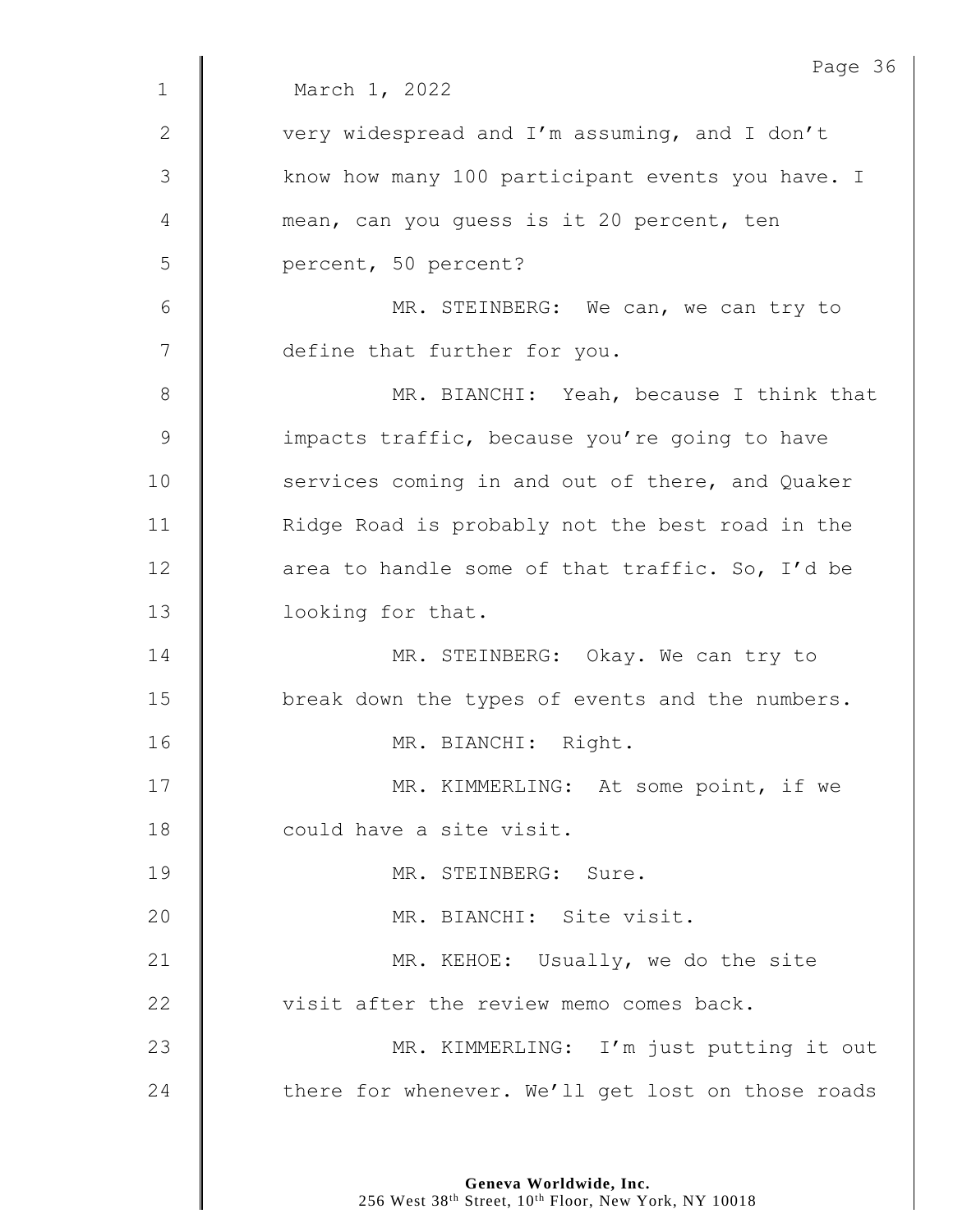|              | Page 37                                           |
|--------------|---------------------------------------------------|
| $\mathbf 1$  | March 1, 2022                                     |
| $\mathbf{2}$ | again.                                            |
| 3            | MR. KEHOE: Yeah, right.                           |
| 4            | MR. BIANCHI: Alright. So, we'll wait              |
| 5            | for the memo and then we'll schedule the site     |
| 6            | visit. Okay. Any other comments from the board    |
| 7            | members?                                          |
| $\,8\,$      | MR. ROTHFEDER: Mr. Chairman, I move               |
| $\mathsf 9$  | that we, planning board declare itself lead agent |
| 10           | on this project.                                  |
| 11           | MR. KEHOE: Declaring your intent to be            |
| 12           | lead agent.                                       |
| 13           | MR. ROTHFEDER: Sorry, intent to lead              |
| 14           | agent. Should we vote on that first?              |
| 15           | MR. BIANCHI: Let's do that first.                 |
| 16           | MR. KESSLER: Second.                              |
| 17           | MR. BIANCHI: On the question, all in              |
| 18           | favor?                                            |
| 19           | MULTIPLE: Aye.                                    |
| 20           | MR. KEHOE: And on that point, I'll be             |
| 21           | circulating to the village of Croton, the New     |
| 22           | York State Parks Department, because of the       |
| 23           | proximity to the Gorge trail, county health       |
| 24           | department, a variety of interested and involved  |
|              |                                                   |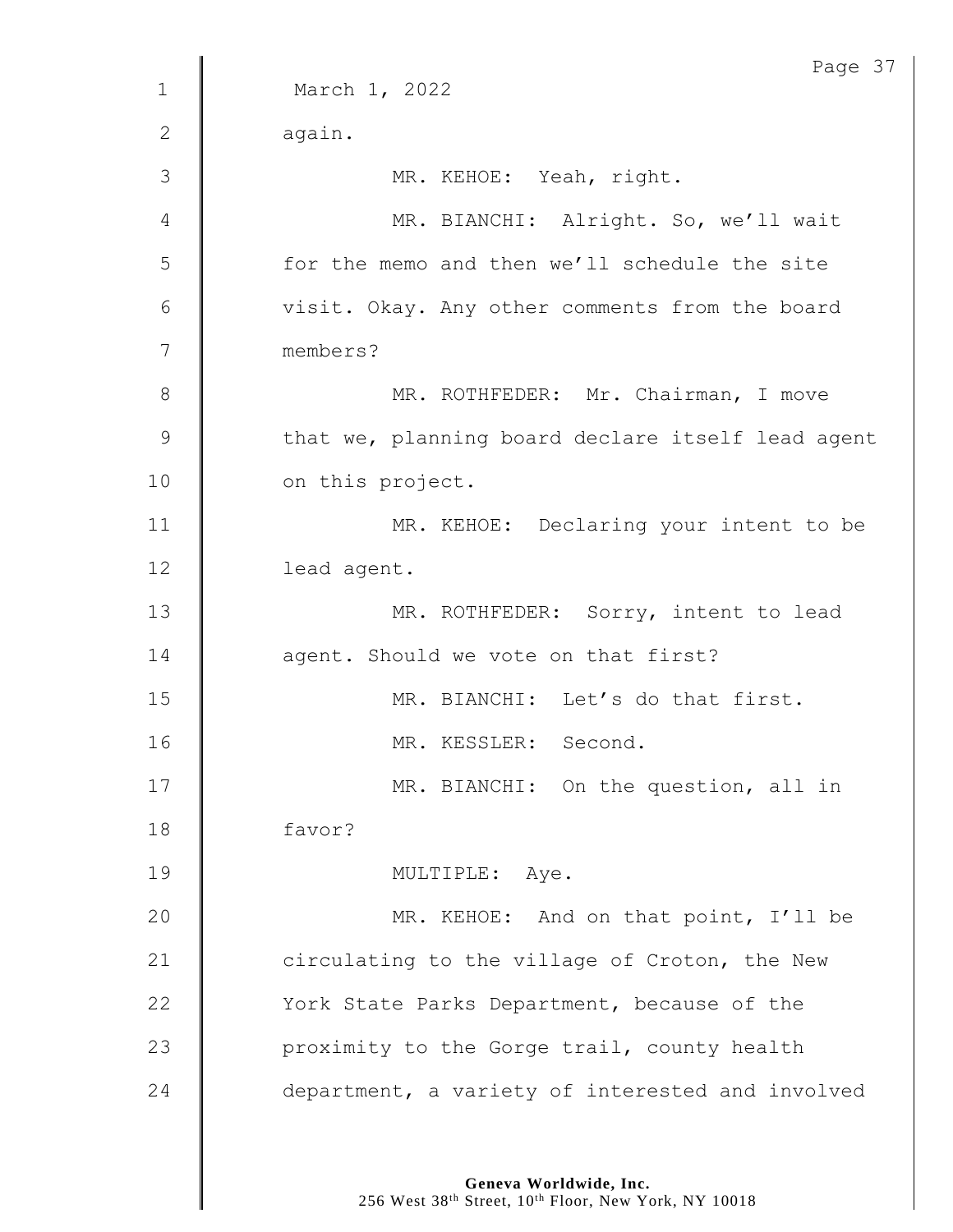|                | Page 38                                           |
|----------------|---------------------------------------------------|
| $\mathbf{1}$   | March 1, 2022                                     |
| 2              | agencies?                                         |
| 3              | MR. BIANCHI: All Opposed? No. And your            |
| 4              | next motion, go ahead.                            |
| 5              | MR. ROTHFEDER: And Mr. Chairman, I move           |
| 6              | that refer this back to staff.                    |
| 7              | MR. KESSLER: Second.                              |
| $\,8\,$        | MR. BIANCHI: Okay. On the question, all           |
| $\overline{9}$ | in favor?                                         |
| 10             | MULTIPLE: Aye.                                    |
| 11             | MR. BIANCHI: Opposed? Okay.                       |
| 12             | MR. STEINBERG: Thank you very much.               |
| 13             | MR. BIANCHI: Have a good evening. Okay.           |
| 14             | We're moving into the next section of the agenda, |
| 15             | old business, PB 6-15, application of Hudson      |
| 16             | Ridge Wellness Center, Inc., for site development |
| 17             | plan approval and a special permit for a hospital |
| 18             | to be located on the former Hudson Institute      |
| 19             | property to provide a New York State Office of    |
| 20             | Addition Services and Support (OASAS) a certified |
| 21             | 92-bed facility to treat individuals with         |
| 22             | chemical dependency issues located at 2016 Quaker |
| 23             | Ridge. Drawings latest revision November 10,      |
| 24             | 2021. Mr. Davis?                                  |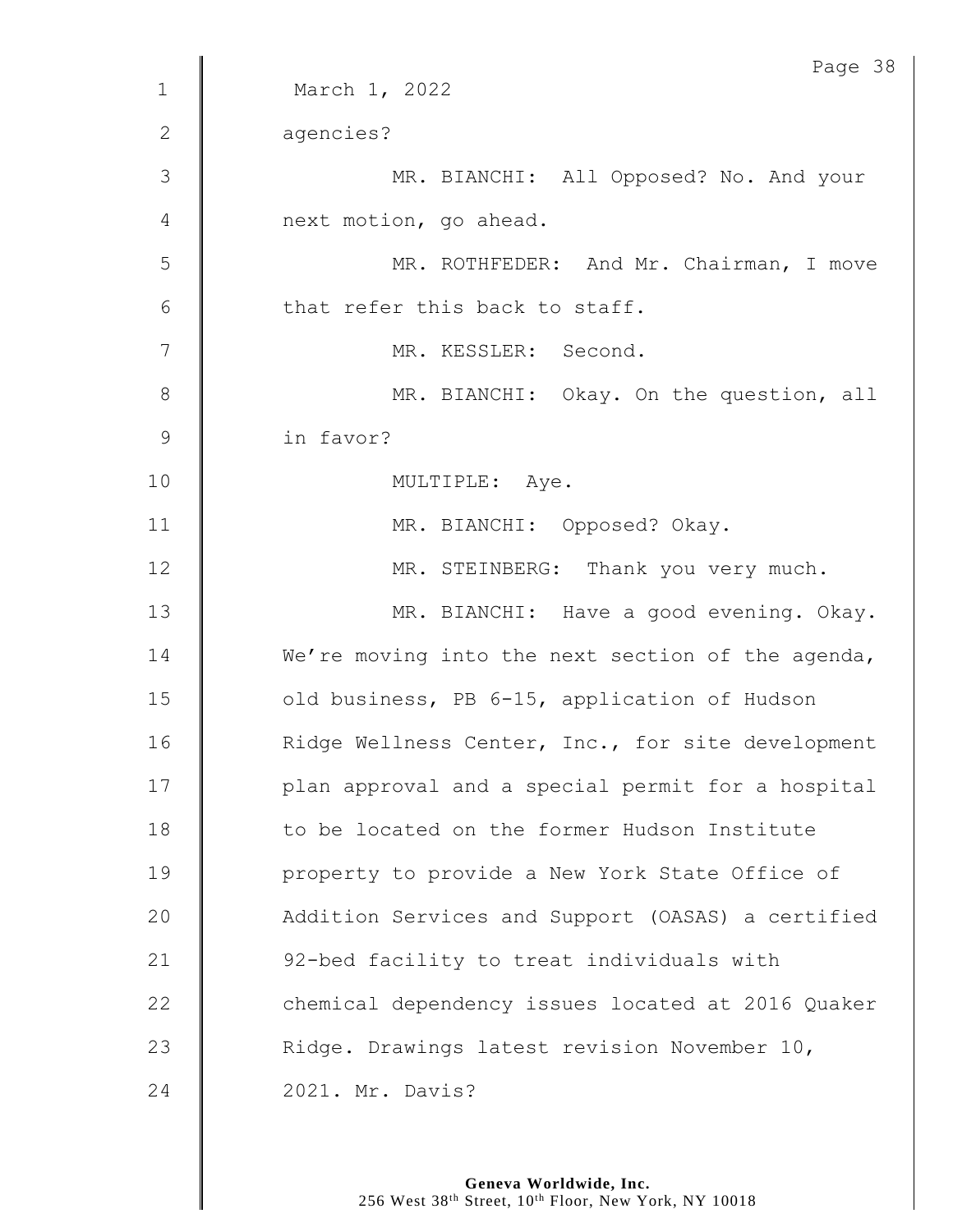|                | Page 39                                           |
|----------------|---------------------------------------------------|
| $\mathbf{1}$   | March 1, 2022                                     |
| $\mathbf{2}$   | MR. DAVIS: Good evening, thank you. I'm           |
| 3              | Bob Davis for the applicant. WE understand that   |
| $\overline{4}$ | tonight the board is considering its              |
| 5              | determination of significance under SEQRA for     |
| 6              | this action, and I'll just be very brief. But we  |
| 7              | would respectfully submit that after some seven   |
| $\,8\,$        | years of extensive submissions and review, we     |
| $\mathsf 9$    | fully justified a negative declaration that there |
| 10             | will be no significant adverse environmental      |
| 11             | impacts.                                          |
| 12             | As you know, importantly, this                    |
| 13             | application involves no new building              |
| 14             | construction. Only the long existing buildings    |
| 15             | which were used for over 60 years for various     |
| 16             | institutional purposes will be used and the       |
| 17             | applicant has agreed recently that there will be  |
| 18             | no expansion of those buildings in any way going  |
| 19             | forward. There'll be no demonstrable change in    |
| 20             | the appearance of the site, or historic Quaker    |
| 21             | Ridge Road and no sensitive environmental road    |
| 22             | such as wetlands, buffers or steep slopes are     |
| 23             | being affected, no trees are being removed.       |
| 24             | I'll take this opportunity just to                |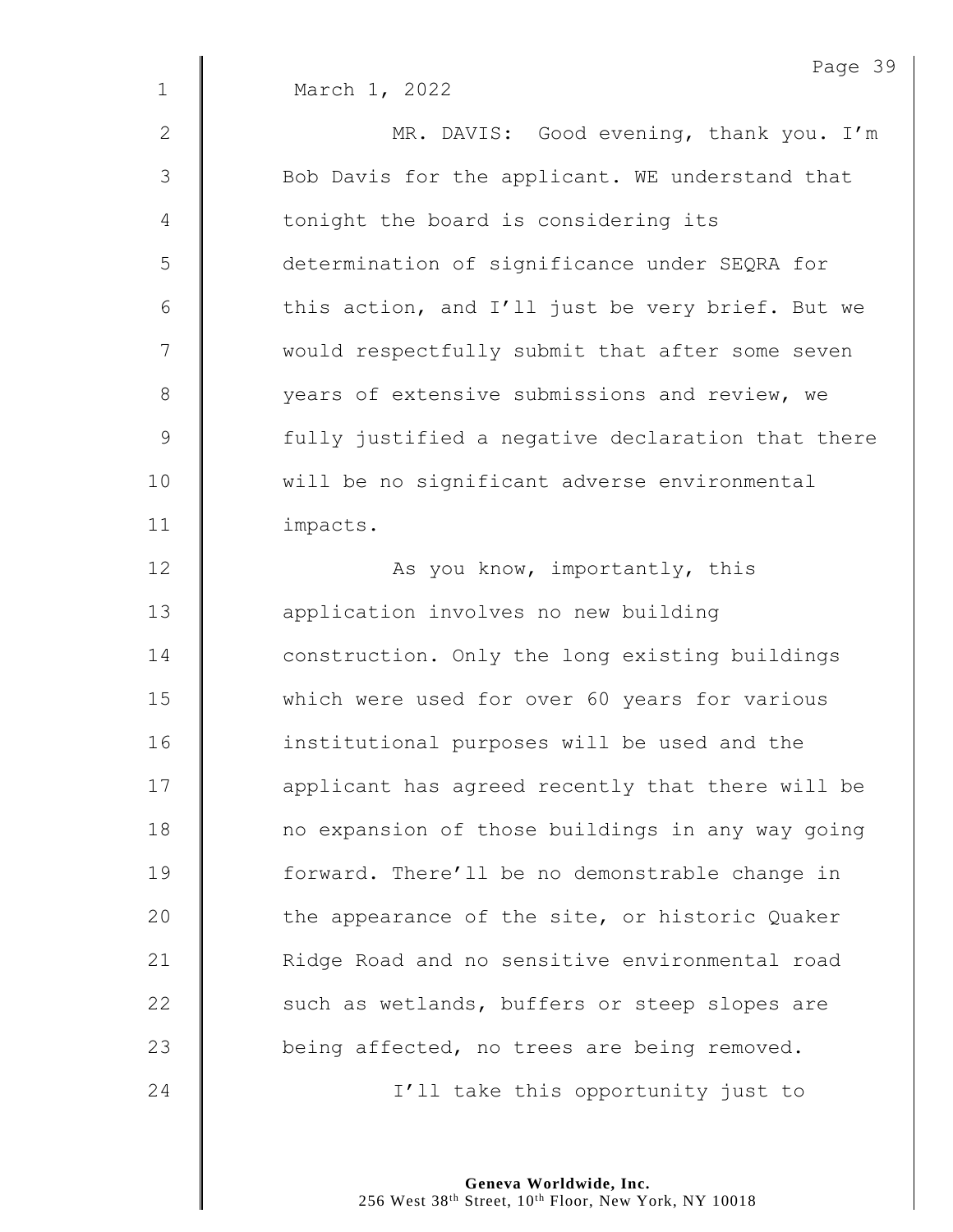|               | Page 40                                           |
|---------------|---------------------------------------------------|
| $\mathbf 1$   | March 1, 2022                                     |
| $\mathbf{2}$  | briefly take you through some other bullet points |
| 3             | with respect to SEQRA, and which can lead to no   |
| 4             | other reasonable determination. We would submit   |
| 5             | under the enumerated SEQRA criteria for           |
| 6             | significance. Those criteria use descriptions     |
| 7             | such as substantial adverse change, increase,     |
| $\,8\,$       | interference or impairment, material conflict or  |
| $\mathcal{G}$ | hazard to human health, none of which we would    |
| 10            | submit are, are applicable here.                  |
| 11            | The applicant's prior exhaustive                  |
| 12            | analysis of the environmental issues was based,   |
| 13            | as you know, on a maximum of 92 patient beds and  |
| 14            | a staff of 86. The scope of the application,      |
| 15            | significantly, has now been cut by 43 percent to  |
| 16            | a maximum of 52 patients or such lesser maximum   |
| 17            | as OASAS, the licensing agency would require with |
| 18            | a similar cut in the maximum staff to 50.         |
| 19            | The town's own independent consultants,           |
| 20            | long ago, accepted the applicant's traffic        |
| 21            | analysis including with respect to the fact that  |
| 22            | there will be no change in the level of service   |
| 23            | at the intersections and no other significant     |
| 24            | adverse impacts including safety impacts. The     |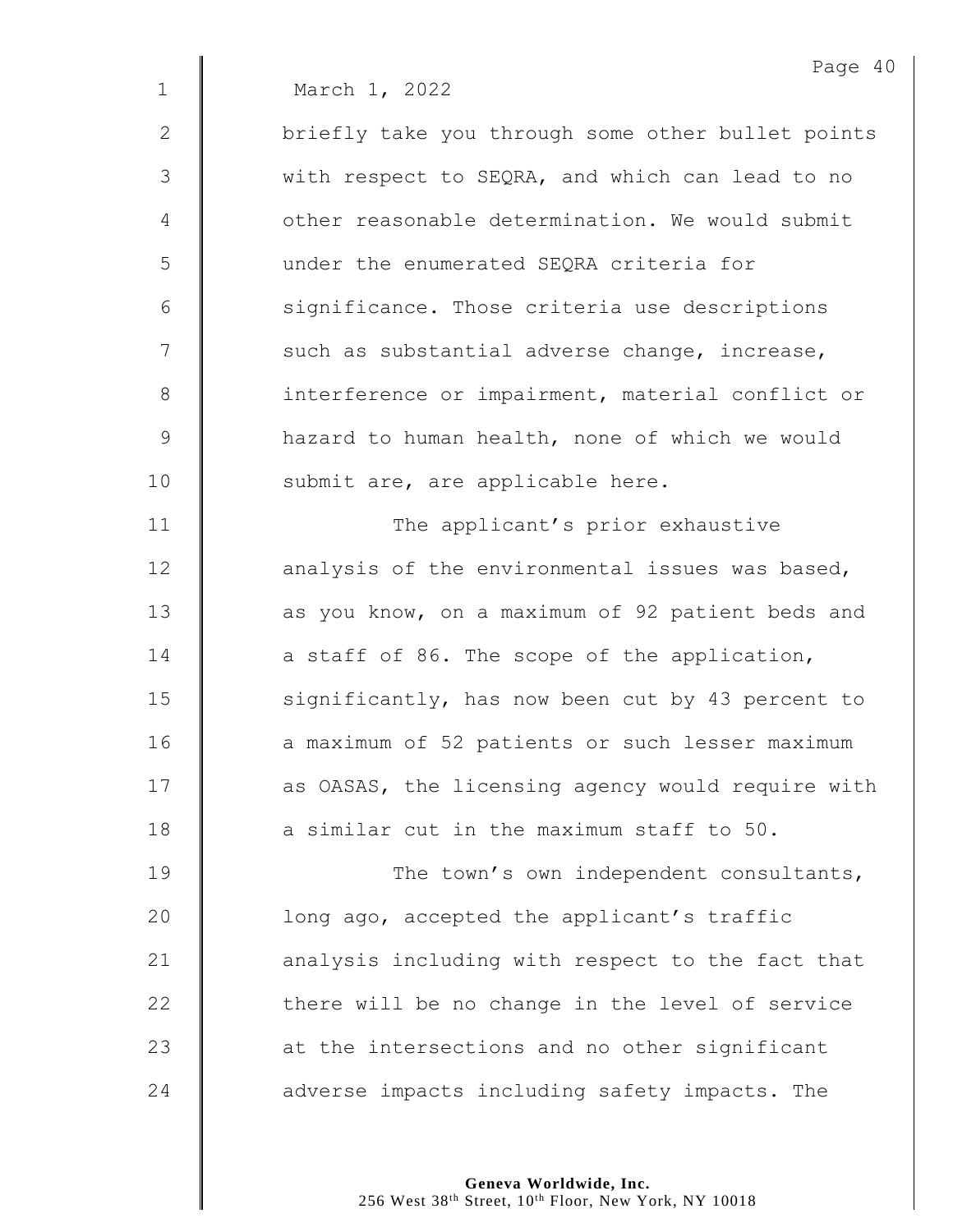Page 41 1 March 1, 2022 2 | town's own consultants also long ago approached  $3 \parallel$  and agreed with the applicant's unprecedented, 4  $\parallel$  expansive off-site well testing study, which 5 | concluded that even when pumping water at the  $6 \parallel$  property at twice the maximum daily rate, which 7 | was approved by the health department and doing 8 | that continuously for 72 hours, which would never 9 | happen, and without reference to the applicant's 10 | water storage tank, even then only two wells were 11 | very minimally affected to the extent that it 12 | would not reduce their function, even under those 13 **extreme conditions.** And moreover, the town 14 **d** consultant, its professional staff and the county 15 **H** health department have signed off on the 16 | applicant's voluntary post-approval well 17 **monitoring program, which again, is rather** 18 **extensive in its provisions.** 

19 | Also, in consultation with the adjoining **neighbors, and its landscape architect, the** 21 | applicant has provided extensive evergreen  $\parallel$  screening along its northerly boundary, you know,  $\parallel$  in consultation with the, with the actual **neighbors there.** That includes some 140 eight to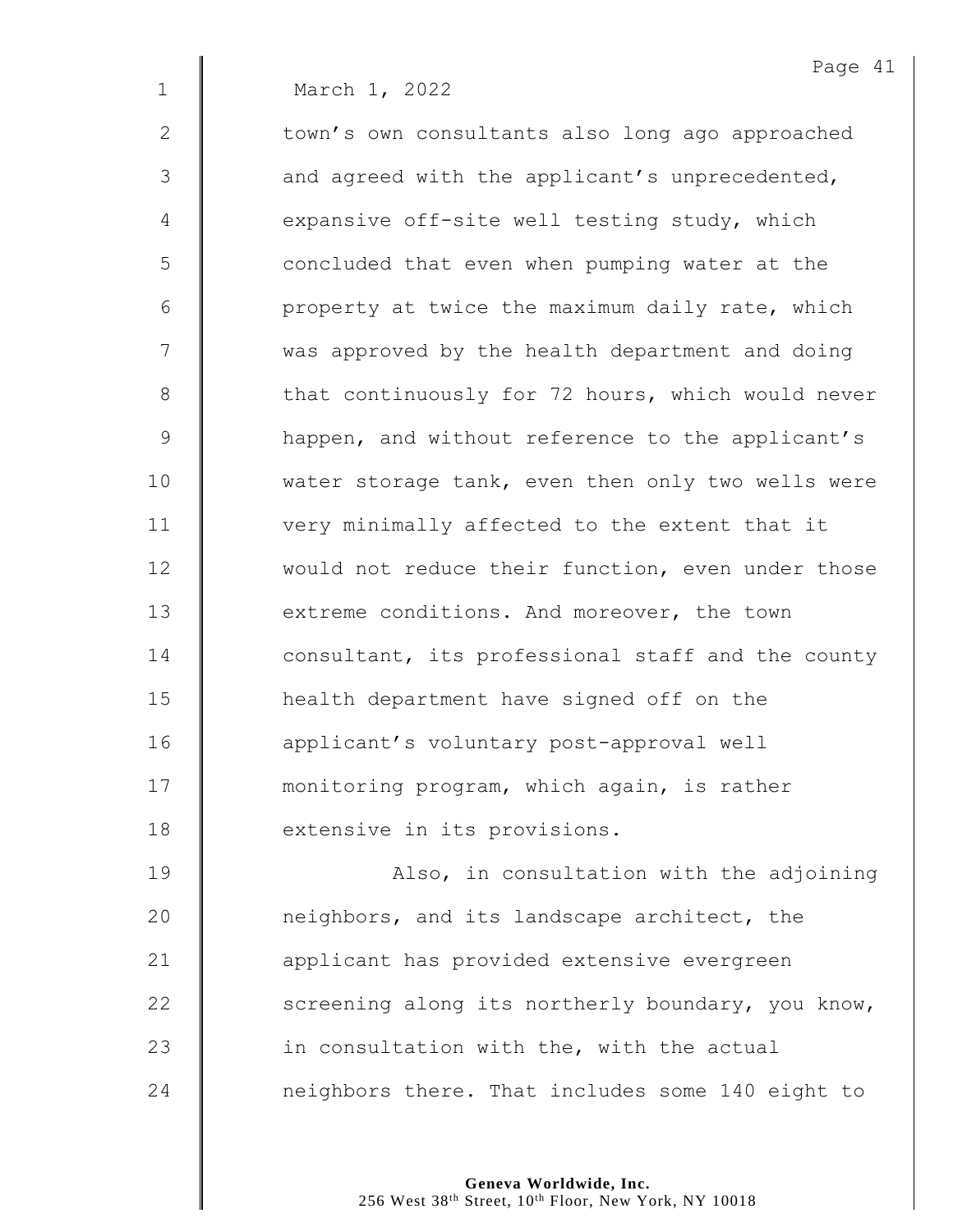1 March 1, 2022

2 | 14 foot trees, but while still adhering to its 3 || initial representation to the board that in order 4 | to further protect the nearby wells, it will not 5 | employ, it will not employ and irrigation system  $6$   $\parallel$  or use its on-site wells for irrigating those new 7 | plantings, but will utilize a combination of 8 Small water trucks, which has been presented to  $9 \parallel$  you by the landscape architect, along with rain 10 | collection techniques.

11 In further consultation with the 12 **neighbors and their architectural consultants,** 13 | the applicant has significantly revised its 14 | lighting plan with extensive mitigation measures  $15$   $\parallel$  to eliminate any significant impacts with 16 | respects to lighting. The applicant has also 17 | proposed a new state of the art septic system to 18 Teplace the old one on the site, which has been 19  $\parallel$  approved by the county health department, and 20 That was approved to serve 92 patients. Now, it 21 | is going to be substantially downsized and you  $22$   $\parallel$  have a report from Mr. Mastromonaco on that. 23 **The applicant's experts have pointed** 24  $\parallel$  out, as agreed to by the town's own experts, that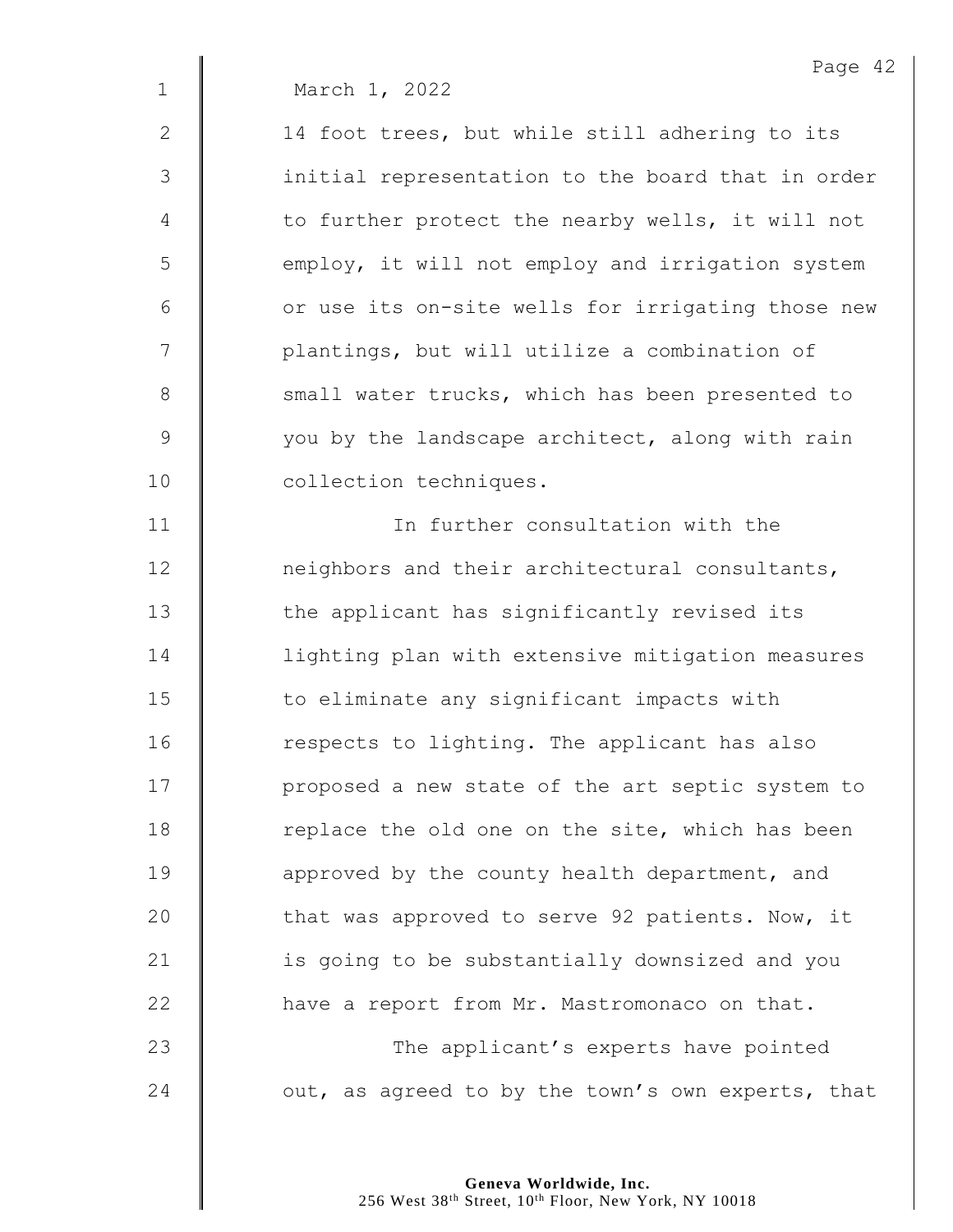1 March 1, 2022

 $2 \parallel$  there will be no impact whatsoever on the Indian 3 Sommark Matershed. In fact, only a portion of the 4 **d** active larger system to serve the 92 patients 5 | would have been located in the watershed, not in  $6 \parallel$  the critical environmental area, however, but in 7 | the far periphery of the watershed. But now with 8 the reduced size, no portion of the active system 9 will even be located at all in the watershed.

10 || The applicant has stated from the outset 11 | that it would place a restrictive covenant on its 12 | affiliates adjoining 28-acre parcel to maintain 13 **its** existing open space so long as the subject 14 **property** is used as a hospital. And of course, 15 The applicant will preserve the existing 75 16 **Quart** percent of its own 20-acre property, which 17 | currently consists of open space.

18 | The applicant terminated its access **easement over an adjoining parcel and has since**  $\parallel$  sold that parcel to a third party for a regular 21 | single family residential use. There will be no **dege** additional school children generated by this **a** application. However, the applicant has projected  $\parallel$  more than \$500,000 in new annual property taxes,

> **Geneva Worldwide, Inc.** 256 West 38<sup>th</sup> Street, 10<sup>th</sup> Floor, New York, NY 10018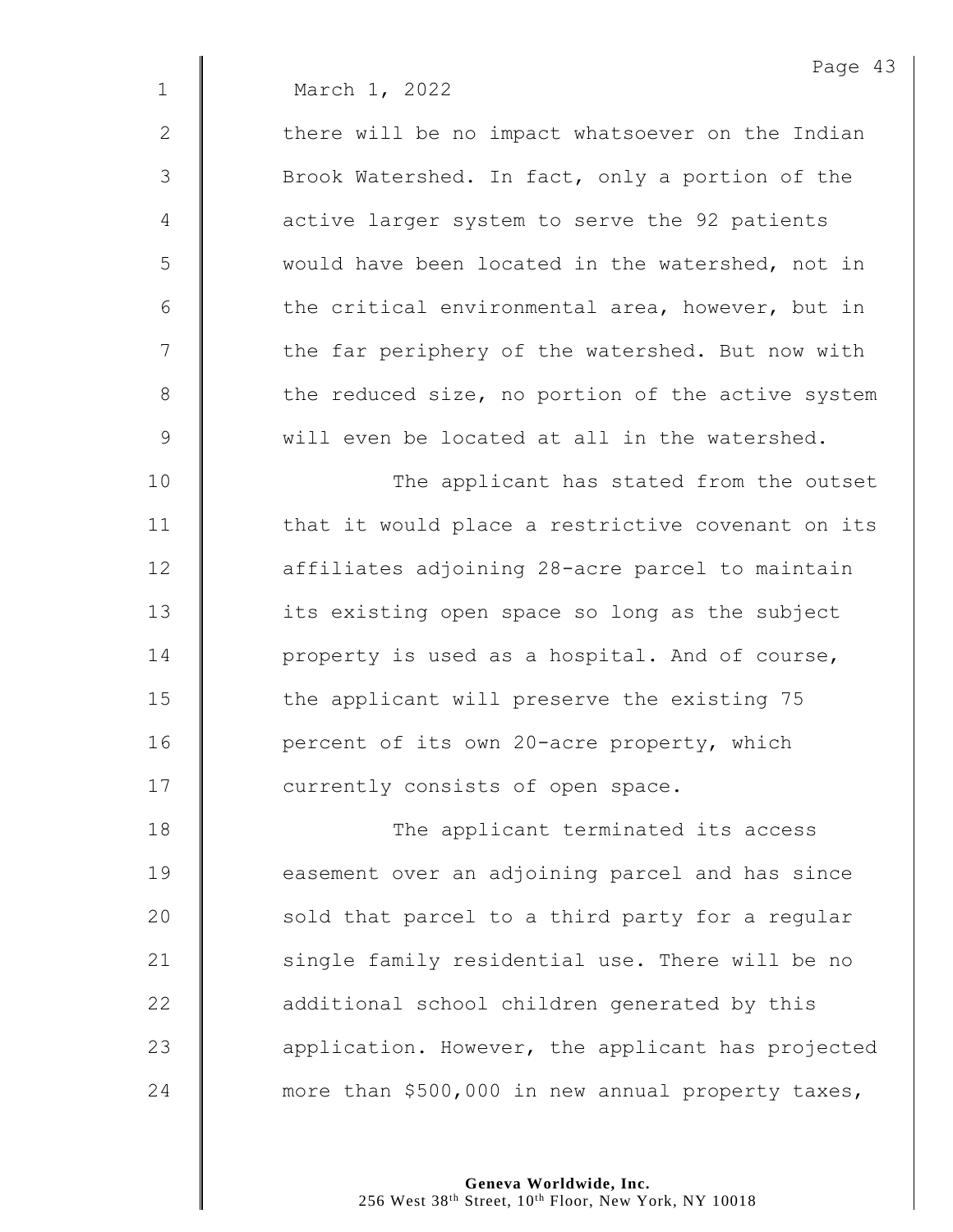| Page 44                                           |
|---------------------------------------------------|
| March 1, 2022                                     |
| which is a tenfold increase over the current      |
| taxes.                                            |
| The applicant has otherwise agreed to             |
| buttress its applicant with dozens of conditions  |
| of approval to further mitigate and eliminate     |
| possible environmental impacts. On February 16th, |
| the applicant submitted to you yet another in a   |
| series of large volumes, this one to address the  |
| most recent public comment from January and also  |
| to enumerate the dozens of conditions and         |
| mitigative measures.                              |
| So, the applicant has demonstrated by             |
| all of this, that its specialty hospital will     |
| actually have less environmental impacts than     |
| other permitted uses, such as educational,        |
| religious, government, recreation or even less    |
| than a 20 or more lot residential subdivision,    |
| which it could do theoretically on its two        |
| adjoining properties, the one was 50 acres.       |
| So based on all of those facts and many           |
| more, we feel we've clearly demonstrated that     |
| there will be no significant adverse impact on    |
| the community or on the neighborhood character,   |
|                                                   |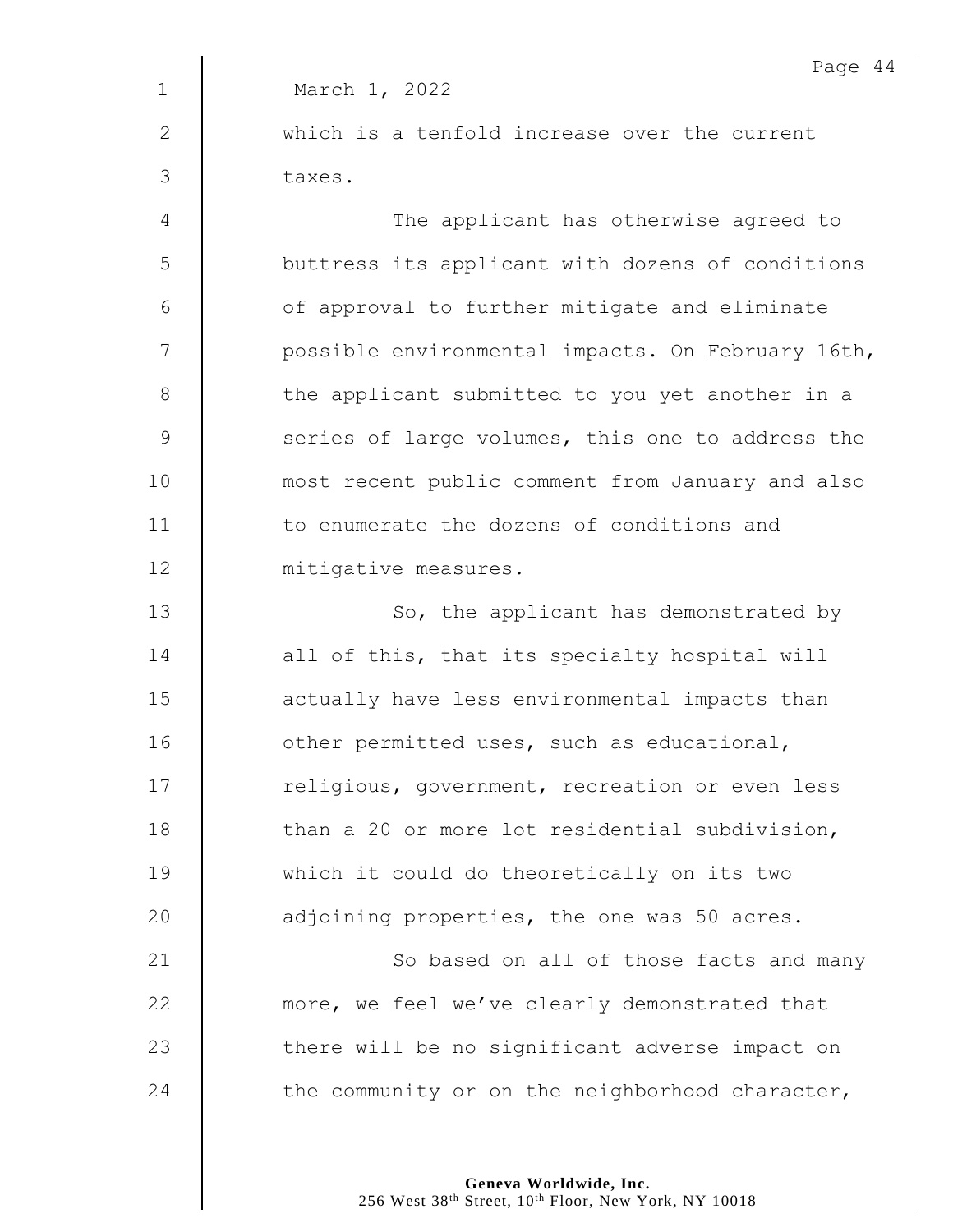|               | Page 45                                           |
|---------------|---------------------------------------------------|
| $\mathbf 1$   | March 1, 2022                                     |
| $\mathbf{2}$  | and we've provided ample detailed discussion on   |
| 3             | that issue and from one of our lengthier          |
| 4             | discussions in that regard, just for example, see |
| 5             | Appendix 66 to our February submission, which was |
| 6             | actually first submitted to you in January of     |
| 7             | 2019.                                             |
| $8\,$         | While as the board knows its                      |
| $\mathcal{G}$ | determination is based on the expert evidence and |
| 10            | facts before it, not on the objections of the     |
| 11            | public, we have been working very diligently for  |
| 12            | a number of months now with the neighborhood      |
| 13            | group, making a lot of progress we feel, and      |
| 14            | we'll continue to do so in the interest of        |
| 15            | clarity and transparency. We hope that with the   |
| 16            | substantial scope, reduction in scope we've made  |
| 17            | in the application and our acceptance of          |
| 18            | substantially all of the conditions that have     |
| 19            | been asked of us, we can arrive ultimately and    |
| 20            | expeditiously at a mutually satisfactory          |
| 21            | conclusion.                                       |
| 22            | So, on that basis, we would respectfully          |
| 23            | request that the board do issue a negative        |
| 24            | declaration which we believe is fully, has fully  |

Page 45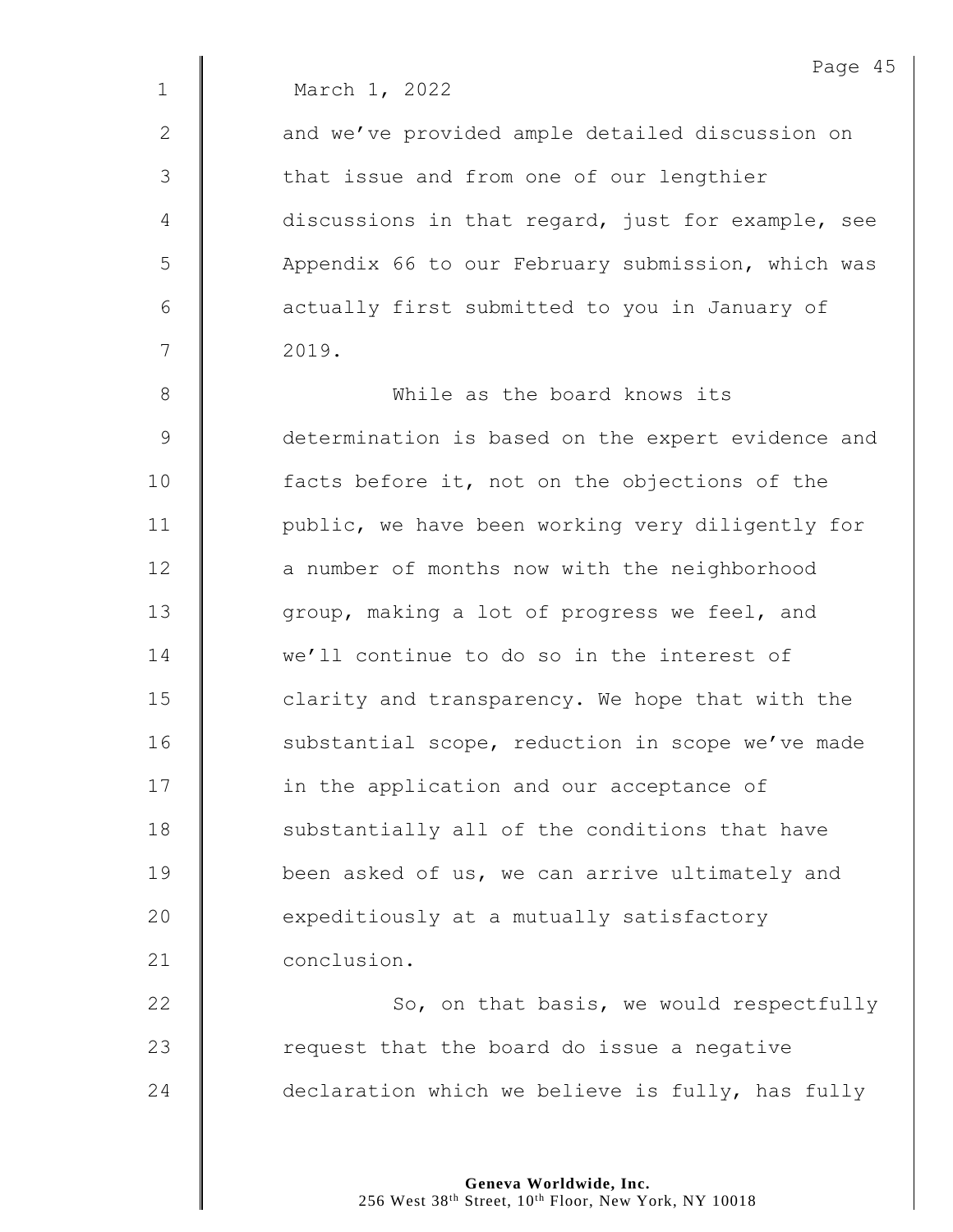|               | Page 46                                           |
|---------------|---------------------------------------------------|
| $\mathbf 1$   | March 1, 2022                                     |
| $\mathbf{2}$  | supported by the record before this board, as I   |
| 3             | think any negative declaration from any           |
| 4             | application of magnitude ever could be.           |
| 5             | If you would wish, although many are not          |
| $6\,$         | relevant, I can briefly take you through each and |
| 7             | every one of the SEQRA criteria. But JMC, our     |
| $8\,$         | consultant, has done that at length, in Appendix  |
| $\mathcal{G}$ | 31 to its March 2019 submission, in volume four   |
| 10            | of that, which it's summarized in the executive   |
| 11            | summary in volume one of that submission, and     |
| 12            | which it's summarized again in Appendix 43 of our |
| 13            | August 2021 submission, and Appendix 65 of our    |
| 14            | most recent submission in February.               |
| 15            | With me tonight on Zoom is our traffic            |
| 16            | expert, Rich Pearson of JMC and his colleagues,   |
| 17            | Bob Peak on Zoom and Kevin Masciovecchio is here  |
| 18            | in person on traffic matters. Our engineer who,   |
| 19            | for example, designed our septic, Ralph           |
| 20            | Mastromonaco is also here in person. And they're  |
| 21            | available to you if you wish to ask any questions |
| 22            | or to give a brief presentation on recent updates |
| 23            | to the matters and plans within their purview.    |
| 24            | Thank you.                                        |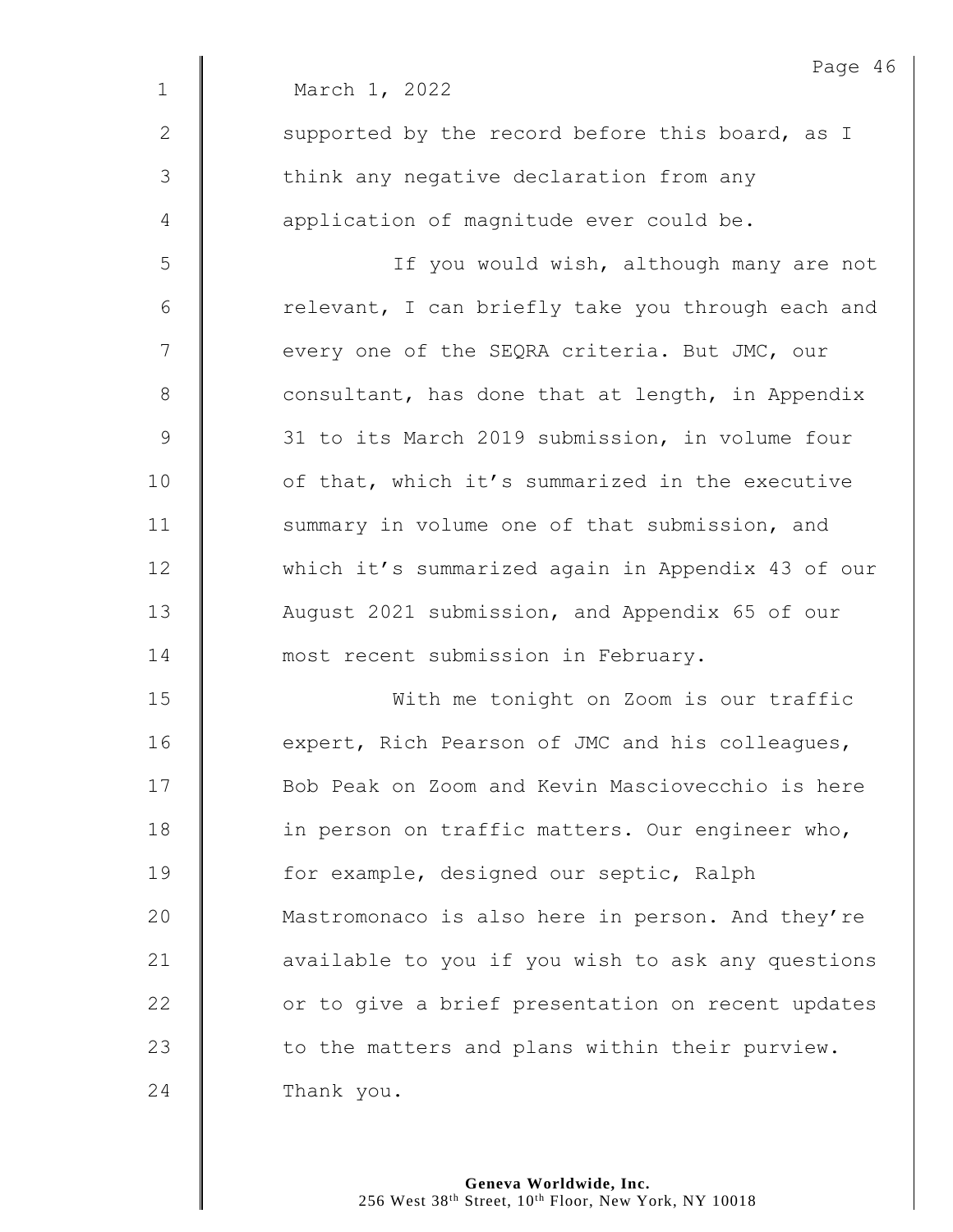|              | Page 47                                           |
|--------------|---------------------------------------------------|
| $\mathbf 1$  | March 1, 2022                                     |
| $\mathbf{2}$ | MR. BIANCHI: Thank you. Board comments            |
| 3            | or questions?                                     |
| 4            | MR. KIMMERLING: I have a series of                |
| 5            | questions. Most of them, if you'll be patient,    |
| 6            | are really just for me to understand sort of what |
| 7            | the final facts are.                              |
| 8            | MR. DAVIS: Yes.                                   |
| 9            | MR. KIMMERLING: Going through all of              |
| 10           | the different --                                  |
| 11           | MR. DAVIS: Sure.                                  |
| 12           | MR. KIMMERLING: -- items.                         |
| 13           | MR. DAVIS: A lot has changed.                     |
| 14           | MR. KIMMERLING: Okay. I wrote my                  |
| 15           | questions out. Some of them are long, but I think |
| 16           | the answers wouldn't be long.                     |
| 17           | MR. DAVIS: Okay.                                  |
| 18           | MR. KIMMERLING: Okay. So, we'll start             |
| 19           | at the top. Under the about us section of your    |
| 20           | website, HudsonEducationandWellness.com, you      |
| 21           | state that the specialty hospital's program       |
| 22           | philosophy focuses on the following elements and  |
| 23           | there are 13 elements listed. So, among those are |
| 24           | the proper balance of medical care, psychosocial  |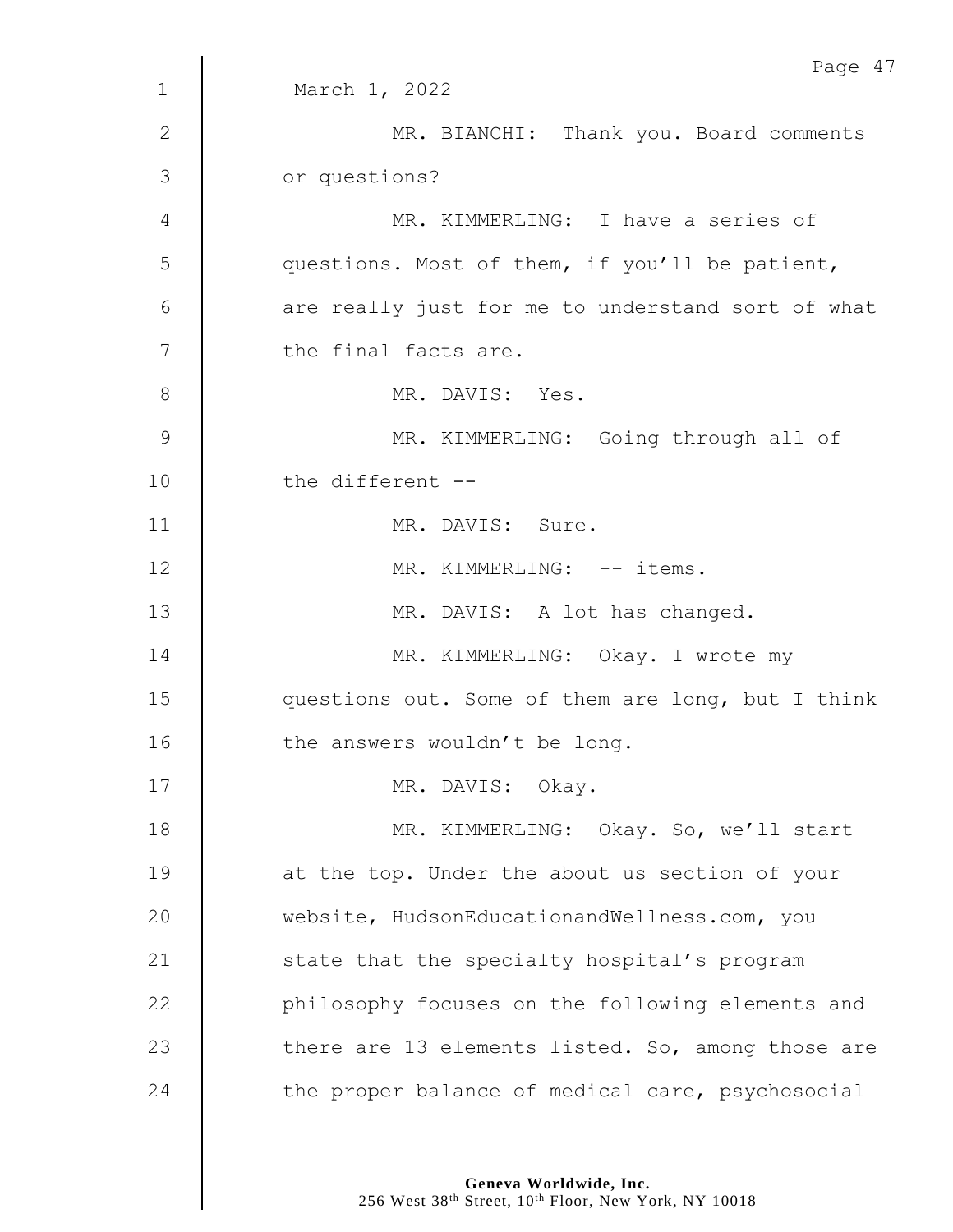|              | Page 48                                           |
|--------------|---------------------------------------------------|
| $\mathbf{1}$ | March 1, 2022                                     |
| $\mathbf{2}$ | and psychological care, monthly weekend family    |
| 3            | programs, minimized but appropriate use of        |
| 4            | psychoactive medications, skills building         |
| 5            | training and strong relaxation components, that   |
| 6            | is, quote, acupuncture, massage, yoga, meditation |
| 7            | exercise, etc. Can you indicate, you don't have   |
| $8\,$        | to do it now, on the floor plans that you've      |
| $\mathsf 9$  | provided, the facilities for these services,      |
| 10           | including for medical care. As you know a medical |
| 11           | exam room is required for this kind of facility.  |
| 12           | For family programs, sufficient space for 25      |
| 13           | percent of the clients and their families who     |
| 14           | will have such programs weekly, skills building   |
| 15           | and space for acupuncture, massage and yoga. I    |
| 16           | didn't see those on the floor plans. There were   |
| 17           | some group rooms, but nothing that really --      |
| 18           | MR. DAVIS: Well, I think the --                   |
| 19           | MR. KIMMERLING: -- called out as these            |
| 20           | particular rooms.                                 |
| 21           | MR. DAVIS: $--$ I think the rooms were,           |
| 22           | were not specifically designated --               |
| 23           | MR. KIMMERLING: Okay.                             |
| 24           | MR. DAVIS: -- for those uses, but those           |
|              |                                                   |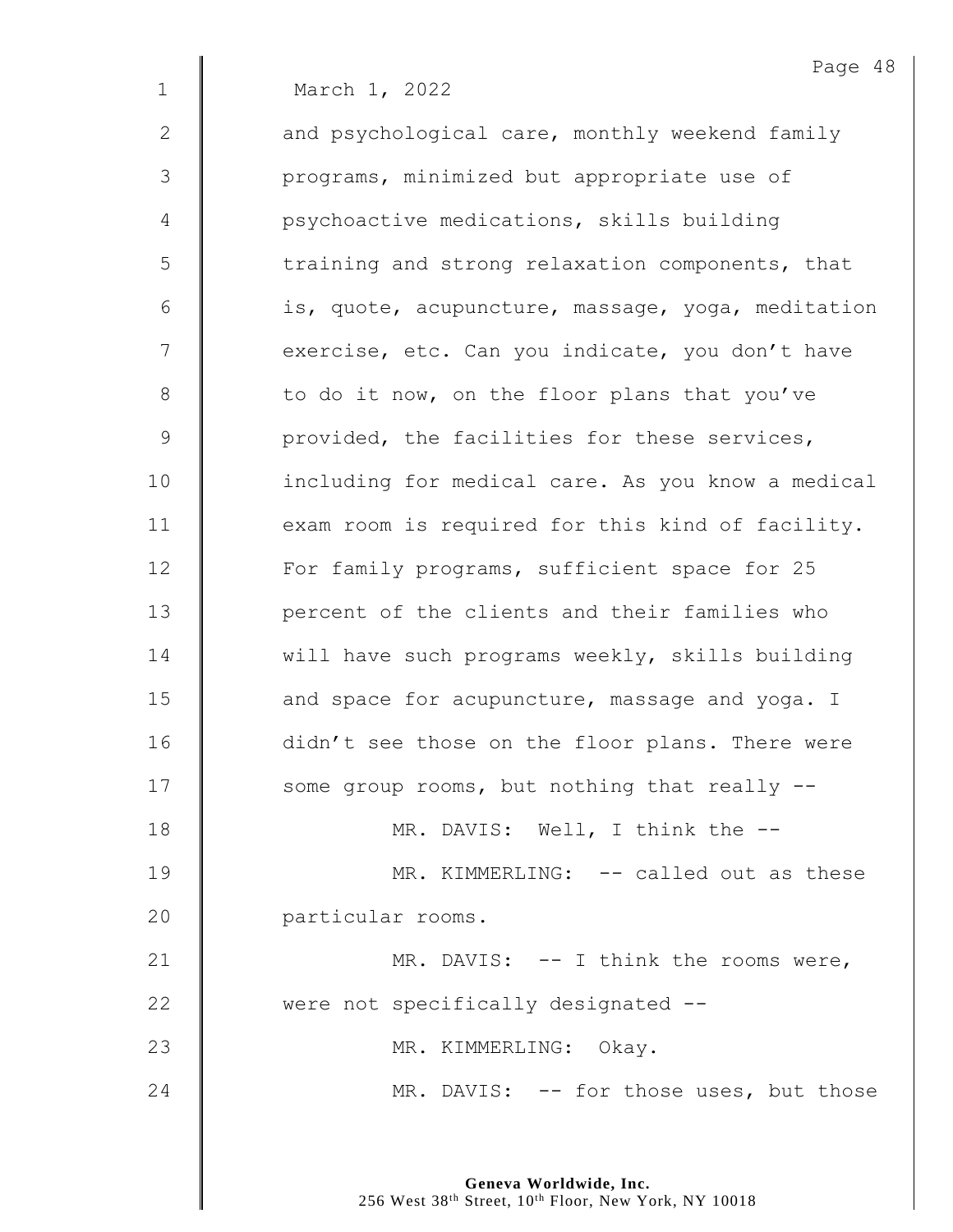|              | Page 49                                           |
|--------------|---------------------------------------------------|
| $\mathbf{1}$ | March 1, 2022                                     |
| $\mathbf{2}$ | rooms, which are not patient rooms or offices,    |
| 3            | but are generally designated as group rooms would |
| 4            | be used for those, for those types of uses.       |
| 5            | MR. KIMMERLING: Including medical                 |
| 6            | exams?                                            |
| 7            | MR. DAVIS: Oh, of course. And of                  |
| 8            | course, medical exam could also take place in     |
| $\mathsf 9$  | patient rooms.                                    |
| 10           | MR. KIMMERLING: Okay. Great. So, no               |
| 11           | specific medical exam room necessarily? But       |
| 12           | medical exams could take place in other rooms?    |
| 13           | MR. DAVIS: Yes. Yes.                              |
| 14           | MR. KIMMERLING: Okay. Alright. I                  |
| 15           | thought that in Appendix 54 there was something   |
| 16           | that a medical exam room was required. It seems   |
| 17           | like there was a specific --                      |
| 18           | MR. DAVIS: Well, certainly they're                |
| 19           | going to refine -- with the, given the limitation |
| 20           | on bedding, which will be a constant, they'll be, |
| 21           | you know, they'll be working out --               |
| 22           | MR. KIMMERLING: Sure.                             |
| 23           | MR. DAVIS: -- the specifics of the room           |
| 24           | use. Otherwise, in the context of further         |
|              |                                                   |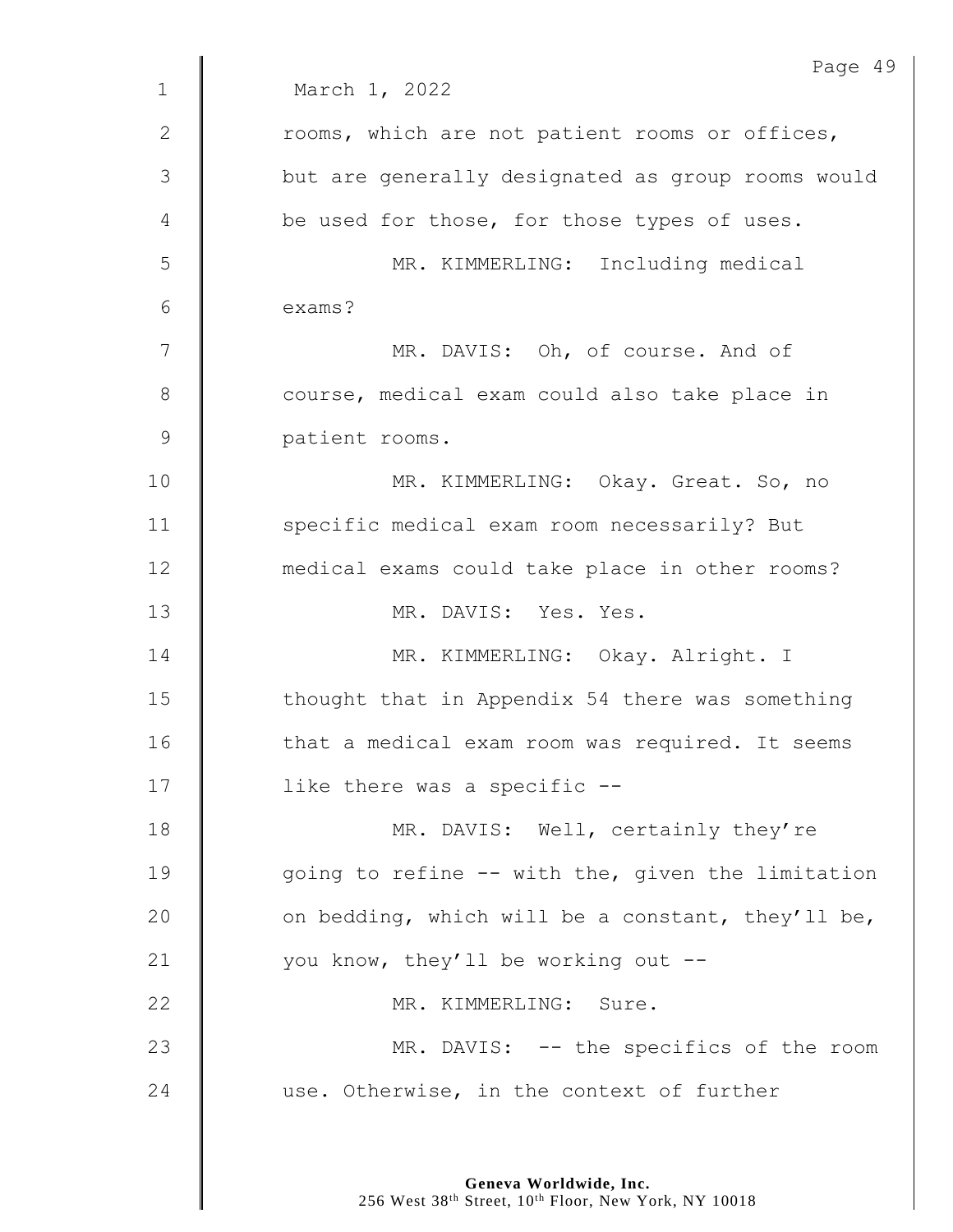|              | Page 50                                           |
|--------------|---------------------------------------------------|
| $\mathbf 1$  | March 1, 2022                                     |
| $\mathbf{2}$ | refining their floor plan and, and dealing with   |
| 3            | the requirements of OASAS for that.               |
| 4            | MR. KIMMERLING: Okay. Great. Thanks.              |
| 5            | The website --                                    |
| $\epsilon$   | MR. DAVIS: But they should have more              |
| 7            | space by the way, now that they've significantly  |
| $8\,$        | reduced the number of patients.                   |
| $\mathsf 9$  | MR. KIMMERLING: Yeah. That's a great              |
| 10           | point. So, the website says, as I mentioned, that |
| 11           | one of the things to be provided is the minimized |
| 12           | but appropriate use of psychoactive medications.  |
| 13           | In Brian Baldwin's 10/16/19 present to the Zoning |
| 14           | Board of Appeals, he states that Hudson Wellness, |
| 15           | and I quote, will offer medication assisted       |
| 16           | treatment to help these patients to address their |
| 17           | withdrawal symptoms and potential cravings        |
| 18           | associated with them. Patients will receive       |
| 19           | symptom relief and/or addition medications such   |
| 20           | as SUBOXONE, VIVITROL, buprenorphine, which I'm   |
| 21           | not pronouncing right, and naltrexone for opiate  |
| 22           | withdrawal and lithium, Ativan and valium for     |
| 23           | alcohol withdrawal. Yet, in the applicant's list  |
| 24           | of stated conditions for its conditional negative |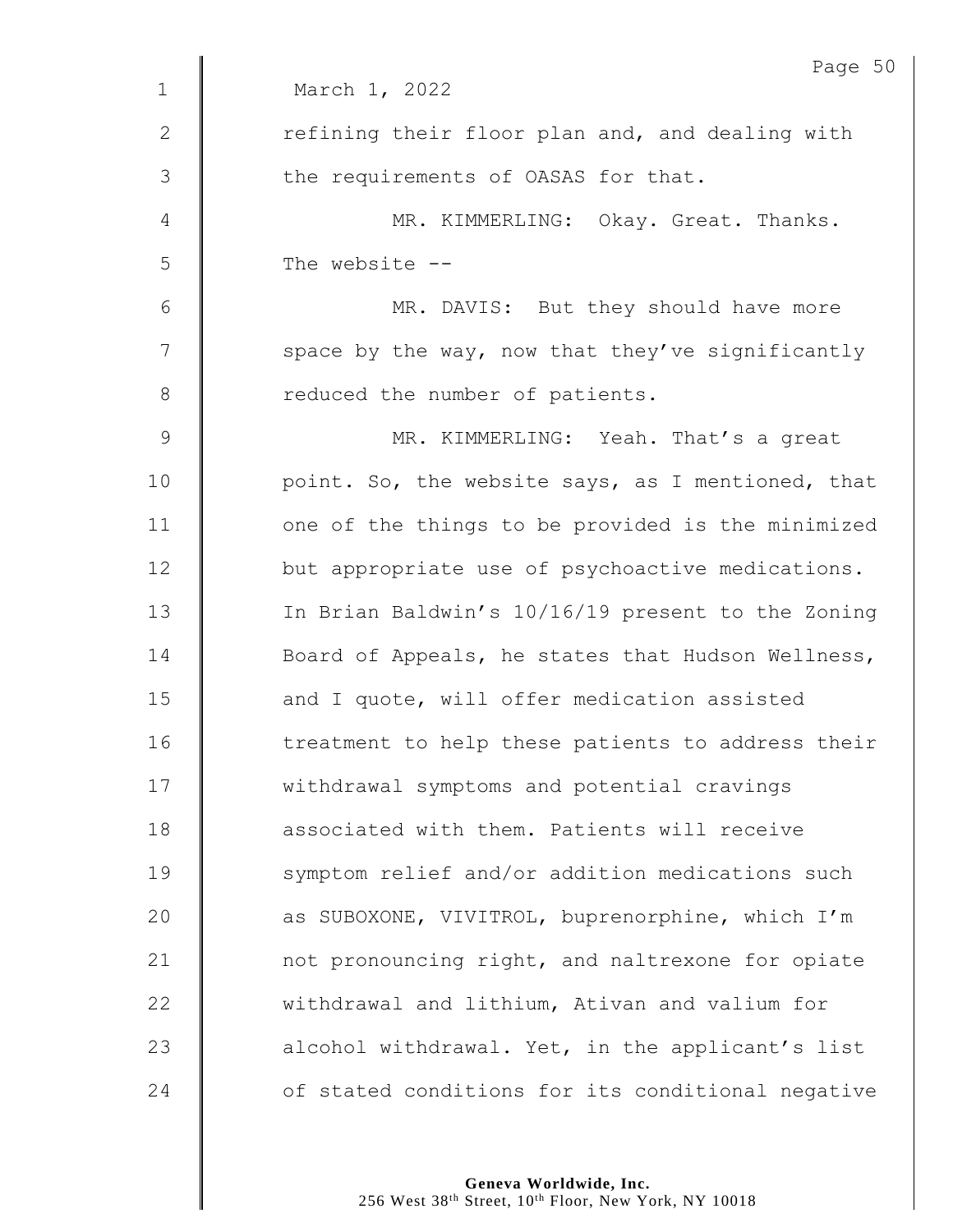|              | Page 51                                           |
|--------------|---------------------------------------------------|
| $\mathbf{1}$ | March 1, 2022                                     |
| $\mathbf{2}$ | declaration, the applicant states, quote, there   |
| 3            | will be no onsite pharmacy at the facility, as no |
| 4            | medications for the treatment of addictions will  |
| 5            | be utilized or stored onsite. Onsite medications  |
| 6            | would include only patient personal medication    |
| 7            | prescribed to them by their personal physicians   |
| 8            | and brought into the hospital with them at        |
| 9            | admission. Can you explain what seems to be the   |
| 10           | conflict between the administration of certain    |
| 11           | medications and then no medications would be      |
| 12           | permitted except the ones that people bring in?   |
| 13           | MR. DAVIS: We'll have -- what we'll do            |
| 14           | because I'm not qualified, as a, as a medical     |
| 15           | professional, I'll ask --                         |
| 16           | MR. KIMMERLING: Me neither.                       |
| 17           | MR. DAVIS: -- I'll ask Brian Baldwin --           |
| 18           | MR. KIMMERLING: Okay.                             |
| 19           | MR. DAVIS: -- to get you a prompt                 |
| 20           | response on that.                                 |
| 21           | MR. KIMMERLING: Okay. The next couple             |
| 22           | of questions, unfortunately --                    |
| 23           | MR. DAVIS: I know there won't be a                |
| 24           | pharmacy.                                         |
|              |                                                   |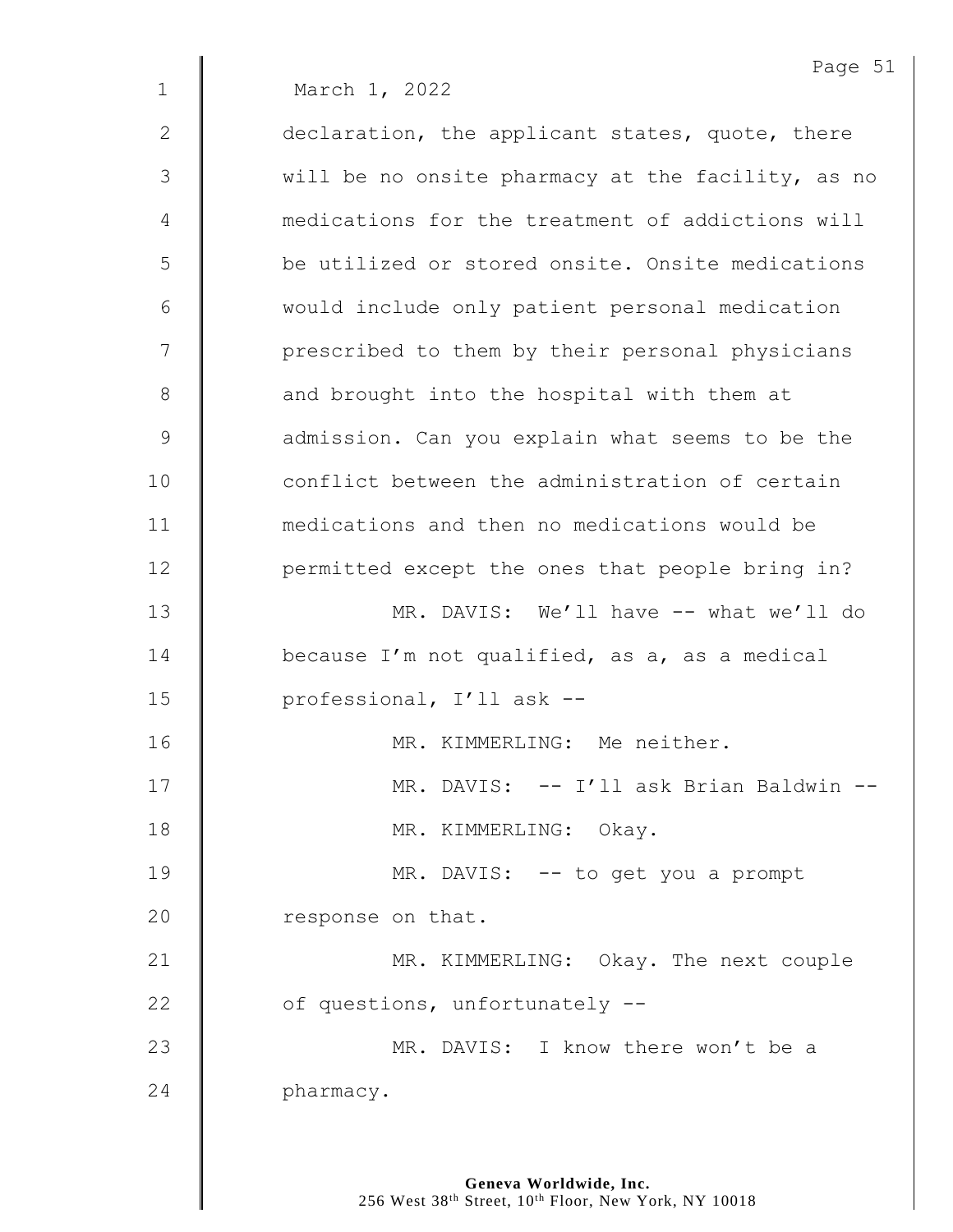|               | Page 52                                             |
|---------------|-----------------------------------------------------|
| $\mathbf 1$   | March 1, 2022                                       |
| $\mathbf{2}$  | MR. KIMMERLING: Yeah, okay. Thanks. The             |
| $\mathcal{S}$ | next couple of questions are about the OASAS        |
| 4             | process, just so I can fully understand it. One     |
| 5             | of the reasons I'm interested is that the OASAS     |
| 6             | process and the way to proceed with that agency     |
| 7             | provides information that even at its earliest      |
| $8\,$         | stages, can help us understand the specific use     |
| $\mathsf 9$   | and the intensity of the use at the site. So, has   |
| 10            | the applicant engaged in even the specified prior   |
| 11            | consultation phase through OASAS, that              |
| 12            | certification proposal attachment 1A form?          |
| 13            | MR. DAVIS: Well, I think that there's,              |
| 14            | there's been some debate among certain              |
| 15            | consultants as to what is required and what         |
| 16            | $isn't$ . I know that there $--$ as you know, we've |
| 17            | given you quite a few of the expert submissions     |
| 18            | that were in the zoning, used in zoning board       |
| 19            | proceeding, because they, they went over this       |
| 20            | type of material in, in great detail. The, any      |
| 21            | specific question on that, we can easily get you    |
| 22            | the answer to. But we've given you the              |
| 23            | communications with OASAS. We filled out an         |
| 24            | initial questionnaire, as pointed out in the        |

Page 52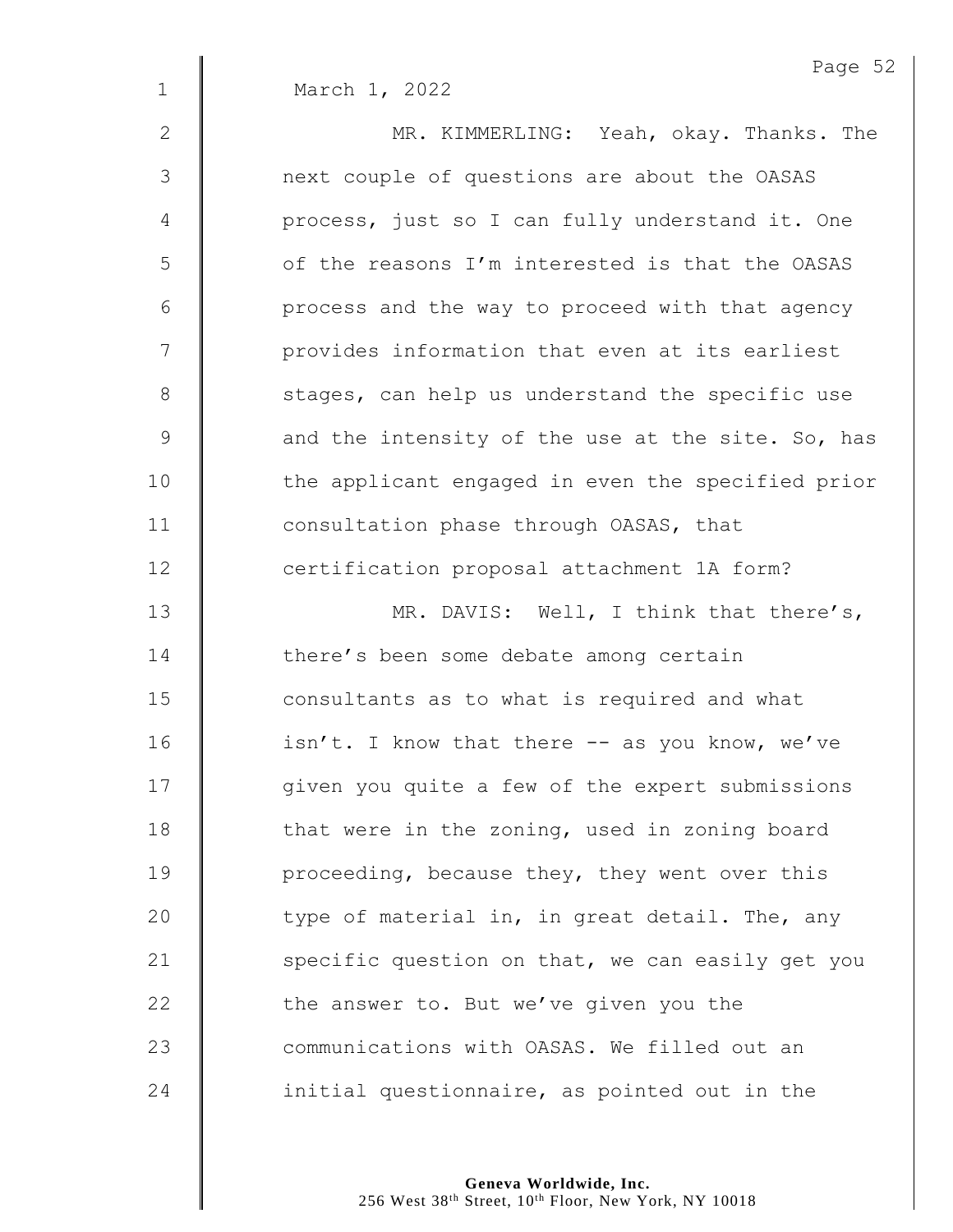1 March 1, 2022

2 **deg of the matuation** of communications with them. 3 || But the applicant has always taken the position 4  $\parallel$  that, that number one, it's putting the cart 5 | before the horse to go too far with OASAS. OASAS  $6$   $\parallel$  approval and licensing would be a condition of 7 | approval to which the applicant of course has 8 Solution 1 stipulated, you know, from the outset. And the 9 **applicant will be fully prepared to go through** 10 | that process. And, for example, when we say the 11 **maximum of, of 52 patients, OASAS may**  $12$   $\parallel$  theoretically limit that further, in which case, 13 we would limit that. We've also raised the 14 **| possibility, not to get into legal things, but we** 15 | think it's beyond the legal purview of the board  $16$   $\parallel$  to get too far into the internal operations. 17 || MR. KIMMERLING: Sure. 18 || MR. DAVIS: We think that it doesn't 19 | Treally relate to site planning aspects or impacts 20 | on the community like traffic or well use or that 21  $\parallel$  type of thing. 22 | MR. KIMMERLING: I was just wondering if

23 you --

24 MR. DAVIS: We can get you, you know,

**Geneva Worldwide, Inc.** 256 West 38<sup>th</sup> Street, 10<sup>th</sup> Floor, New York, NY 10018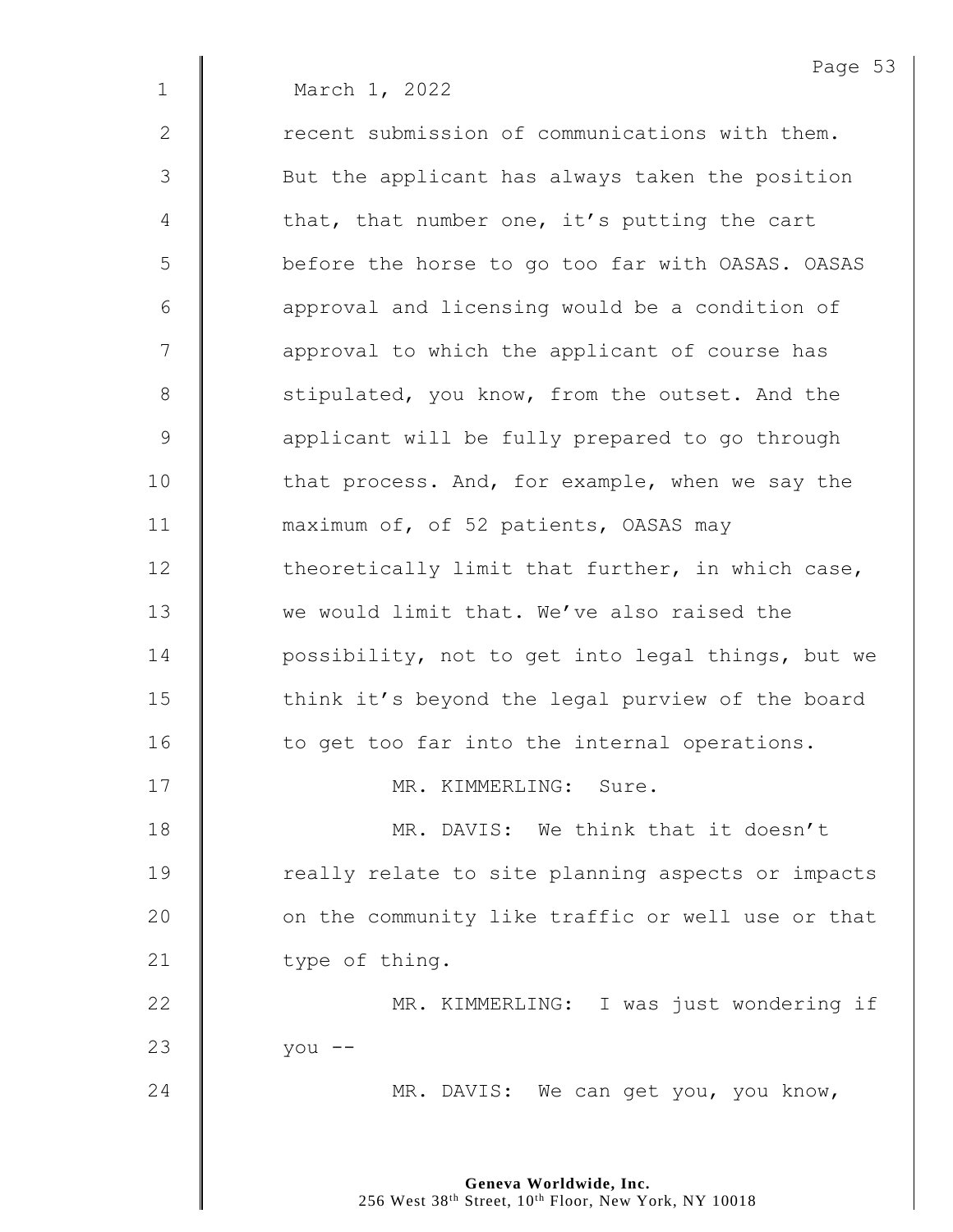|               | Page 54                                           |
|---------------|---------------------------------------------------|
| $\mathbf 1$   | March 1, 2022                                     |
| 2             | whatever, if you want to give us a list of        |
| $\mathcal{S}$ | questions about OASAS, we'll promptly get you the |
| 4             | answers for those.                                |
| 5             | MR. KIMMERLING: Okay. Yeah, I was just            |
| 6             | specifically wondering if you had filled out that |
| 7             | attachment 1A form and sent that in as part of    |
| 8             | the prior consultation [unintelligible]           |
| $\mathsf 9$   | $[00:49:20]$ ?                                    |
| 10            | MR. DAVIS: Well, they had sent a                  |
| 11            | questionnaire that our client submitted I think,  |
| 12            | I forget in, in a couple of the memos that were   |
| 13            | included in our recent February submissions.      |
| 14            | MR. KIMMERLING: Yeah, I saw those,                |
| 15            | yeah.                                             |
| 16            | MR. DAVIS: That they had, that they had           |
| 17            | filled that out and been in contact.              |
| 18            | MR. KIMMERLING: Okay, yeah. I did                 |
| 19            | didn't see this form, so I was just curious. In   |
| 20            | his May 4, 2021, statement to the planning board, |
| 21            | Brian Baldwin stated, quote, OASAS wanted us to   |
| 22            | do our best to resolve these local issues before  |
| 23            | conducting the prior consultation process. Was    |
| 24            | the decision not to engage in the OASAS prior     |
|               |                                                   |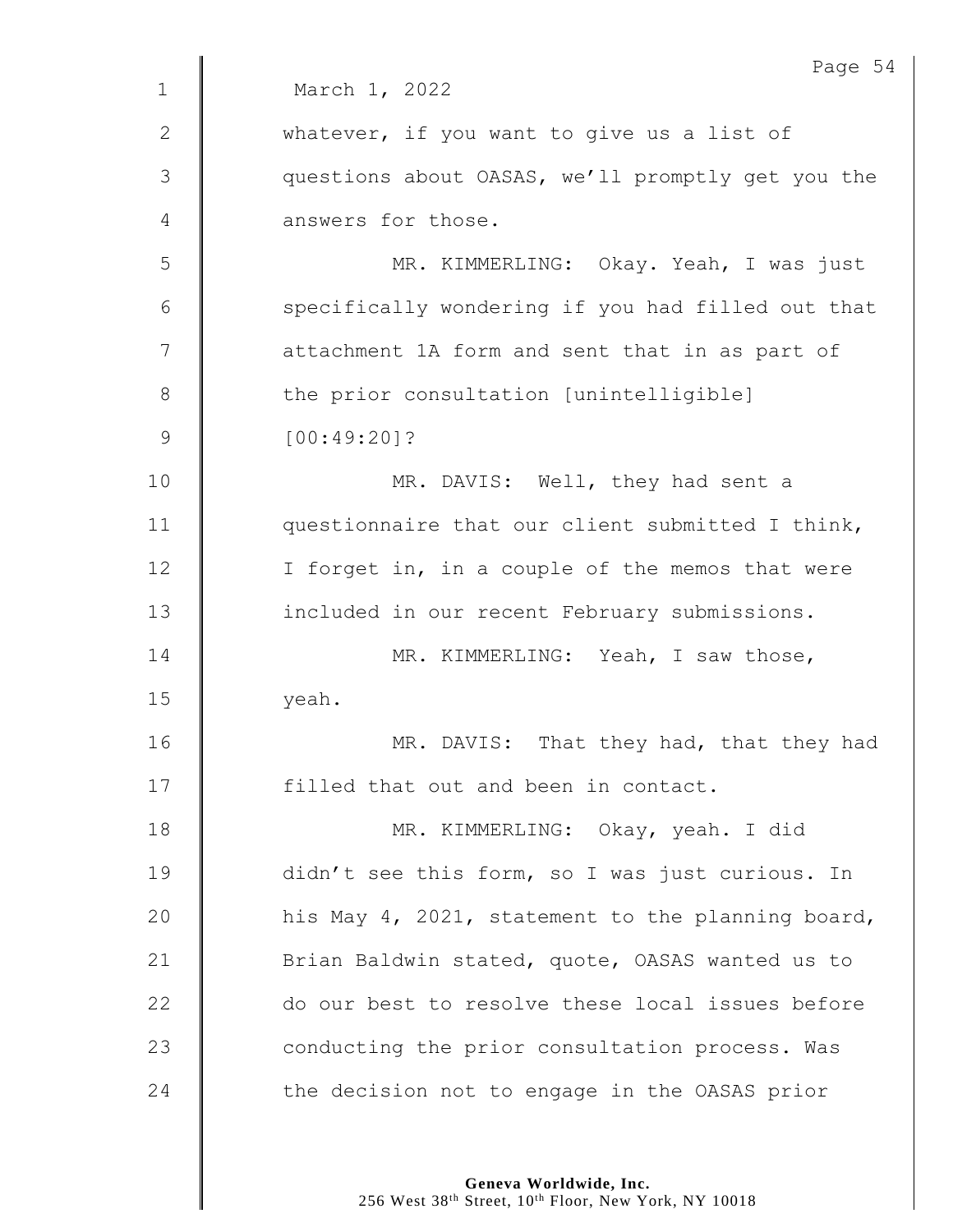|               | Page 55                                           |
|---------------|---------------------------------------------------|
| $\mathbf{1}$  | March 1, 2022                                     |
| 2             | consultation process made on the basis of         |
| 3             | specific feedback or communication from OASAS as  |
| 4             | I understand he's implying here? And if so, can   |
| 5             | we have a copy of that communication or e-mail or |
| 6             | feedback?                                         |
| 7             | MR. DAVIS: Could you repeat that, Mr.             |
| 8             | Kimmerling, exactly what you need?                |
| $\mathcal{G}$ | MR. KIMMERLING: Yeah, sure. Yeah. In              |
| 10            | his May 4, 2021, statement to the planning board, |
| 11            | sorry, it's in one of these volumes, Brian        |
| 12            | Baldwin stated, quote, OASAS wanted us to do our  |
| 13            | best to resolve these local issues before         |
| 14            | conducting the prior consultation process.        |
| 15            | MR. DAVIS: Mm-hmm.                                |
| 16            | MR. KIMMERLING: And I'm wondering if we           |
| 17            | can have a copy of whatever communication or      |
| 18            | feedback OASAS [unintelligible] [00:50:29] which  |
| 19            | they asked you --                                 |
| 20            | MR. DAVIS: Sure. I think we've -- I               |
| 21            | think we've $-$                                   |
| 22            | MR. KIMMERLING: -- to do that first.              |
| 23            | MR. DAVIS: -- give you all written                |
| 24            | communications --                                 |
|               |                                                   |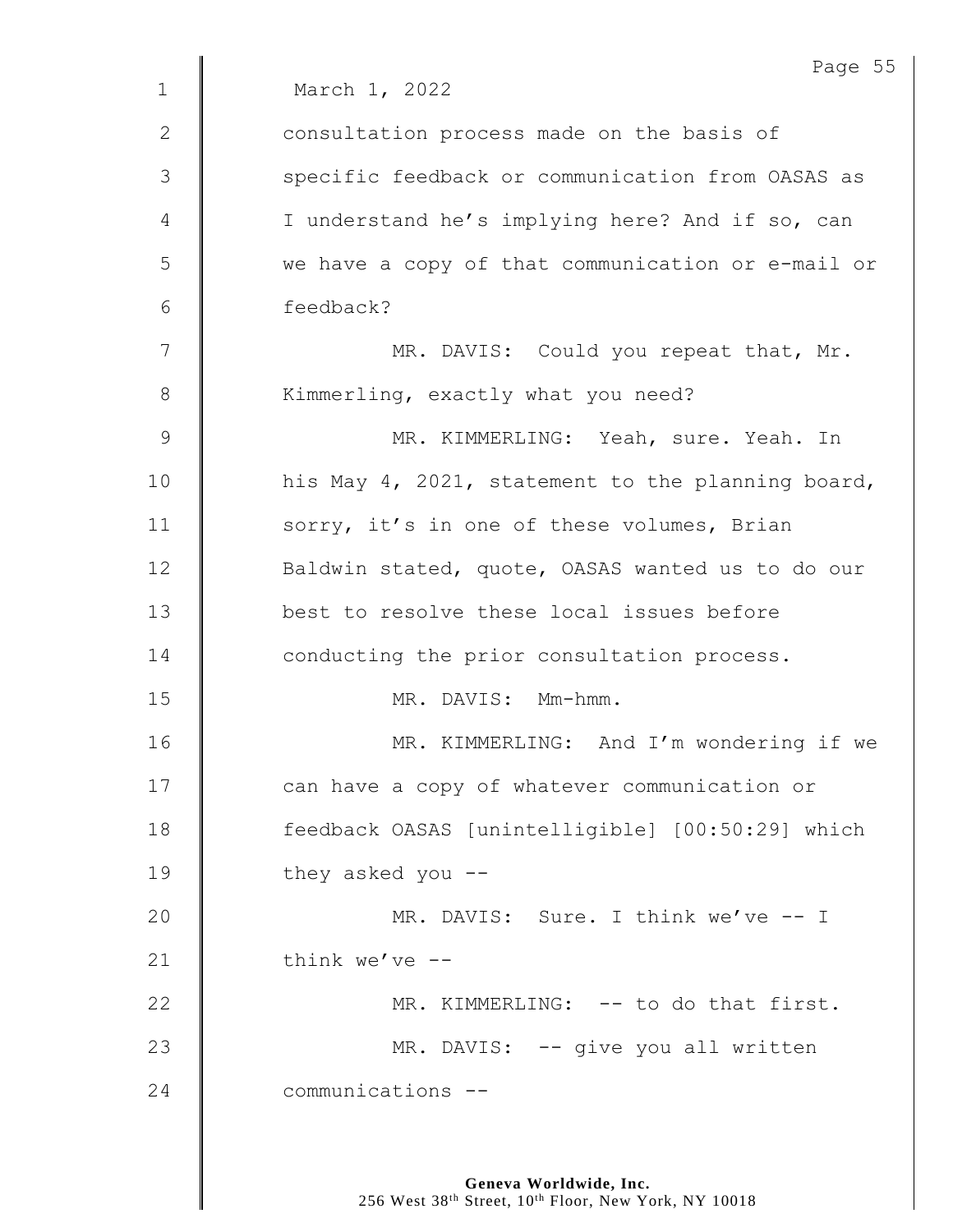|             | Page 56                                           |
|-------------|---------------------------------------------------|
| $\mathbf 1$ | March 1, 2022                                     |
| 2           | MR. KIMMERLING: Yes.                              |
| 3           | MR. DAVIS: -- but I will check on that.           |
| 4           | MR. KIMMERLING: Right. And I didn't see           |
| 5           | it anywhere, so.                                  |
| 6           | MR. DAVIS: No, but a lot, but a                   |
| 7           | certain, a certain amount of it had to do with    |
| 8           | individual conversations that were had.           |
| 9           | MR. KIMMERLING: Okay.                             |
| 10          | MR. DAVIS: And you'll see for example             |
| 11          | Frank Cicero's report in our September 3rd        |
| 12          | submission, which is again included in, in the    |
| 13          | February submission. I can have them elaborate on |
| 14          | their, on their oral discussions with OASAS.      |
| 15          | MR. KIMMERLING: Yeah, I was just                  |
| 16          | curious --                                        |
| 17          | MR. DAVIS: But a lot of these, you know           |
| 18          |                                                   |
| 19          | MR. KIMMERLING: -- whether OASAS said             |
| 20          | don't come to us yet, or whether you decided not  |
| 21          | to go them first. It seems like he's saying OASAS |
| 22          | said don't bother us until the local issues are   |
| 23          | resolved.                                         |
| 24          | MR. DAVIS: I don't think --                       |
|             |                                                   |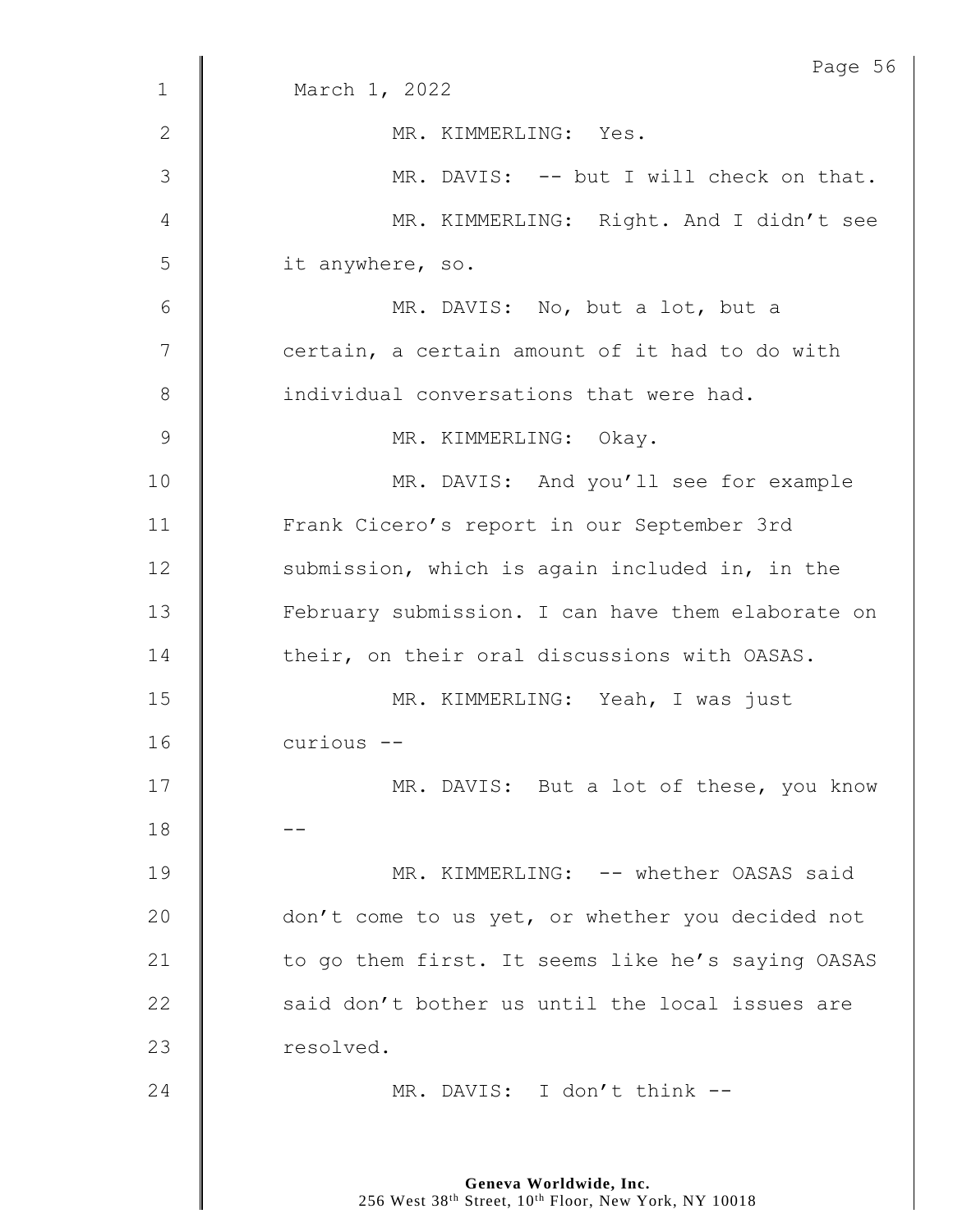|                | Page 5                                            |
|----------------|---------------------------------------------------|
| $\mathbf 1$    | March 1, 2022                                     |
| $\mathbf{2}$   | MR. KIMMERLING: Or was it that you guys           |
| 3              | decided --                                        |
| 4              | MR. DAVIS: -- I don't think that was              |
| 5              | the case, but they, they want, I don't think they |
| $6\,$          | affirmatively said that, although I will check.   |
| $\overline{7}$ | But I think what they were aware, because they    |
| $\,8\,$        | contacted us due to newspaper articles about the  |
| $\mathcal{G}$  | issue, they contacted us at least twice as we     |
| 10             | pointed out because of reports that were false    |
| 11             | that we were already operating. They had had      |
| 12             | inquires from Brian Baldwin and Frank Cicero      |
| 13             | because they wanted, they were seeking            |
| 14             | clarification of the licensure that was required. |
| 15             | So, there were quite a few, a fair amount of      |
| 16             | communications with them. And some of them, some  |
| 17             | of them were oral in nature because the people    |
| 18             | know each other and have been working with each   |
| 19             | other. Our client also has a consultant that      |
| 20             | they've dealt with that's dealt with OASAS that   |
| 21             | is an expert on the licensing, the licensing      |
| 22             | process out of Albany. So, if you a list of these |
| 23             | questions, and again, I would respectfully submit |
| 24             | that they don't really have to do with your       |

Page 57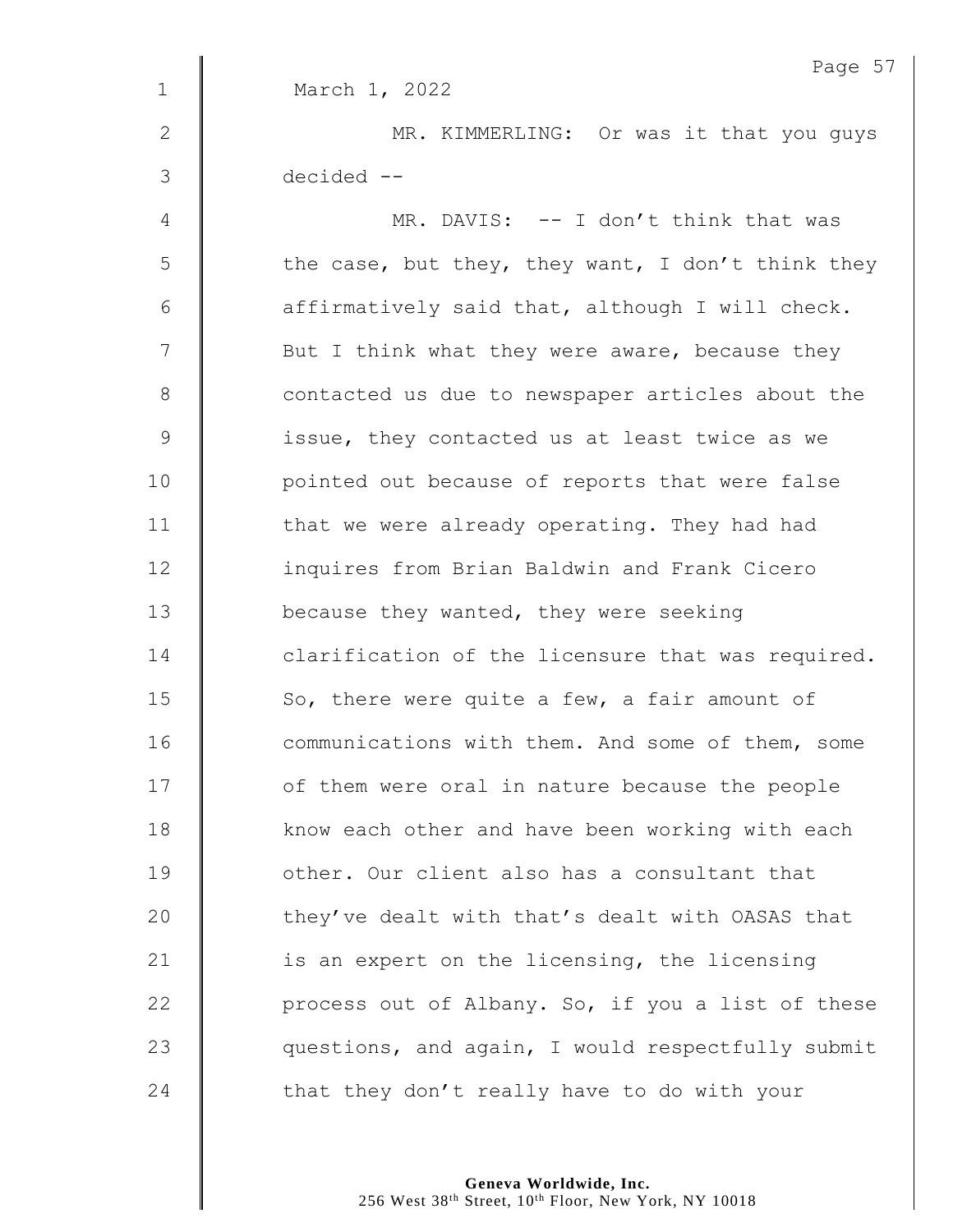|             | Page 58                                           |
|-------------|---------------------------------------------------|
| $\mathbf 1$ | March 1, 2022                                     |
| 2           | board's purview. They're going to be a condition  |
| 3           | of approval any more than you approve septic      |
| 4           | systems, which is in the county health            |
| 5           | department's purview. But again, we'll, in the    |
| 6           | interest of cooperation and transparency, if you  |
| 7           | have some of those questions, we'll be happy to   |
| $8\,$       | endeavor to answer them.                          |
| 9           | MR. KIMMERLING: Okay. I'll move on                |
| 10          | then. I just wanted to clarify. There's been some |
| 11          | talk about whether there'll be no expansion of    |
| 12          | the footprint of the buildings.                   |
| 13          | MR. DAVIS: I can clarify that                     |
| 14          | definitively. That was just lack of clarity in    |
| 15          | the discussion between --                         |
| 16          | Okay.<br>MR. KIMMERLING:                          |
| 17          | MR. DAVIS: -- the principals of the two           |
| 18          | groups. I would state as we, as we did today, you |
| 19          | know, the principals, as I said. The neighborhood |
| 20          | group is, you know, working with our client       |
| 21          | directly through counsel. We've initiated some    |
| 22          | discussions. But I can say unequivocally that     |
| 23          | there'll be no expansion not only of the          |
| 24          | footprint but in any way, whether vertically or   |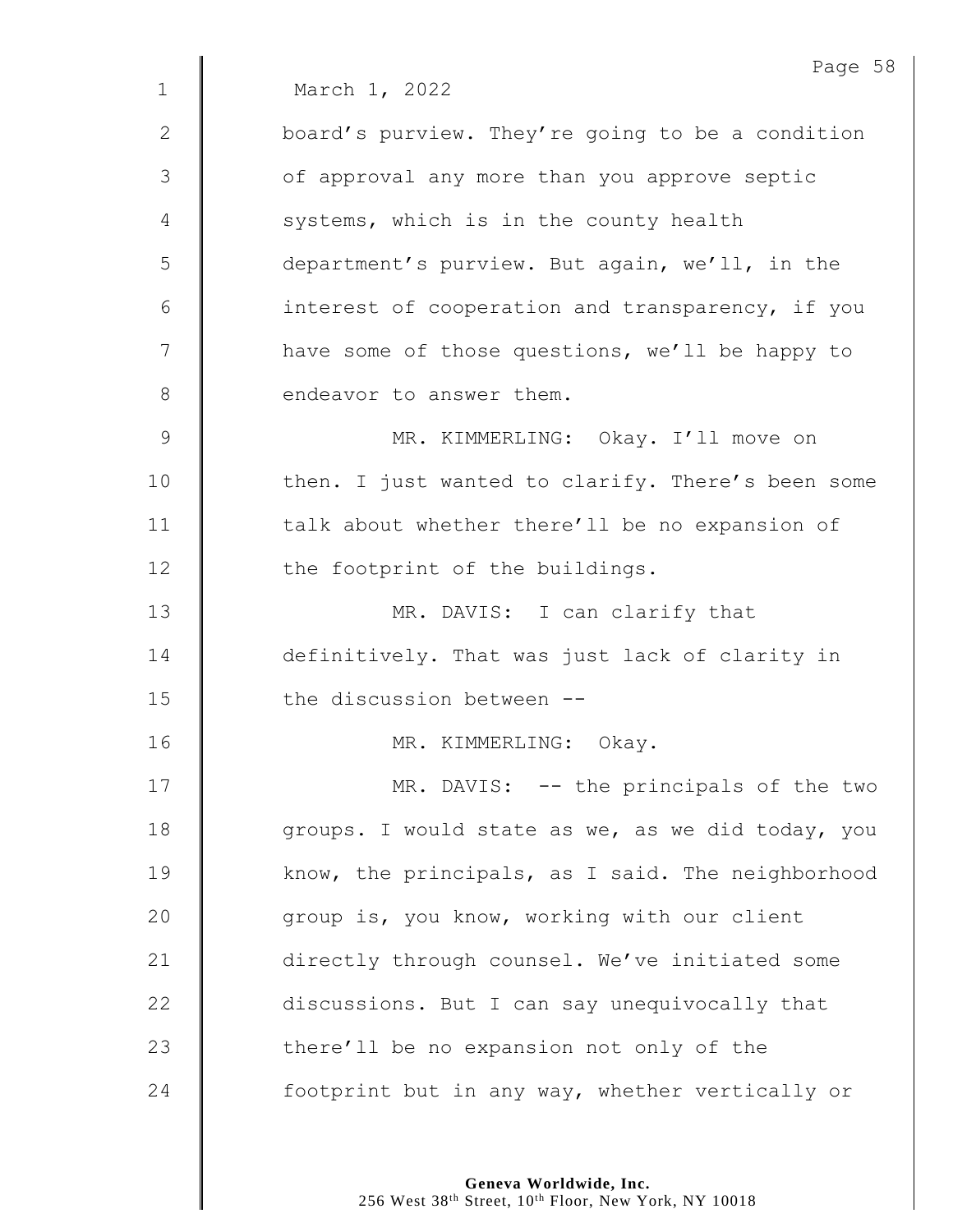|             | Page 59                                           |
|-------------|---------------------------------------------------|
| $\mathbf 1$ | March 1, 2022                                     |
| 2           | internal square footage there'll be -- the        |
| 3           | applicant's intent is to stipulate that there     |
| 4           | will be no expansion of any kind.                 |
| 5           | MR. KIMMERLING: Okay.                             |
| 6           | MR. DAVIS: Nor will the applicant seek            |
| 7           | to operate any other facilities in the Teatown    |
| $8\,$       | area. They've stipulated to the group on that,    |
| $\mathsf 9$ | nor will they try to operate any other non-       |
| 10          | residential facility of any type in the Teatown   |
| 11          | area.                                             |
| 12          | MR. KIMMERLING: Okay. Great.                      |
| 13          | MR. DAVIS: So, there'll be no                     |
| 14          | expansion, again, only the existing buildings.    |
| 15          | MR. KIMMERLING: Okay. Great, thanks. On           |
| 16          | the use of the van to shuttle employees, I just   |
| 17          | wanted to clarify, Mr. Grauer's letter of January |
| 18          | 25, 2022, stated that nonprofessional staff will  |
| 19          | use the shuttle. Sometimes however, the           |
| 20          | statements have been said that, you know, a       |
| 21          | substantial number of employees will use the      |
| 22          | shuttle. Just curious, under the lower number of  |
| 23          | beds proposed --                                  |
| 24          | MR. DAVIS: Right.                                 |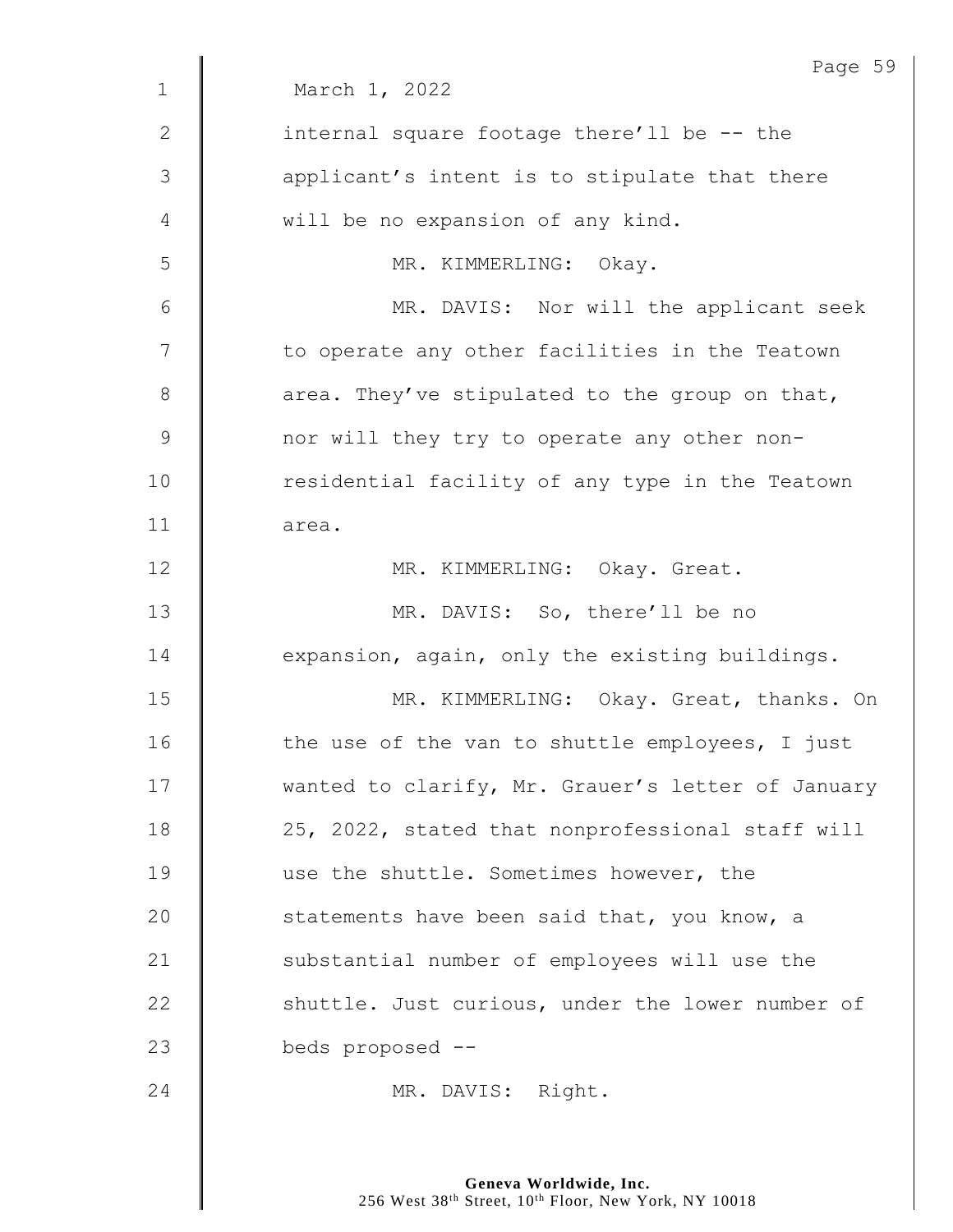|              | Page 60                                           |
|--------------|---------------------------------------------------|
| $\mathbf 1$  | March 1, 2022                                     |
| $\mathbf{2}$ | MR. KIMMERLING: I think you said today            |
| 3            | that the anticipated staff level would be about   |
| 4            | $50.$                                             |
| 5            | MR. DAVIS: Right. And we've prepared a            |
| 6            | new chart as of today, which if we, if we want,   |
| 7            | one of our traffic consultants to take you        |
| $\,8\,$      | through that, it's a very limited number of       |
| $\mathsf 9$  | vehicle trips, because of the limited, the now    |
| 10           | limited number of patients and staff. But we      |
| 11           | refined that in a chart that we did today, that   |
| 12           | of course the trips are, are somewhat less than   |
| 13           | they were with the, with the 92 patients, because |
| 14           | the staff will be less by about 36.               |
| 15           | MR. KIMMERLING: Okay. What percentage             |
| 16           | of the 50 employees will be required to take the  |
| 17           | van?                                              |
| 18           | MR. DAVIS: I think, I think that's                |
| 19           | broken down in our most recent report and I can   |
| 20           | ask our traffic people to do that, but the        |
| 21           | general concept is that the nonprofessional staff |
| 22           | will use the vans, whereas people like doctors,   |
| 23           | you know, would not use that. They would be       |
| 24           | coming mostly at the 9:00 o'clock hour, those     |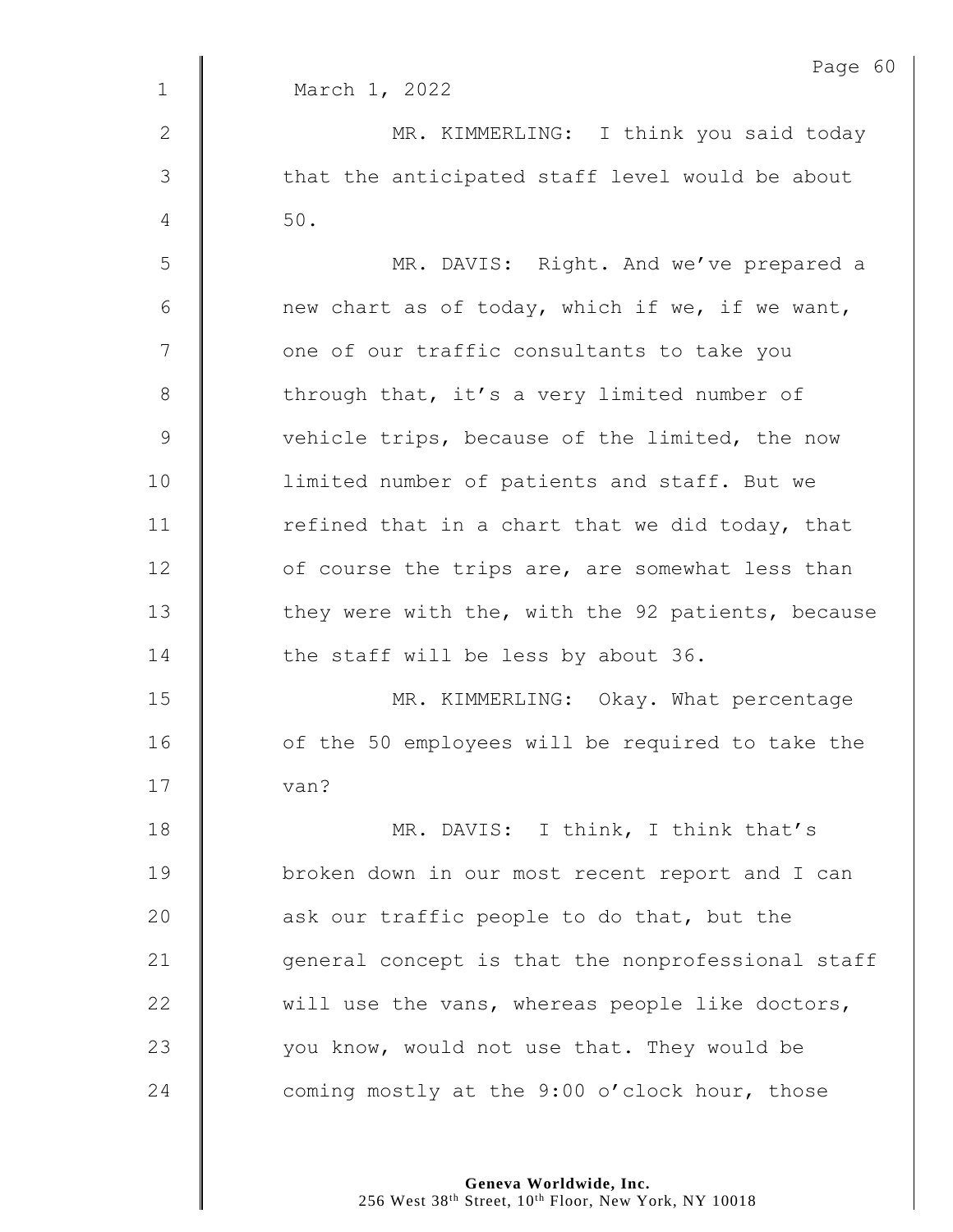|              | Page 61                                          |
|--------------|--------------------------------------------------|
| $\mathbf{1}$ | March 1, 2022                                    |
| $\mathbf{2}$ | people --                                        |
| 3            | MR. KIMMERLING: And the doctors are              |
| 4            | included in the employee [unintelligible]        |
| 5            | $[00:55:15]$ .                                   |
| 6            | MR. DAVIS: Yeah, and again, I don't              |
| 7            | want to, I don't want to speak glibly because we |
| $8\,$        | did make a chart today --                        |
| 9            | MR. KIMMERLING: Okay.                            |
| 10           | MR. DAVIS: -- which we can, which we             |
| 11           | can probably put up for you. You know, I have a  |
| 12           | copy, a part of it here.                         |
| 13           | MR. KIMMERLING: And then in terms of             |
| 14           | other service providers and massage therapists,  |
| 15           | acupuncturists, yoga instructors, are they also  |
| 16           | included in that total of 50?                    |
| 17           | MR. DAVIS: Yeah, we have a breakdown by          |
| 18           | the way, Mr. Masciovecchio is telling me that    |
| 19           | currently we have a breakdown of about, of 60,   |
| 20           | about 60 percent use the shuttle and about 40    |
| 21           | percent drive. And that's, that's roughly the    |
| 22           | breakdown between nonprofessional and            |
| 23           | professional employees.                          |
| 24           | MR. KIMMERLING: So, 60 percent of                |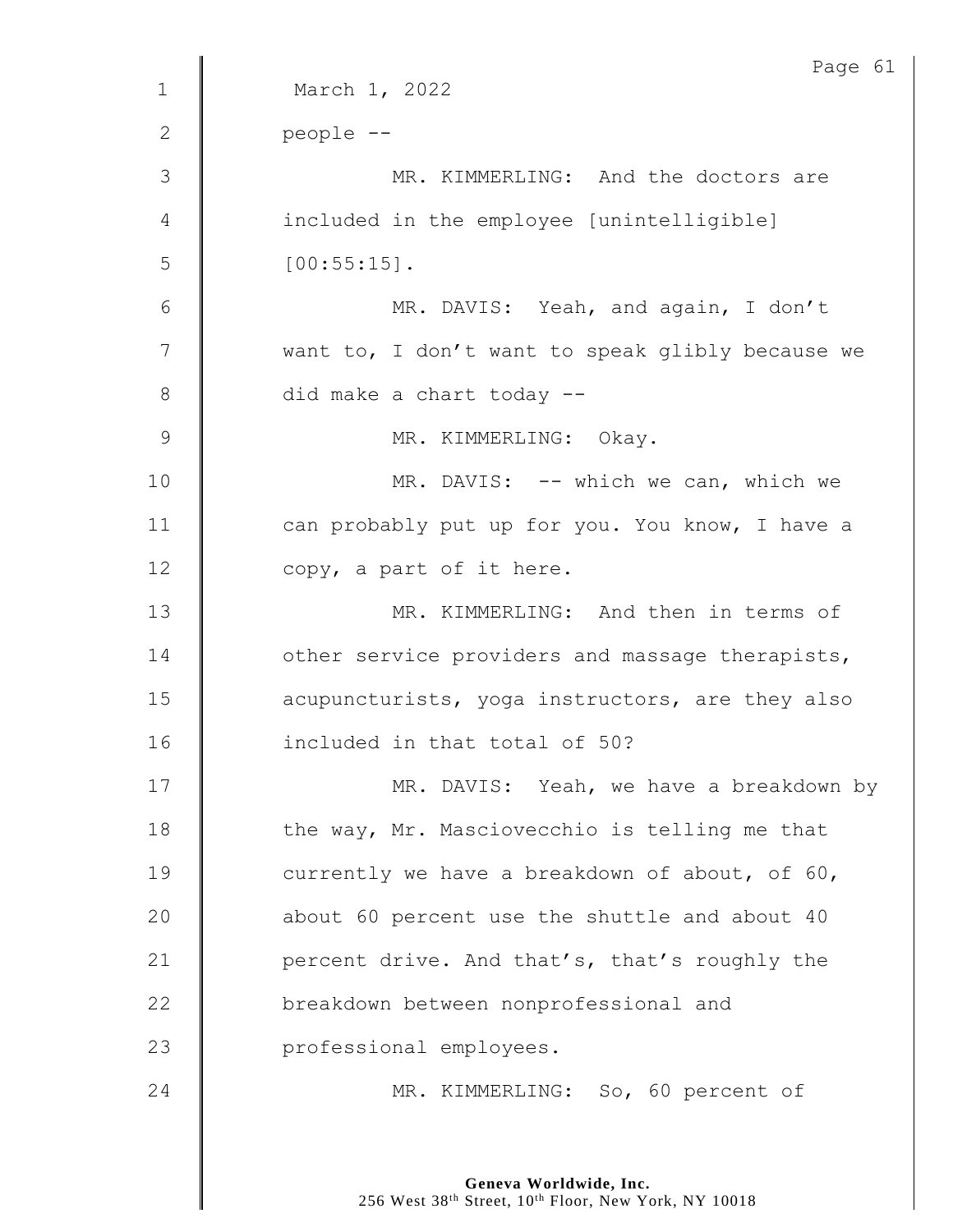|              | Page 62                                          |
|--------------|--------------------------------------------------|
| $\mathbf{1}$ | March 1, 2022                                    |
| $\mathbf{2}$ | employees will be required to take the shuttle?  |
| 3            | MR. DAVIS: Oh, absolutely, as a                  |
| 4            | condition of employment, yes.                    |
| 5            | MR. KIMMERLING: Okay.                            |
| 6            | MR. DAVIS: And we do, we do have a               |
| 7            | chart, a couple of charts actually, that we've   |
| 8            | updated to give you that information.            |
| 9            | MR. KIMMERLING: Okay.                            |
| 10           | MR. DAVIS: Which we can, which we can            |
| 11           | provide to you promptly.                         |
| 12           | MR. KIMMERLING: Okay.                            |
| 13           | MR. DAVIS: After the meeting, or we can          |
| 14           | take you through it now, at your, at your wish.  |
| 15           | MR. KIMMERLING: Great. And then that,            |
| 16           | that total of 50 includes all service providers, |
| 17           | massage therapists, room inspectors.             |
| 18           | MR. DAVIS: That's everyone who works             |
| 19           | there.                                           |
| 20           | MR. KIMMERLING: Okay. So, there could            |
| 21           | be additional people who come in to provide      |
| 22           | services who don't actually work there, they're  |
| 23           | not quote employees --                           |
| 24           | MR. DAVIS: No, we're not anticipating            |
|              |                                                  |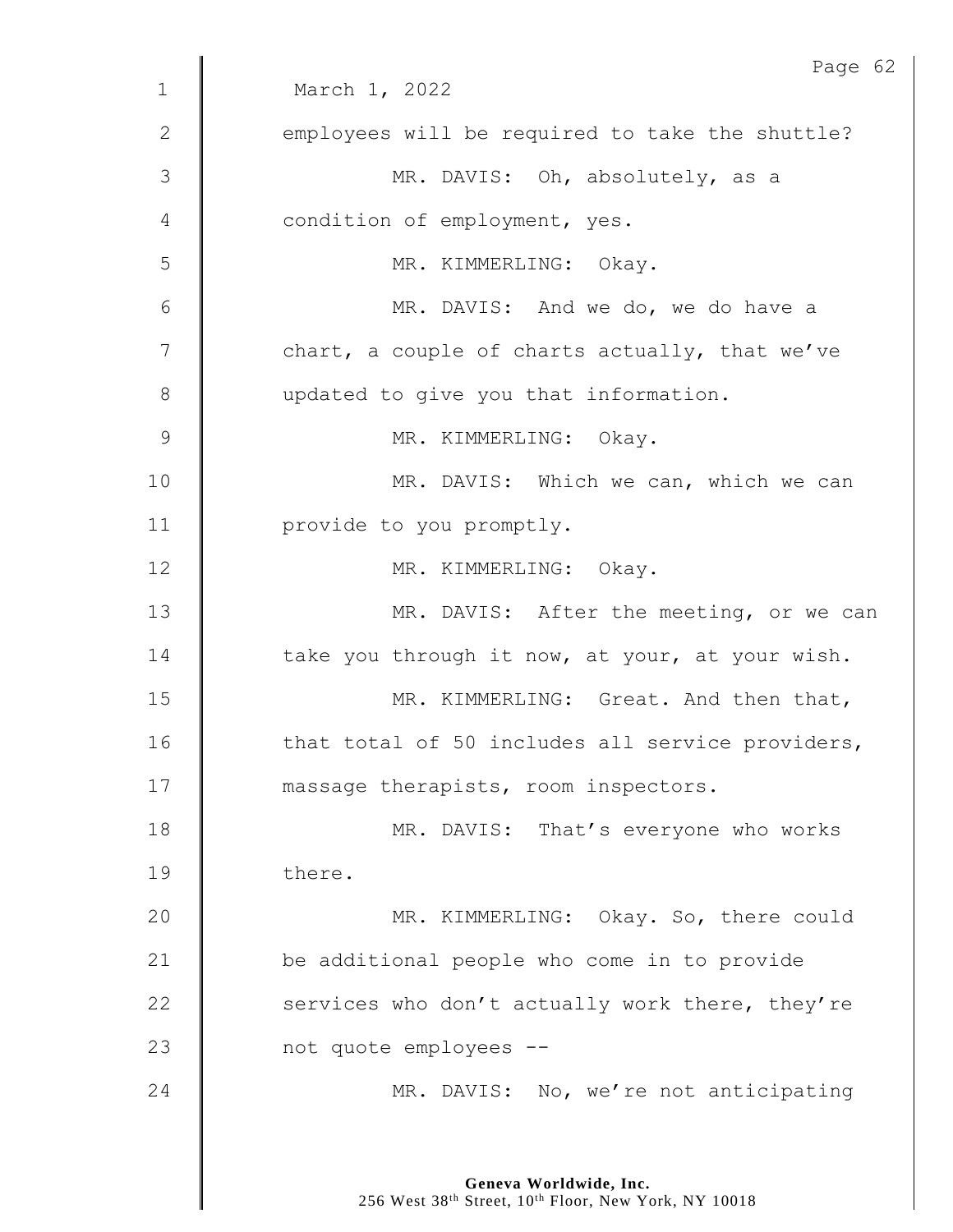|                | Page 63                                          |
|----------------|--------------------------------------------------|
| $\mathbf 1$    | March 1, 2022                                    |
| $\mathbf{2}$   | that. We're anticipating that the staff is the   |
| $\mathfrak{Z}$ | staff.                                           |
| 4              | MR. KIMMERLING: Okay.                            |
| 5              | MR. DAVIS: The staff breaks down into,           |
| 6              | you know, physicians, there has to be a medical  |
| 7              | director, nursing staff, other licensed          |
| 8              | professionals such as social workers and         |
| $\mathsf 9$    | psychologists.                                   |
| 10             | MR. KIMMERLING: Yeah.                            |
| 11             | MR. DAVIS: And then more of the                  |
| 12             | assistant staff that don't have the professional |
| 13             | licensing.                                       |
| 14             | MR. KIMMERLING: Okay. Maybe engineers,           |
| 15             | people that keep the plant running? All those    |
| 16             | kinds of folks?                                  |
| 17             | MR. DAVIS: There'll be --                        |
| 18             | MR. KIMMERLING: All the people you need          |
| 19             | to run a place like this.                        |
| 20             | MR. DAVIS: Yeah, but not, but, but               |
| 21             | really as a regular rule, it's self contained by |
| 22             | the 50 staff members that are there. We're not   |
| 23             | going to have a lot of people, you know,         |
| 24             | consultants coming in and out. OASAS makes       |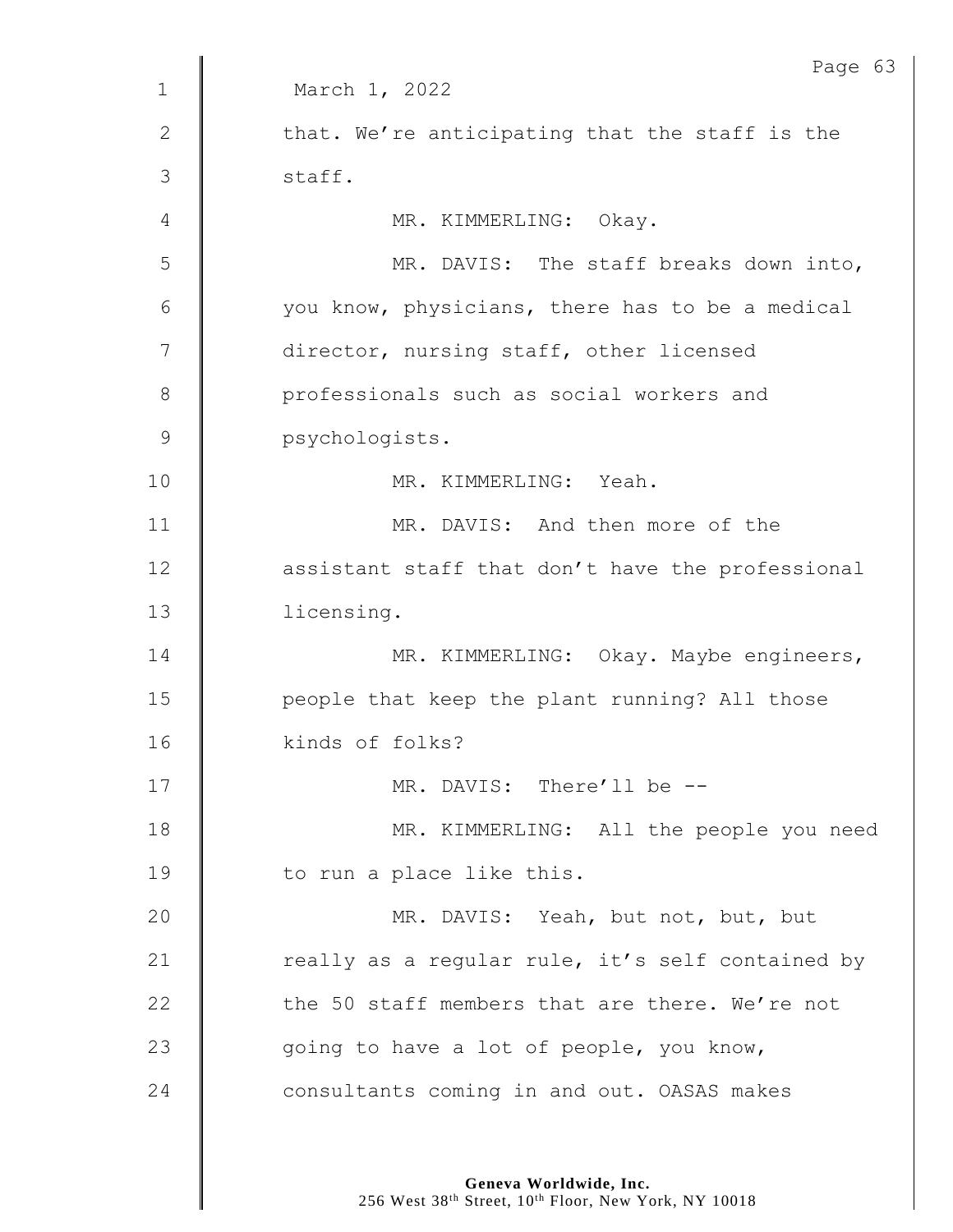|                | Page 64                                          |
|----------------|--------------------------------------------------|
| $\mathbf 1$    | March 1, 2022                                    |
| 2              | inspections, you know, there may be occasional   |
| $\mathfrak{Z}$ | visits by people, but in terms of, you know,     |
| 4              | significant usage of vehicles at the facility.   |
| 5              | MR. KIMMERLING: Right.                           |
| 6              | MR. DAVIS: And of course, there's                |
| 7              | visitors, 25 percent can, which means about 12   |
| $8\,$          | $now --$                                         |
| $\mathsf 9$    | MR. KIMMERLING: Yes.                             |
| 10             | MR. DAVIS: -- can have visitors on any           |
| 11             | given weekend in the month.                      |
| 12             | MR. KIMMERLING: Right. Okay. Thanks, I           |
| 13             | promise I'm almost finished.                     |
| 14             | MR. DAVIS: Okay.                                 |
| 15             | MR. KIMMERLING: The applicant has                |
| 16             | stated in numerous submissions that clients will |
| 17             | not be quote, permitted to leave the grounds.    |
| 18             | MR. DAVIS: Right.                                |
| 19             | MR. KIMMERLING: Can you indicate,                |
| 20             | either where in previous submissions or on site  |
| 21             | plan documents, where there are any security     |
| 22             | measures that are planned or contemplated to     |
| 23             | ensure this?                                     |
| 24             | MR. DAVIS: Right. I think our, I think           |
|                |                                                  |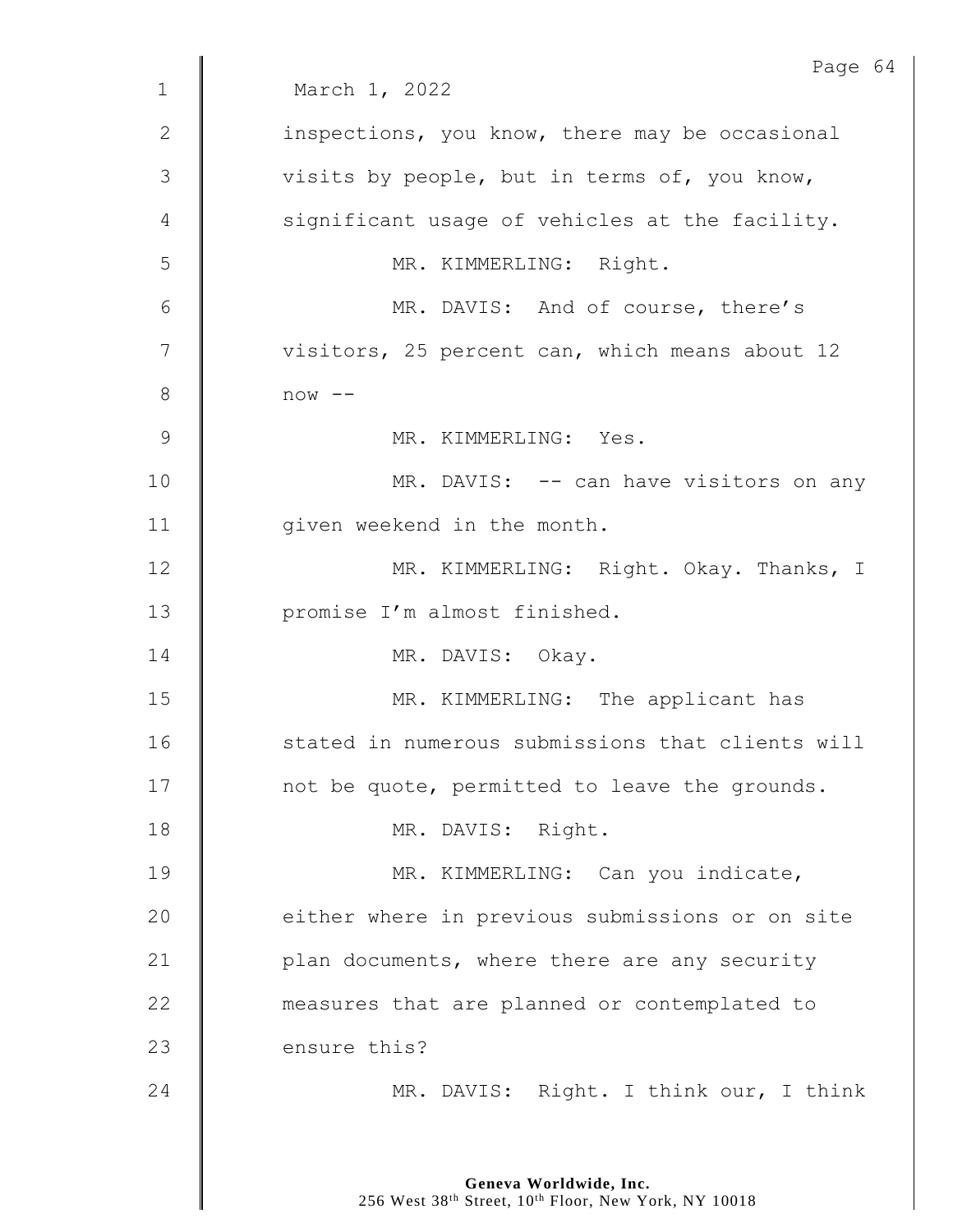|                | Page 65                                           |
|----------------|---------------------------------------------------|
| $\mathbf{1}$   | March 1, 2022                                     |
| 2              | our original submission says that there will,     |
| $\mathfrak{Z}$ | included in the 50 is some security people on     |
| 4              | site. There won't be people with guns or anything |
| 5              | of that nature.                                   |
| 6              | MR. KIMMERLING: That's comforting.                |
| 7              | MR. DAVIS: You know, there'll be, you             |
| 8              | know, the local police will be provided with a    |
| $\mathsf 9$    | 24-hour contact line as will the town. So, we     |
| 10             | don't anticipate any --                           |
| 11             | MR. KIMMERLING: No additional fencing             |
| 12             | or -- everything that's on the site plan,         |
| 13             | everything is --                                  |
| 14             | MR. DAVIS: I think there will be                  |
| 15             | adequate security for this type of facility.      |
| 16             | We're not talking about, you know, a criminal     |
| 17             | situation where people are trying --              |
| 18             | MR. KIMMERLING: Yeah, yeah, I wasn't              |
| 19             | implying that.                                    |
| 20             | MR. DAVIS: -- where people are trying             |
| 21             | to escape. These people are there voluntarily.    |
| 22             | MR. KIMMERLING: Yeah, they're                     |
| 23             | voluntarily, but they're not permitted to leave.  |
| 24             | Okay. The, there's a lights out at 10:30. Does    |
|                |                                                   |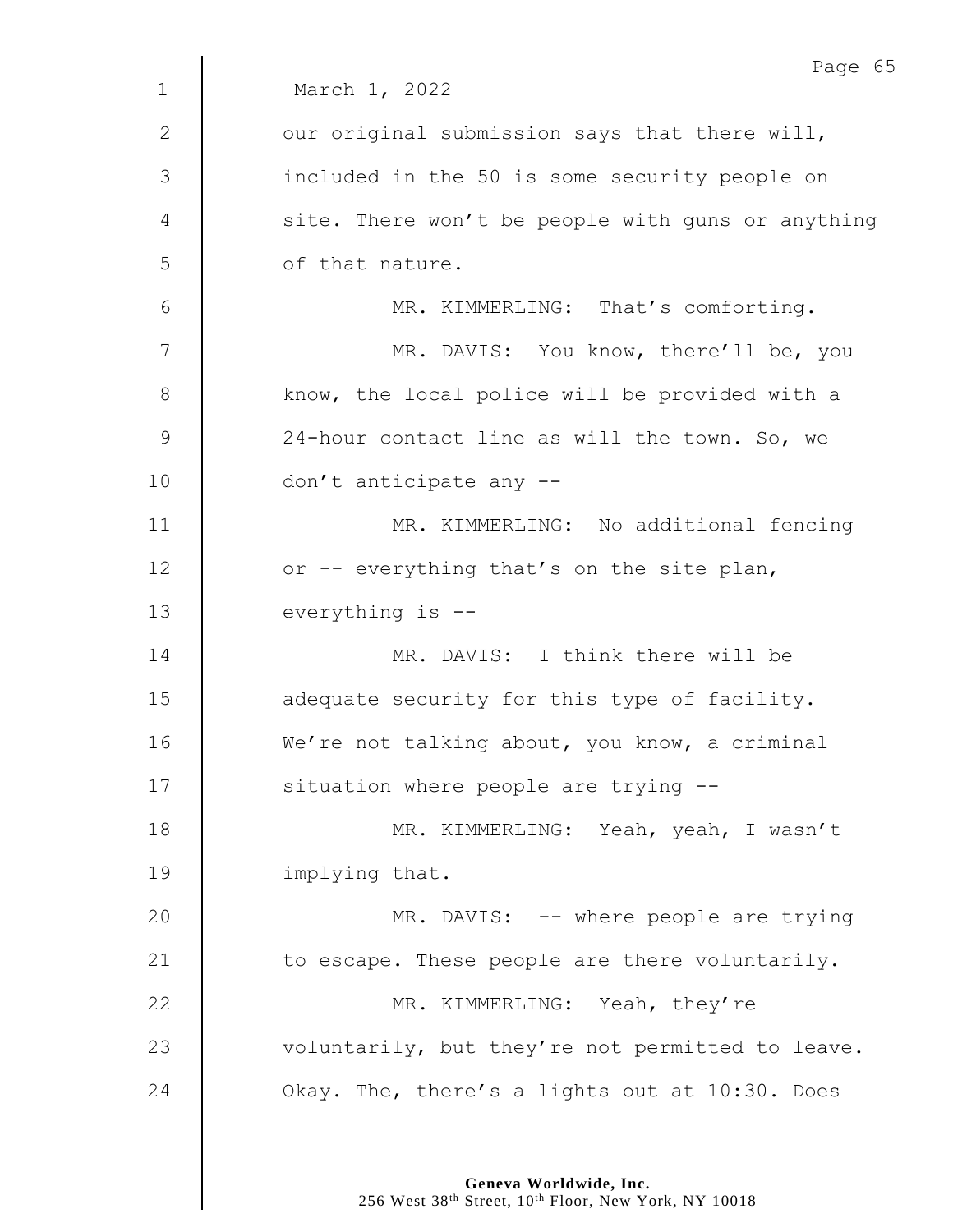|              | Page 66                                           |
|--------------|---------------------------------------------------|
| $\mathbf{1}$ | March 1, 2022                                     |
| 2            | that mean everyone has to be inside at 10:30? Or  |
| 3            | can people be whenever they want?                 |
| 4            | MR. DAVIS: No. I mean if the lights are           |
| 5            | out, the people, the people have to be inside.    |
| 6            | MR. KIMMERLING: Have to be inside.                |
| 7            | MR. DAVIS: People will not be, you                |
| 8            | know, walking around the grounds at that, at that |
| $\mathsf 9$  | hour. And we, we you know, we further have, have  |
| 10           | clarified some aspects today, that lights will be |
| 11           | out, certainly in the building along the          |
| 12           | northerly boundary line. There may be some lights |
| 13           | on in buildings one and seven, the main           |
| 14           | buildings, but they're going to have blackout     |
| 15           | shades to mitigate there, and there'll be hallway |
| 16           | lighting and things like that for safety, for     |
| 17           | safety purposes. But those are the ones that are  |
| 18           | over 300 feet from the nearest residence, they    |
| 19           | will have blackout shades that will be provided.  |
| 20           | And there's a lot of other things we've done with |
| 21           | respect to lighting in Mr. Masciovecchio's        |
| 22           | photometric plan as it's been revised.            |
| 23           | MR. KIMMERLING: Great. Thanks. Two more           |
| 24           | questions. Just on the well monitoring. The       |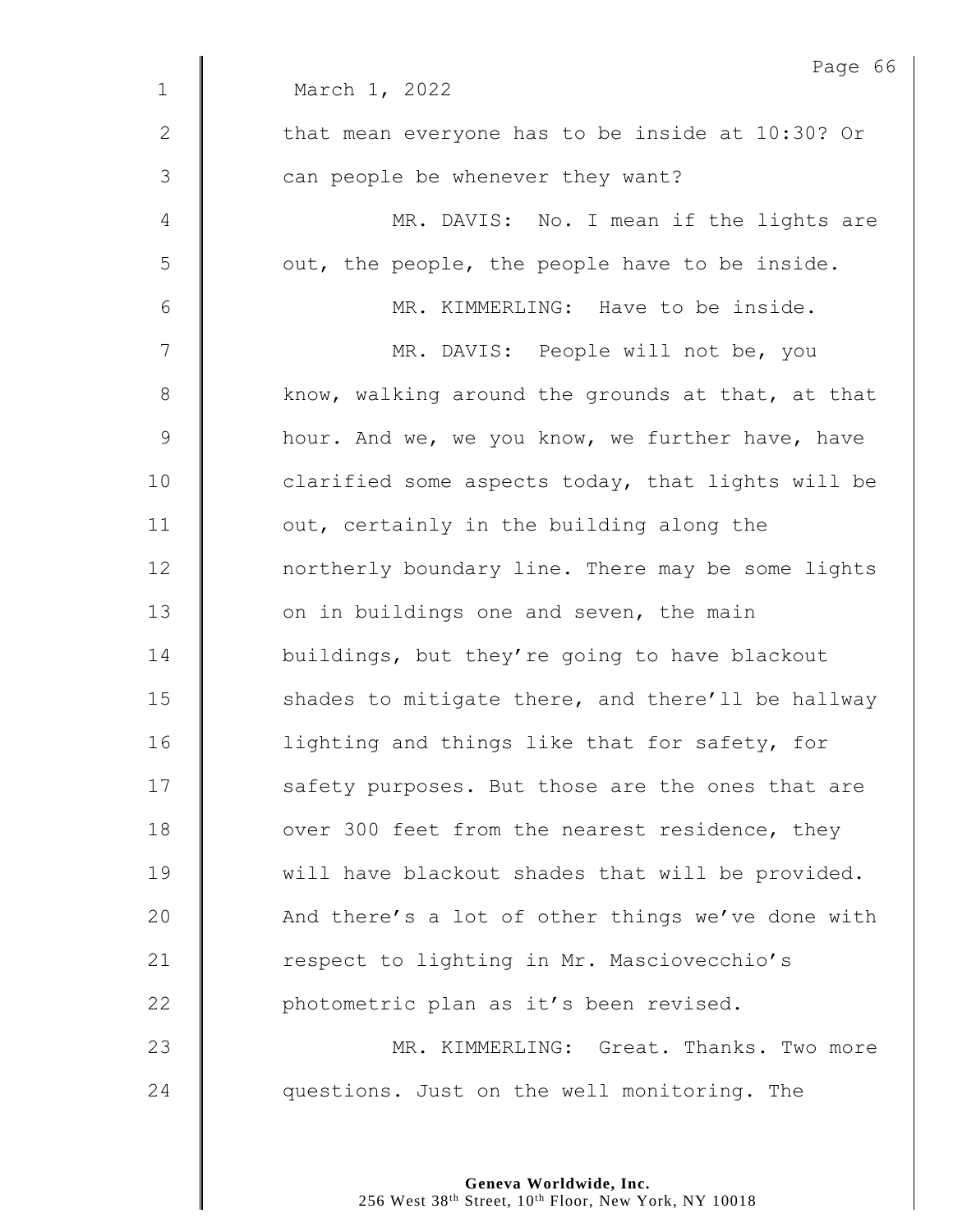|              | Page 67                                           |
|--------------|---------------------------------------------------|
| $\mathbf{1}$ | March 1, 2022                                     |
| $\mathbf{2}$ | applicant states if long term monitoring were to  |
| 3            | unexpectedly demonstrate any significant          |
| 4            | interference from their proposed specialty        |
| 5            | hospital wells, mitigation options, including but |
| 6            | not limited to lowering the homeowner pump or     |
| 7            | deepening their well would be evaluated and       |
| $8\,$        | implemented. Who would perform that evaluation    |
| 9            | and who would develop, approve and pay for the    |
| 10           | mitigation?                                       |
| 11           | MR. DAVIS: Well, the, the well                    |
| 12           | monitoring plan, the general aspects of it were   |
| 13           | specified, I believe it was in Appendix 25, among |
| 14           | some others to the March 2019 submission that,    |
| 15           | that may $--$                                     |
| 16           | MR. KIMMERLING: Yeah, submission 64               |
| 17           | also relates.                                     |
| 18           | MR. DAVIS: -- and that would be, you              |
| 19           | know, that, I think that's provided that there'll |
| 20           | be regular reporting to the town as a condition   |
| 21           | of approval. There were only -- it's not as if    |
| 22           | it's expected to be some type of large scale or   |
| 23           | even an occurrence, because only two wells were   |
| 24           | affected of the extreme conditions. They, they    |
|              |                                                   |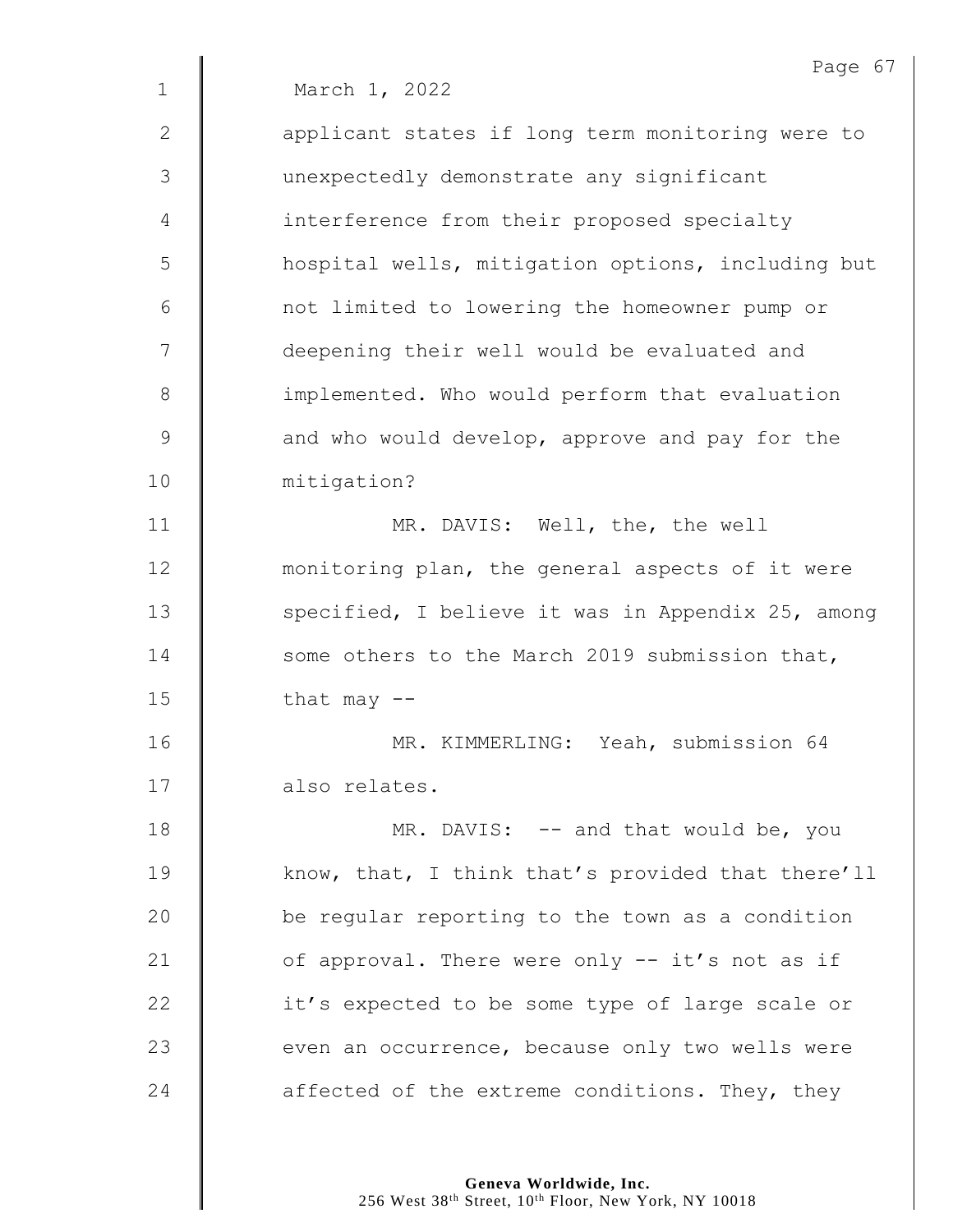Page 68 1 March 1, 2022 2 **h** had a -- I can't remember the exact amount, but 3 || probably 100 feet left even after their wells 4 went down under those extreme conditions by 18 5 | and 24 feet respectively, they had probably 100 6 | feet left over their well pump. There was no 7 | discernible impact on them and that was under 8 conditions -- and don't forgot, those well pump 9 Statistics, the, the methodology of the, of the 10 | pumping and all of the, the statistics related to 11  $\parallel$  a water usage of over 12,000 gallons a day, I 12 | think 12,500 gallons a day, but that was based on 13 The 43 percent larger patient beds. So that's, 14 **d** it's even less likely --15 | MR. KIMMERLING: Sure. 16 **Number 16** MR. DAVIS: -- than it was in the first 17 | case that the well monitoring is ever going to 18 **indicate any, any issues whatever.** 19 || MR. KIMMERLING: Right. 20 MR. DAVIS: But they'll be monitored in 21  $\parallel$  the same way they were done for the well 22 **wave incontant and the monumition** plan, but you know, for a period of 23 | over two-and-a-half years I believe. 24 | MR. KIMMERLING: Right. It just says

> **Geneva Worldwide, Inc.** 256 West 38<sup>th</sup> Street, 10<sup>th</sup> Floor, New York, NY 10018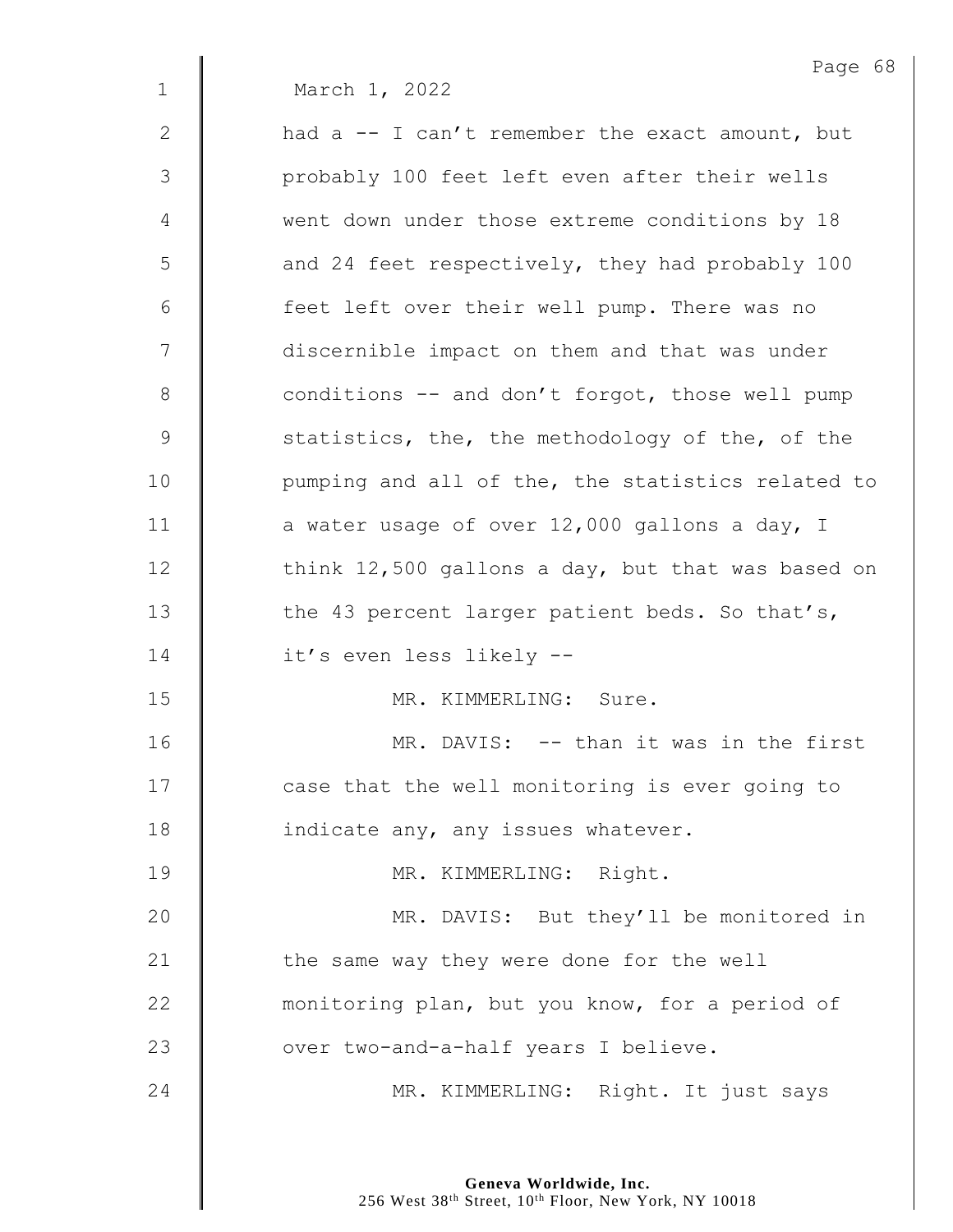|                | Page 69                                           |
|----------------|---------------------------------------------------|
| $\mathbf{1}$   | March 1, 2022                                     |
| $\mathbf{2}$   | that mitigation options would be evaluated and    |
| $\mathfrak{Z}$ | implemented, and I'm curious who's going to --    |
| 4              | MR. DAVIS: At the applicant's expense.            |
| 5              | MR. KIMMERLING: Okay. You guys will pay           |
| 6              | for the implementation and all?                   |
| 7              | MR. DAVIS: Oh, absolutely.                        |
| 8              | MR. KIMMERLING: Okay, great. One last             |
| $\mathsf 9$    | question. So, you've included in these volumes,   |
| 10             | right, at one point a list of stipulated          |
| 11             | conditions, quote, a list of stipulated           |
| 12             | conditions for a conditional negative             |
| 13             | declaration.                                      |
| 14             | MR. DAVIS: Right.                                 |
| 15             | MR. KIMMERLING: As well as a SEQRA                |
| 16             | summary report for a conditioned negative         |
| 17             | declaration.                                      |
| 18             | MR. DAVIS: Right.                                 |
| 19             | MR. KIMMERLING: Does this mean that you           |
| 20             | believe that a conditioned neg dec is             |
| 21             | appropriate, rather than a general or blanket neg |
| 22             | dec?                                              |
| 23             | MR. DAVIS: We, we, we believe we're               |
| 24             | entitled to a negative dec, but we have always    |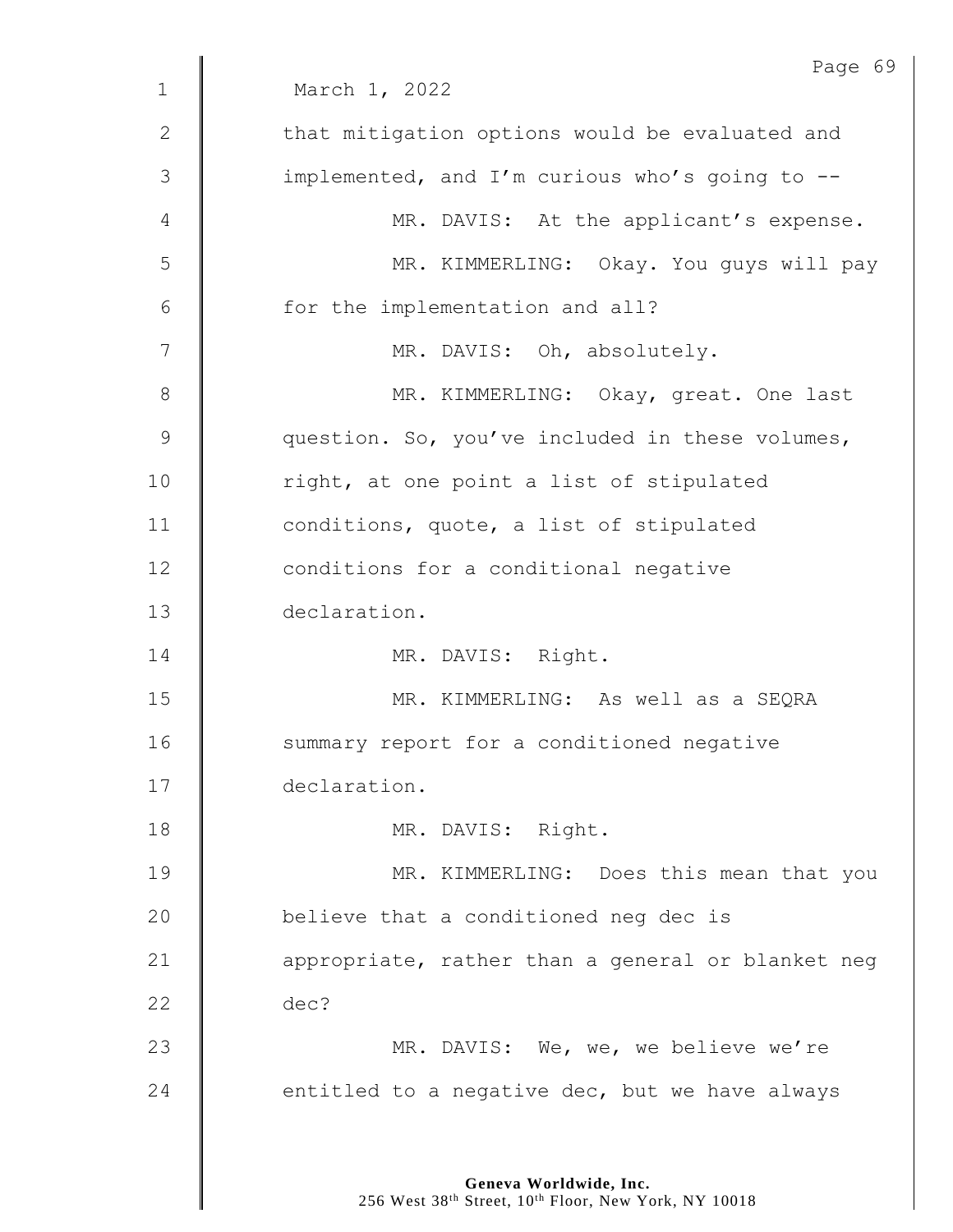|               | Page 70                                           |
|---------------|---------------------------------------------------|
| $\mathbf 1$   | March 1, 2022                                     |
| $\mathbf{2}$  | raised from the beginning, we left that           |
| 3             | alternative open of a conditioned neg dec because |
| 4             | after all, we've stipulated to literally dozens - |
| 5             |                                                   |
| 6             | MR. KIMMERLING: Right, conditions.                |
| 7             | MR. DAVIS: -- of conditions.                      |
| 8             | MR. KIMMERLING: Right.                            |
| $\mathcal{G}$ | MR. DAVIS: And a neg dec based on those           |
| 10            | conditions is something that would certainly be   |
| 11            | acceptable.                                       |
| 12            | MR. KIMMERLING: Okay. Great. Thank you,           |
| 13            | thanks for your patience.                         |
| 14            | MR. DAVIS: Thank you.                             |
| 15            | MR. KIMMERLING: Thank you for your                |
| 16            | patience.                                         |
| 17            | MR. BIANCHI: Thank you, George. Other             |
| 18            | members, any comments?                            |
| 19            | MR. KESSLER: Yeah, Mr. Davis, so just             |
| 20            | in terms of timing, what has to happen, in your   |
| 21            | mind, for you to go to OASAS? What, what's your   |
| 22            | timing on actually making an application to       |
| 23            | OASAS?                                            |
| 24            | MR. DAVIS: The timing that we've been             |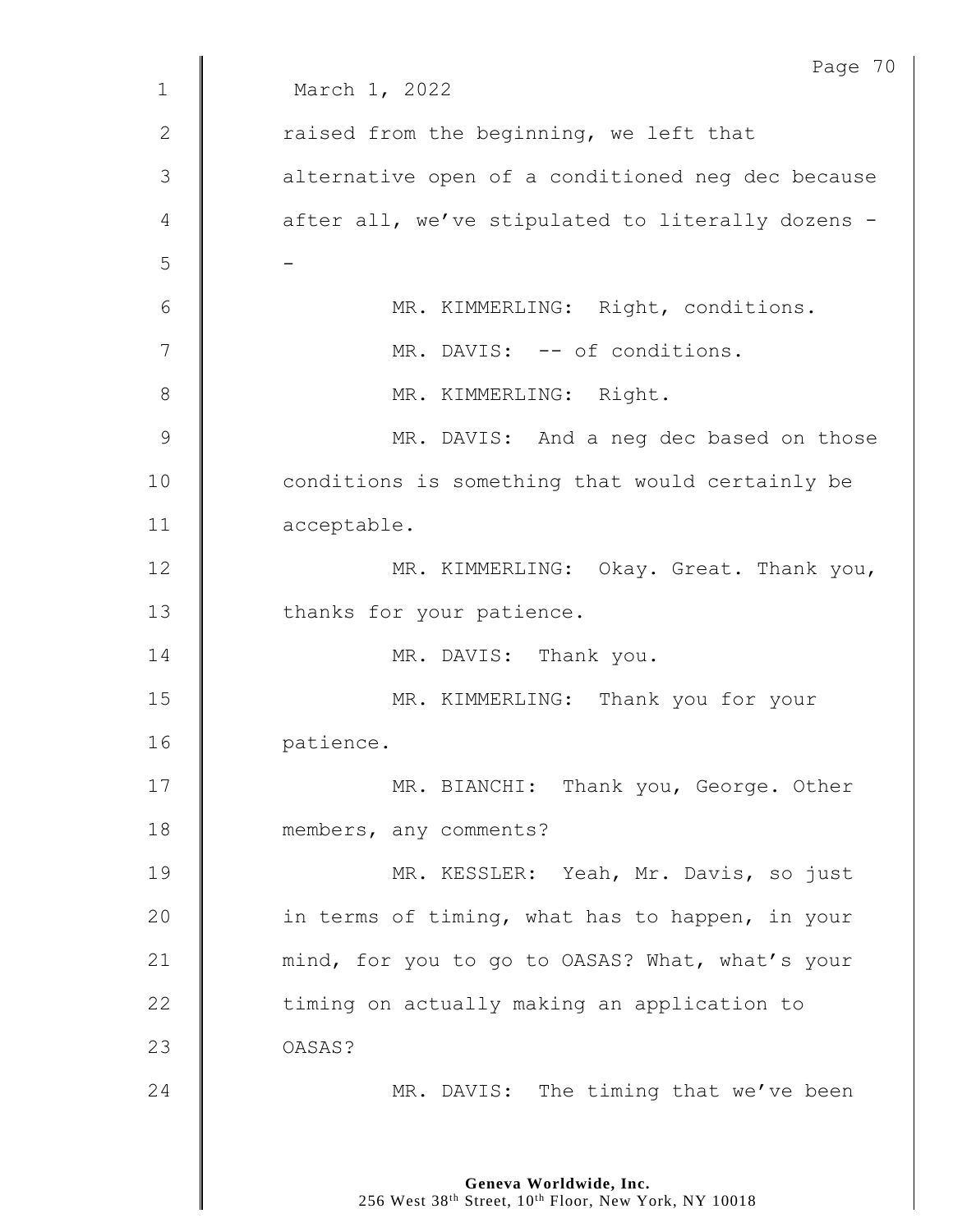|              | Page 71                                           |
|--------------|---------------------------------------------------|
| $\mathbf{1}$ | March 1, 2022                                     |
| 2            | fairly consistent in stating is that we are       |
| 3            | wanting to get the, at least some meaningful      |
| 4            | approval from the boards, you know, probably the  |
| 5            | variance from the zoning board. That can't take   |
| 6            | place until, you know, after your board makes a   |
| 7            | SEQRA determination one way or the other.         |
| 8            | MR. KESSLER: So, if we make a SEQRA               |
| $\mathsf 9$  | determination and you go to the zoning board and  |
| 10           | the zoning board, let's for argument's sake,      |
| 11           | says, you know, approves that, then you will go   |
| 12           | to OASAS, even though we still have an open site  |
| 13           | plan consideration?                               |
| 14           | MR. DAVIS: Well, I would talk to the, I           |
| 15           | would talk to the applicant about that. But that, |
| 16           | I would clarify that with my, with my applicant.  |
| 17           | MR. KESSLER: Okay. So, here's my,                 |
| 18           | here's my issue. You know, having lived through   |
| 19           | this all these years. I'm reluctant to sign off   |
| 20           | on the site plan, and this goes back to your cart |
| 21           | before the horse comment.                         |
| 22           | MR. DAVIS: Right.                                 |
| 23           | MR. KESSLER: I'm reluctant to sign off            |
| 24           | on a site plan without exactly knowing what OASAS |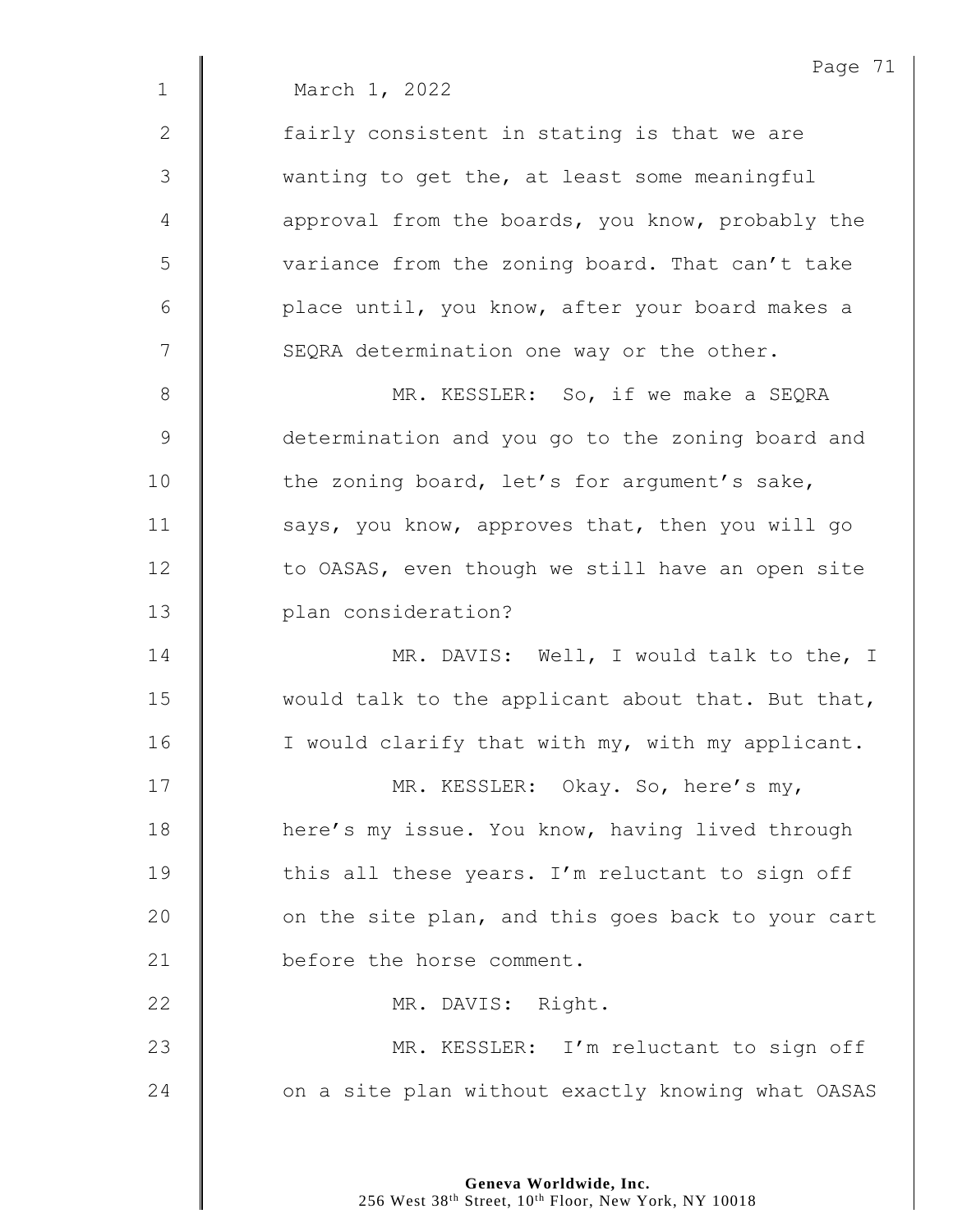|             | Page 72                                           |
|-------------|---------------------------------------------------|
| $\mathbf 1$ | March 1, 2022                                     |
| 2           | wants in terms of a program. I know what you      |
| 3           | think the program should be. But that's different |
| 4           | from what OASAS may say and they may want you to  |
| 5           | put in other programs that you haven't            |
| 6           | considered. You know, be absurd, they want you to |
| 7           | put in a zip line. I don't know what they want.   |
| 8           | And I'm not an expert on this.                    |
| 9           | MR. DAVIS: Right. Nor am I.                       |
| 10          | MR. KESSLER: So, it's hard for me to              |
| 11          | say the site plan has no impact, you know, you    |
| 12          | know, that there's no impacts in a neg dec        |
| 13          | without knowing exactly what OASAS is going to    |
| 14          | say and approve. You know, for example, we had    |
| 15          | this discussion over these many months, you know, |
| 16          | about family therapy. That to me is, as I know    |
| 17          | it, an important part of any one of these         |
| 18          | programs.                                         |
| 19          | MR. DAVIS: Mm-hmm.                                |
| 20          | MR. KESSLER: And you seem to think it's           |
| 21          | not going to happen, or it'll happen when they    |
| 22          | come in for their weekly, monthly visits.         |
| 23          | MR. DAVIS: Well, a lot of --                      |
| 24          | MR. KESSLER: OASAS may say I want a               |
|             |                                                   |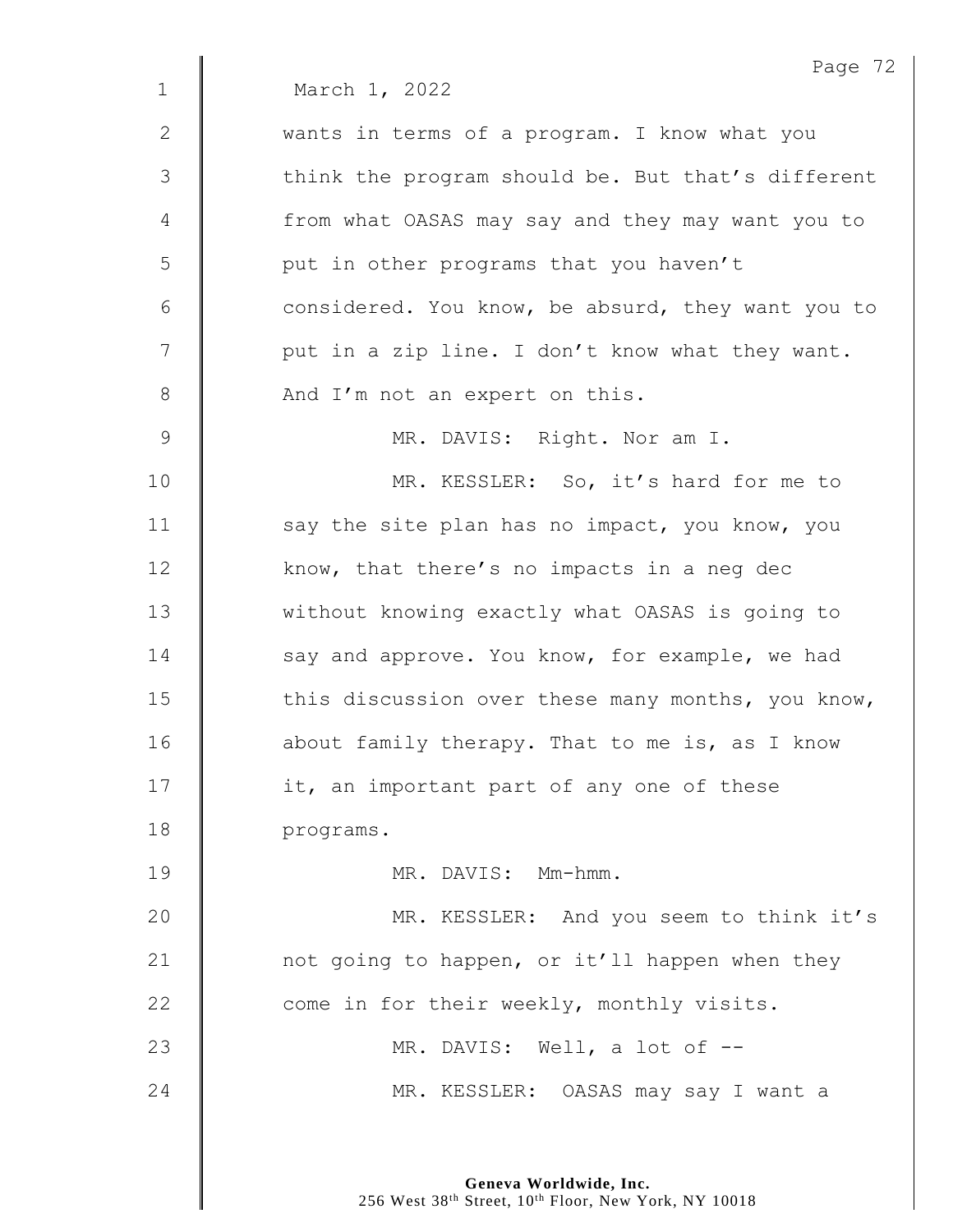|                | Page 73                                           |
|----------------|---------------------------------------------------|
| $\mathbf 1$    | March 1, 2022                                     |
| 2              | family therapy visit every week.                  |
| 3              | MR. DAVIS: Well, $I$ --                           |
| $\overline{4}$ | MR. KESSLER: That's going to change the           |
| 5              | impacts.                                          |
| 6              | MR. DAVIS: -- I think, an again, I'm              |
| 7              | not purporting to be an expert, but one can       |
| $8\,$          | envision in this day and age that much of this    |
| $\mathsf 9$    | activity is done via Zoom, just as medical        |
| 10             | appointments are done today. So, I would          |
| 11             | anticipate that. But in speaking to one of our    |
| 12             | client's representative, I think it's fair to say |
| 13             | that if we have a SEQRA determination and, and we |
| 14             | have our variance, in the context of that, trying |
| 15             | to run it concurrently with, with the site plan   |
| 16             | review process, I believe that would be something |
| 17             | that could be done.                               |
| 18             | MR. KESSLER: Okay. That's something I             |
| 19             | could accept also.                                |
| 20             | MR. DAVIS: Okay.                                  |
| 21             | MR. BIANCHI: Okay. Thank you. Any other           |
| 22             | comments from board members? So as was stated,    |
| 23             | tonight, we're going to be considering, or making |
| 24             | a motion to prepare a negative dec for this       |
|                |                                                   |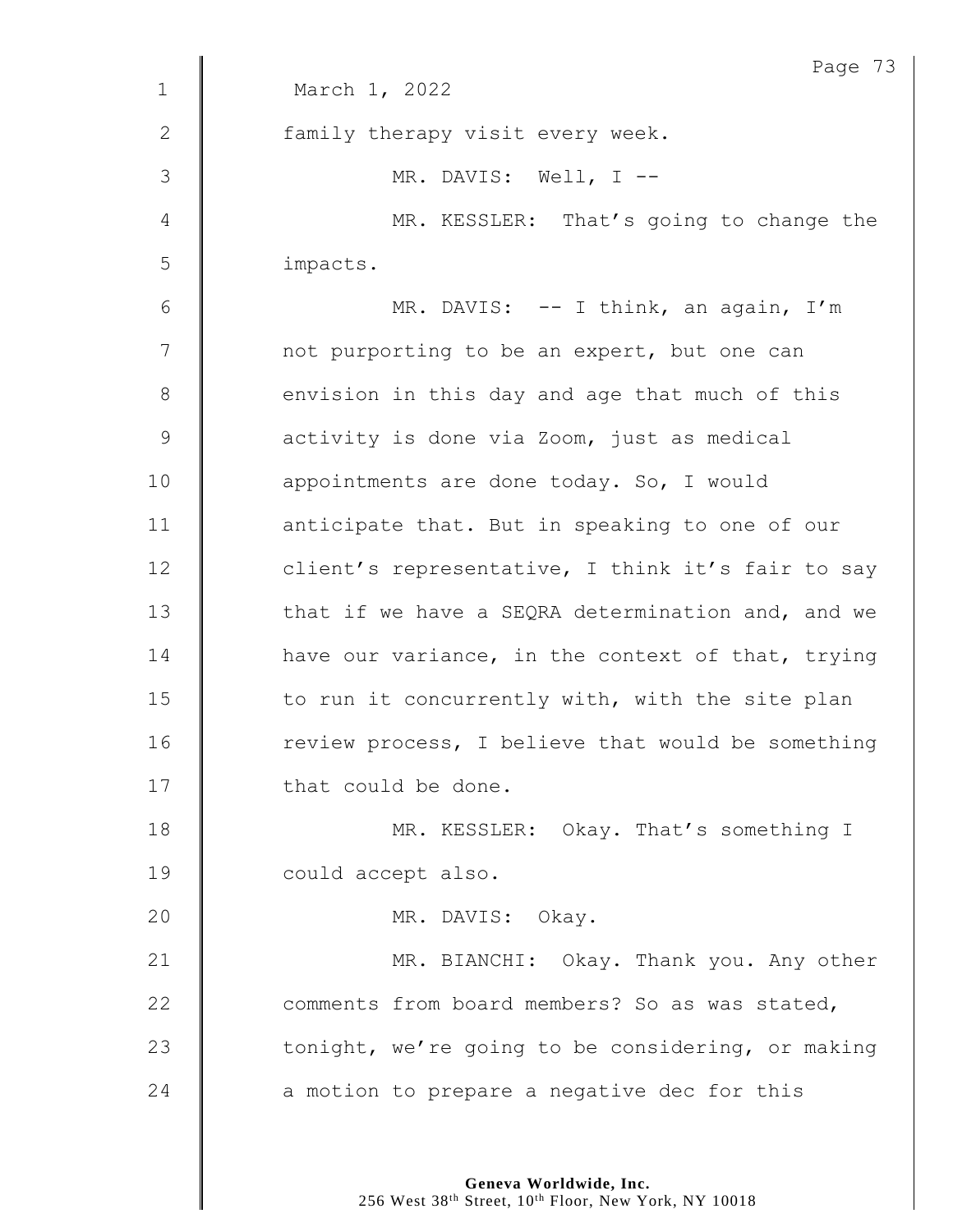1 March 1, 2022

2  $\parallel$  application. Now, just to be clear, what that 3 means is that it's not -- it does not mean that 4 we're going to be voting yes or no on that 5 | tonight, or on a subsequent meeting where we 6 | consider it on the April 5th meeting. We will 7 | consider that application but it's not an 8 | indication of whether the board is going to vote 9 **J** one way or the other. We have to move this 10 **deg** application along procedurally, and one way of 11 doing that is to vote on something. And we 12 **decided to vote on that, and then next month, we** 13 Will consider that, that resolution, or neg dec 14 Whether we agree with it or not.

15 | And then, depending on what happens  $\parallel$  then, it will go to the zoning board, as was 17 | stated, and the zoning board will consider their **questions regarding state road and other zoning issues.** And then potentially, after that, it'll 20 | come back to us for site plan review and approval  $\parallel$  if necessary. So, I just want to be clear with  $\parallel$  that, that we're going to be directing staff to **Quart 23** prepare a negative declaration tonight for **consideration at the next meeting.**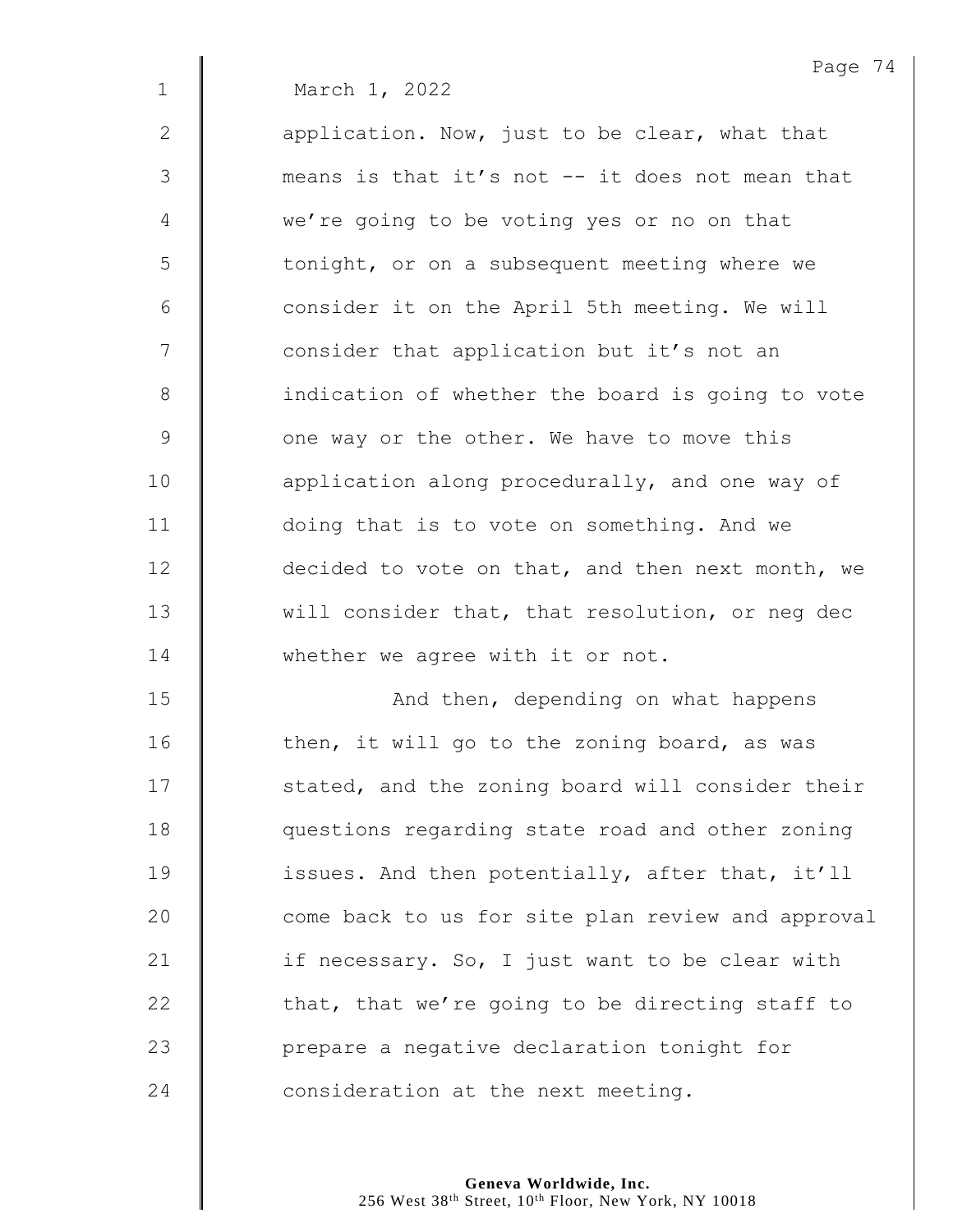|               | Page 75                                           |
|---------------|---------------------------------------------------|
| $\mathbf{1}$  | March 1, 2022                                     |
| $\mathbf{2}$  | MR. ROTHFEDER: And even when it comes             |
| $\mathcal{S}$ | back for site plan approval, because as Steve     |
| 4             | just said, there may be some issues in the site   |
| 5             | plan that affect the environmental issues or      |
| 6             | other local issues. We'd take them up again --    |
| 7             | MR. BIANCHI: Right.                               |
| $8\,$         | MR. ROTHFEDER: -- and revisit them,               |
| $\mathsf 9$   | depending on the final site plan.                 |
| 10            | MR. BIANCHI: Yeah, we may --                      |
| 11            | MR. KEHOE: But I'd like to confirm with           |
| 12            | Tom Wood, but I think what Steve said was         |
| 13            | critical, that the OASAS path and the site plan   |
| 14            | path, if you ever get that far, have to come      |
| 15            | together because of the issues Steve raised with  |
| 16            | respect to if OASAS wants more family counseling  |
| 17            | or more medicine or whatever it is, that it's got |
| 18            | to be, those have got to be brought together. And |
| 19            | I'll confirm with the legal department.           |
| 20            | MR. DAVIS: I think we've indicated, I             |
| 21            | think we've indicated that we will pursue it in   |
| 22            | that, in that manner.                             |
| 23            | MR. ROTHFEDER: But it also goes beyond            |
| 24            | OASAS too, depending on what the site plan looks  |
|               |                                                   |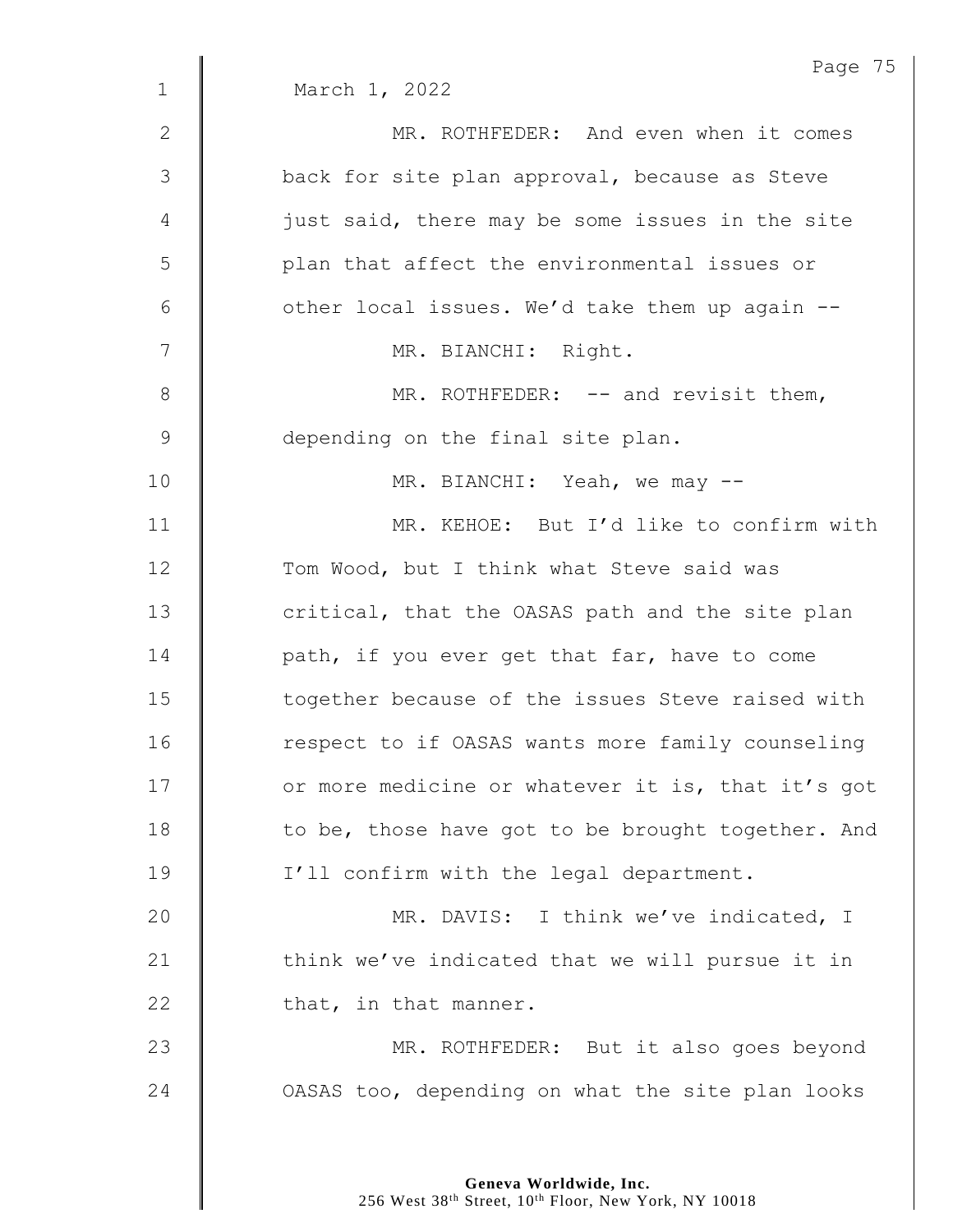|                | Page 76                                           |
|----------------|---------------------------------------------------|
| $\mathbf 1$    | March 1, 2022                                     |
| $\mathbf{2}$   | like, which we really don't, don't have a final   |
| $\mathfrak{Z}$ | site plan. And that's --                          |
| 4              | MR. KEHOE: Right. And it --                       |
| 5              | MR. ROTHFEDER: -- for down the road.              |
| 6              | MR. KEHOE: Right. And as we discussed,            |
| 7              | the landscaping, you may want changes to the      |
| $8\,$          | landscaping, the lighting, a whole variety of     |
| $\mathsf 9$    | things.                                           |
| 10             | MR. BIANCHI: Right. Exactly. There are            |
| 11             | a lot of impacts that could be affected by that   |
| 12             | decision on OASAS. So yes, we will be revisiting  |
| 13             | a lot of that if, if we get the application back  |
| 14             | for site plan review. Okay. Any other comments    |
| 15             | before we move ahead with a motion?               |
| 16             | MR. KESSLER: Okay, so I'll move that we           |
| 17             | have staff prepare a neg dec, I'm sure there's    |
| 18             | going to be a lot of art in the writing of that,  |
| 19             | based upon what we said tonight for a vote, and   |
| 20             | we'll see how that vote goes at the next meeting. |
| 21             | MR. BIANCHI: Okay. Thank you. Second?             |
| 22             | MR. FOLEY: Second.                                |
| 23             | MR. BIANCHI: Okay, we have second. On             |
| 24             | the question, all in favor?                       |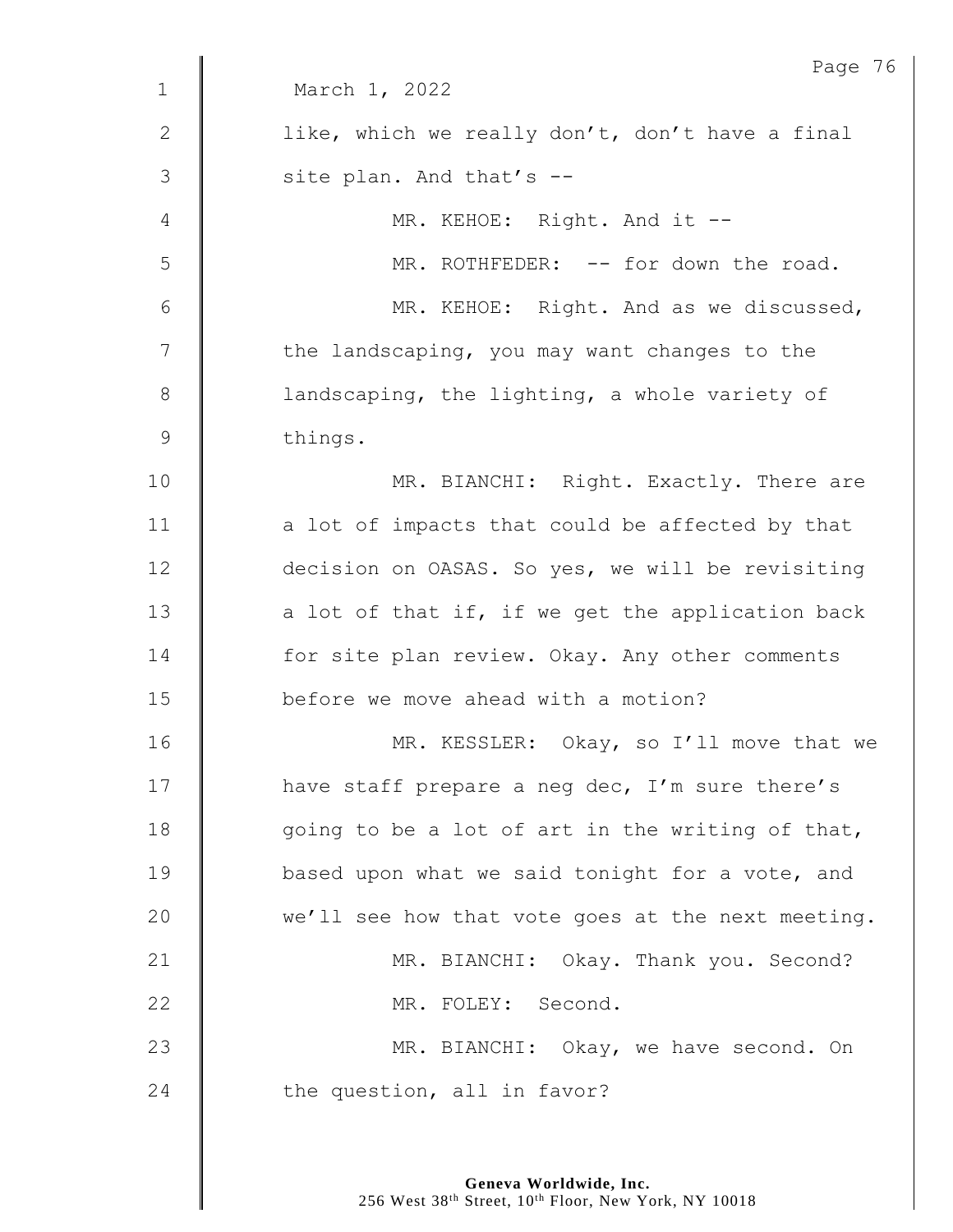| $\mathbf 1$     | Page 77<br>March 1, 2022               |
|-----------------|----------------------------------------|
|                 |                                        |
| $\mathbf{2}$    | MULTIPLE: Aye.                         |
| 3               | MR. BIANCHI: All opposed?              |
| 4               | MR. KIMMERLING: No.                    |
| 5               | MR. BIANCHI: Okay. Please poll the     |
| $6\phantom{1}6$ | board.                                 |
| 7               | MR. KEHOE: Mr. Kimmerling?             |
| 8               | MR. KIMMERLING: No.                    |
| 9               | MR. KEHOE: Mr. Rothfeder?              |
| 10              | MR. ROTHFEDER: Aye.                    |
| 11              | MR. KEHOE: Mr. Kessler?                |
| 12              | MR. KESSLER: Aya.                      |
| 13              | MR. KEHOE: Mr. Bianchi?                |
| 14              | MR. BIANCHI: Aye.                      |
| 15              | MR. KEHOE: Ms. Decker?                 |
| 16              | MS. DECKER: Aye.                       |
| 17              | MR. KEHOE: Mr. Foley?                  |
| 18              | MR. FOLEY: Aye.                        |
| 19              | MR. KEHOE: Motion carries five to one. |
| 20              | MR. DAVIS: Thank you.                  |
| 21              | MR. BIANCHI: Okay. Thank you, Mr.      |
| 22              | Davis. Good night.                     |
| 23              | MR. DAVIS: Good night.                 |
| 24              | MR. BIANCHI: Okay. That is our final   |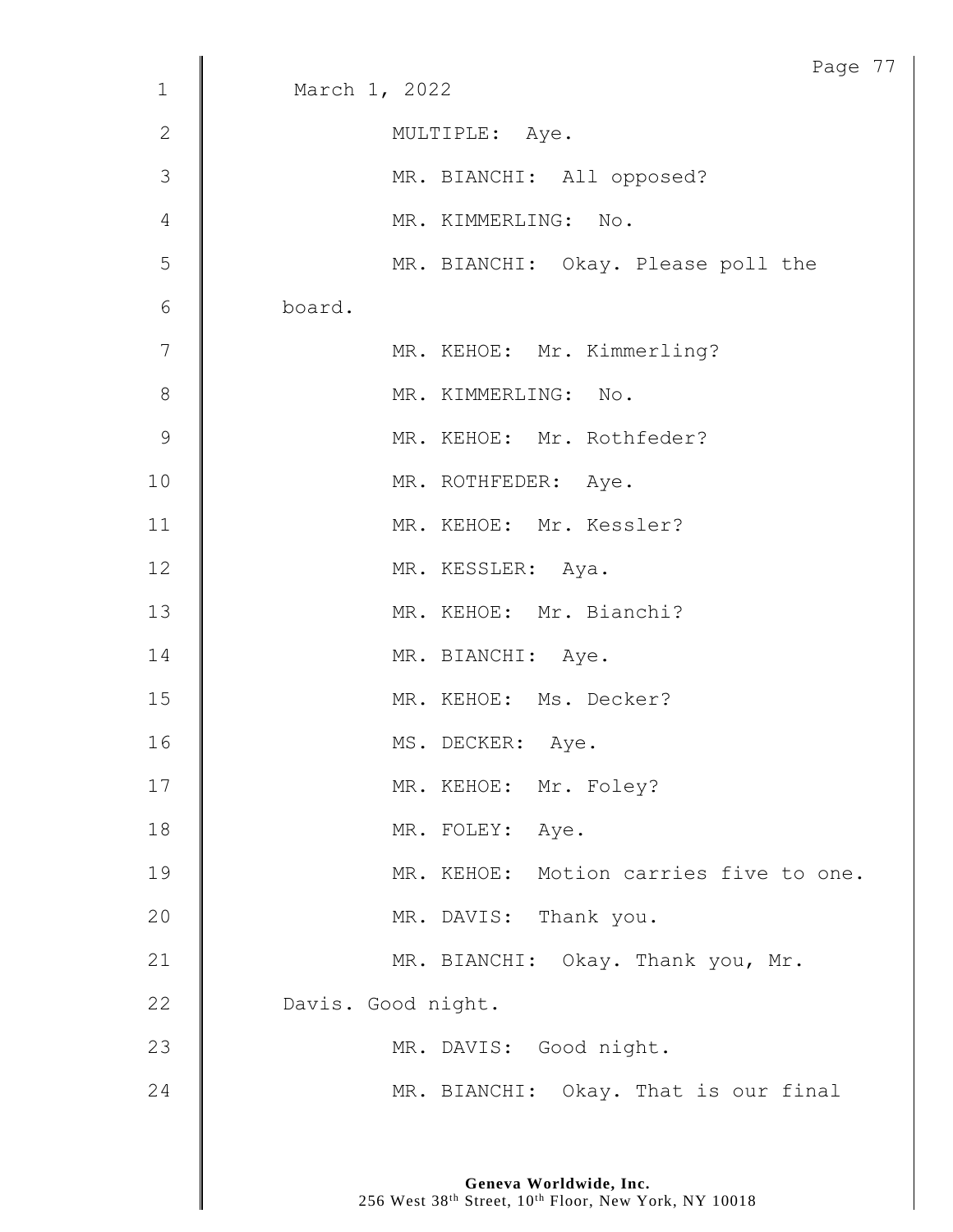|                | Page 78                                           |
|----------------|---------------------------------------------------|
| $\mathbf 1$    | March 1, 2022                                     |
| $\sqrt{2}$     | item on the agenda, could I have a motion to      |
| 3              | adjourn?                                          |
| $\overline{4}$ | MS. DECKER: Mr. Vice-Chairman, motion             |
| 5              | to adjourn at 8:10 p.m.                           |
| $6\,$          | MR. BIANCHI: Thank you. Second.                   |
| 7              | MR. KIMMERLING: Second.                           |
| $8\,$          | MR. KESSLER: No, you don't need a                 |
| $\mathcal{G}$  | second on an adjournment.                         |
| 10             | MR. BIANCHI: Okay. All in favor?                  |
| 11             | MULTIPLE: Aye.                                    |
| 12             | MR. KESSLER: Under Roberts Rules of               |
| 13             | Order, anyone can make a motion to adjourn at any |
| 14             | time. We've got to try that some time.            |
| 15             | (The public board meeting concluded at            |
| 16             | 8:10 p.m.                                         |
| 17             |                                                   |
| 18             |                                                   |
| 19             |                                                   |
| 20             |                                                   |
| 21             |                                                   |
| 22             |                                                   |
| 23             |                                                   |
| 24             |                                                   |
|                |                                                   |